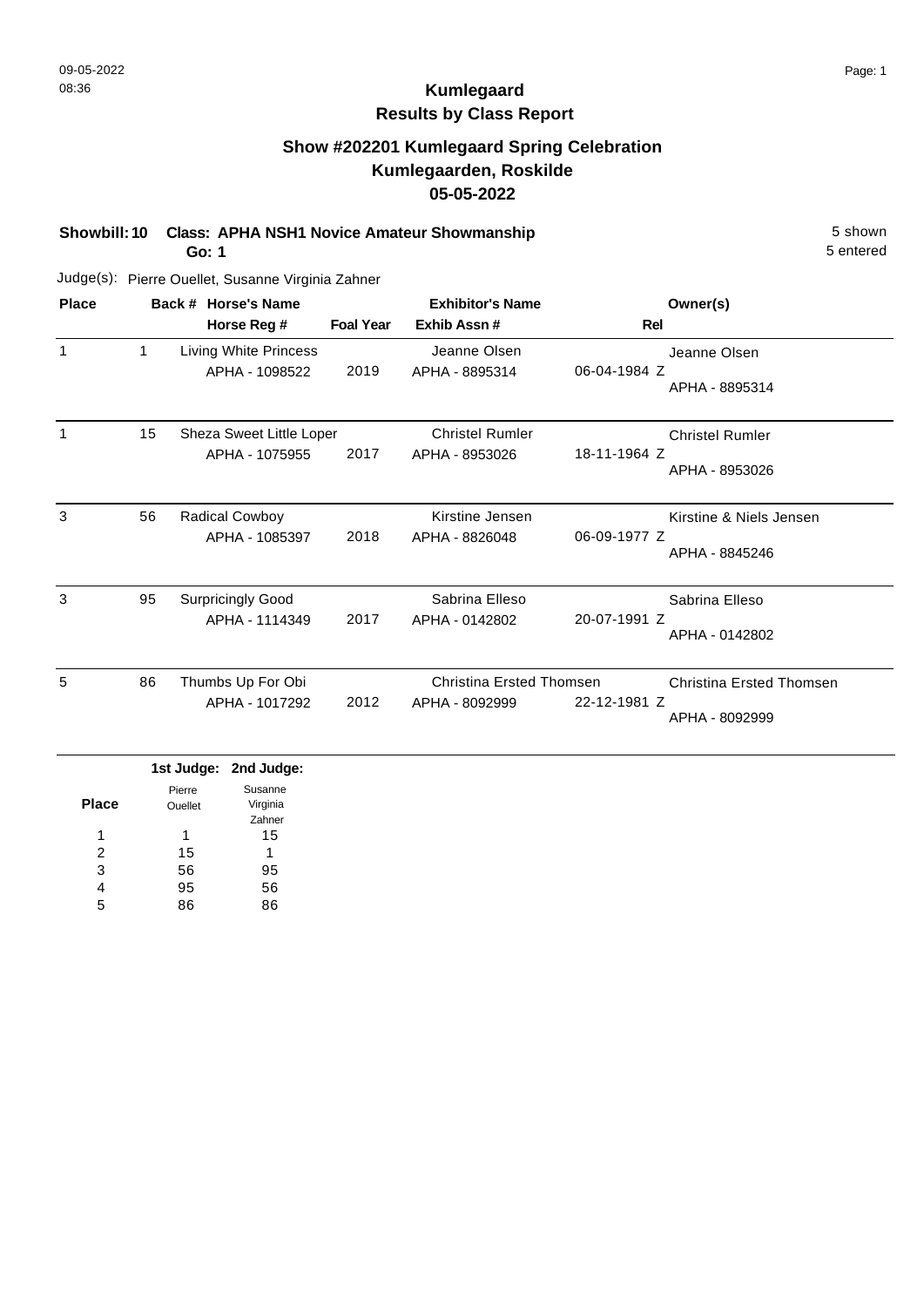## **Show #202201 Kumlegaard Spring Celebration Kumlegaarden, Roskilde 05-05-2022**

| Showbill: 14 Class: APHA XSH1 Youth SPB Showmanship 18 & Under | 1 shown |
|----------------------------------------------------------------|---------|
|                                                                |         |

**Go: 1**

Judge(s): Pierre Ouellet, Susanne Virginia Zahner

| <b>Place</b> |    | Back # Horse's Name         |                  | <b>Exhibitor's Name</b> |                  |     | Owner(s)        |
|--------------|----|-----------------------------|------------------|-------------------------|------------------|-----|-----------------|
|              |    | Horse Reg #                 | <b>Foal Year</b> | Exhib Assn#             | <b>Birthdate</b> | Rel |                 |
|              | 89 | <b>RHR Radicalackoflace</b> |                  | Ranja H Rasmussen       |                  |     | Isabella Biolzi |
|              |    | APHA - 1058463              | 2015             | APHA - 144954           | 13-09-2010 A     |     | APHA - 0136176  |

|              |                | 1st Judge: 2nd Judge: |
|--------------|----------------|-----------------------|
|              | Pierre         | Susanne               |
| <b>Place</b> | <b>Ouellet</b> | Virginia              |
|              |                | Zahner                |
| 1            | 89             | 89                    |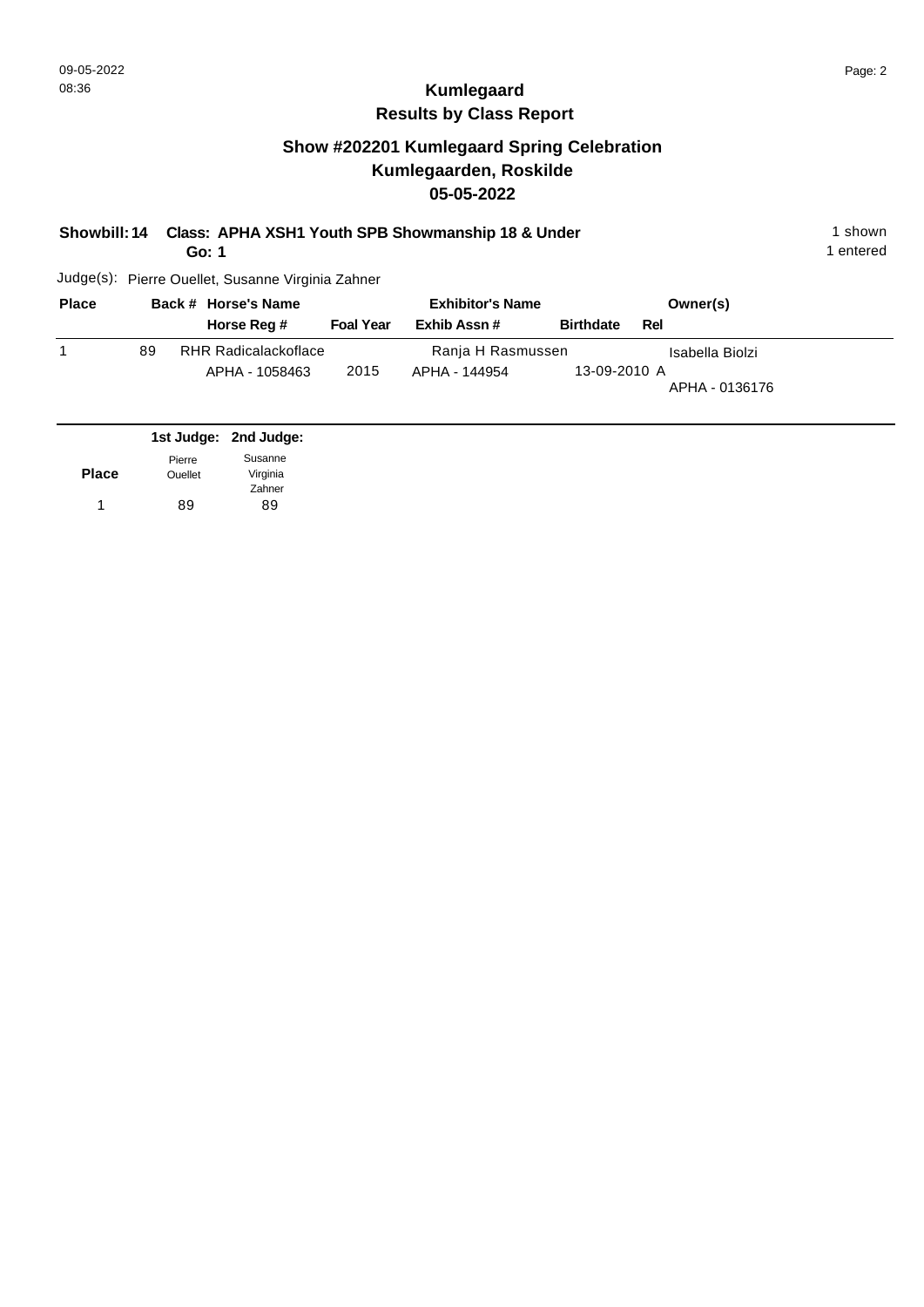#### **Show #202201 Kumlegaard Spring Celebration Kumlegaarden, Roskilde 05-05-2022**

#### **Showbill: 15 Class: APHA YSH1 Youth Showmanship 18 & Under** 2 shown

**Go: 1**

2 entered

| <b>Place</b> |    | Back # Horse's Name   |                  | <b>Exhibitor's Name</b> |                  | Owner(s)                |
|--------------|----|-----------------------|------------------|-------------------------|------------------|-------------------------|
|              |    | Horse Reg #           | <b>Foal Year</b> | Exhib Assn#             | <b>Birthdate</b> | Rel                     |
| 1            | 37 | Hawthorns Amber       |                  | Silje Passer            |                  | Lone Sjoenov            |
|              |    | APHA - 968310         | 2008             | APHA - 0141779          | 04-04-2007 C     |                         |
|              |    |                       |                  |                         |                  | APHA - 8935957          |
| 2            | 90 | RHRKrymsunlacedesign  |                  | Rebecca H Rasmussen     |                  | Berit And Kim Rasmussen |
|              |    | APHA - 1091185        | 2018             | APHA - 144953           | 09-01-2008 C     |                         |
|              |    |                       |                  |                         |                  | APHA - 8723530          |
|              |    |                       |                  |                         |                  |                         |
|              |    | 1st Judge: 2nd Judge: |                  |                         |                  |                         |

| <b>Place</b> | Pierre<br>Ouellet | Susanne<br>Virginia<br>Zahner |
|--------------|-------------------|-------------------------------|
|              | 37                | 37                            |
| 2            | 90                | an                            |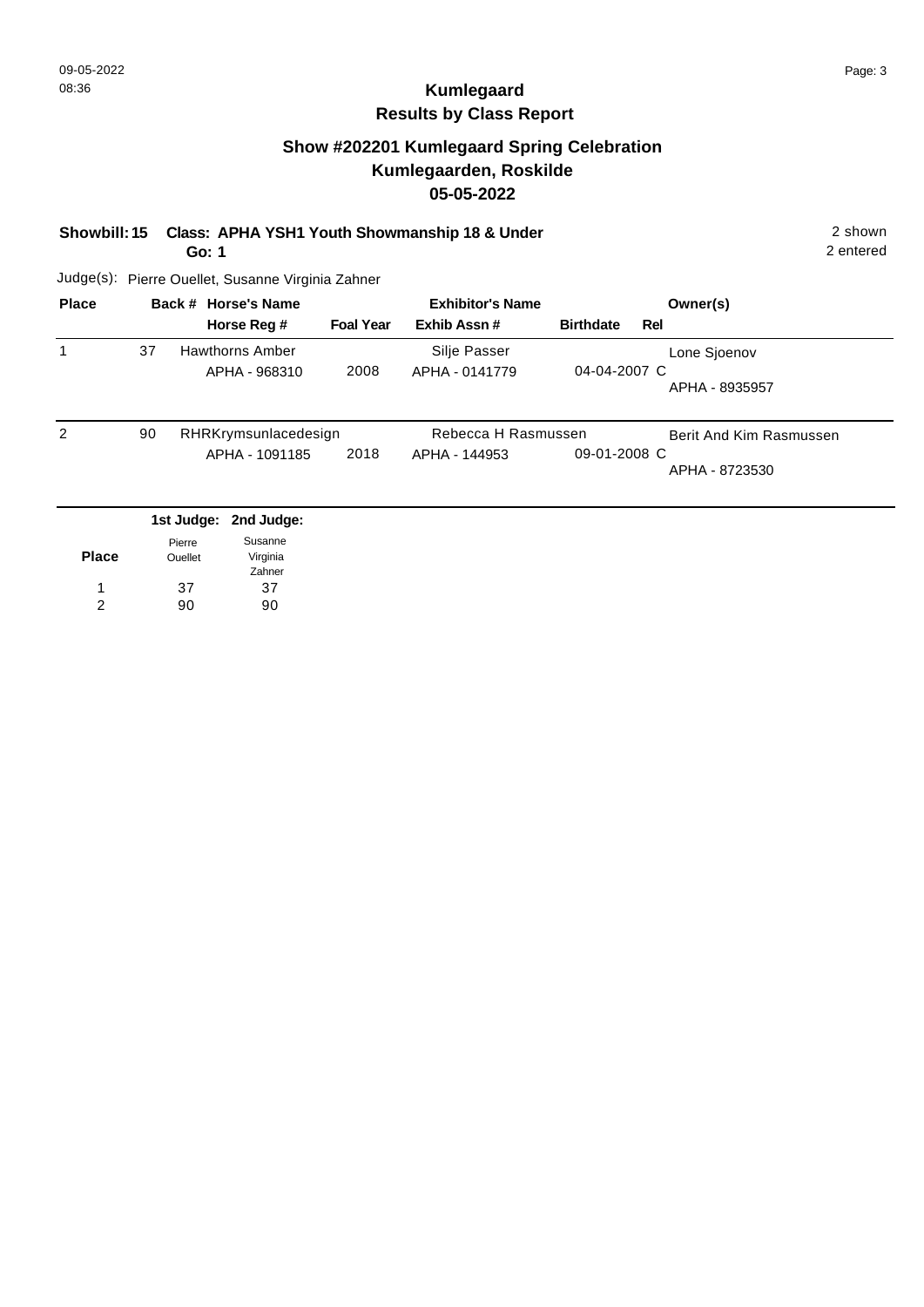## **Show #202201 Kumlegaard Spring Celebration Kumlegaarden, Roskilde 05-05-2022**

**Showbill: 39 Class: APHA ABS4 Amt SPB Mares All Ages** 1 shown 1 shown

**Go: 1**

Judge(s): Pierre Ouellet, Susanne Virginia Zahner

| <b>Place</b> |    | Back # Horse's Name                    |                  | <b>Exhibitor's Name</b>        | Owner(s)                                       |  |
|--------------|----|----------------------------------------|------------------|--------------------------------|------------------------------------------------|--|
|              |    | Horse Reg #                            | <b>Foal Year</b> | Exhib Assn#                    | Rel                                            |  |
|              | 49 | Straight Outta Spook<br>APHA - 1110822 | 2021             | Sari Knudsen<br>APHA - 8690134 | Sari Knudsen<br>17-08-1983 Z<br>APHA - 8690134 |  |

|                | 1st Judge: 2nd Judge: |
|----------------|-----------------------|
| Pierre         | Susanne               |
| <b>Ouellet</b> | Virginia              |
|                | Zahner                |
| 49             | 49                    |
|                |                       |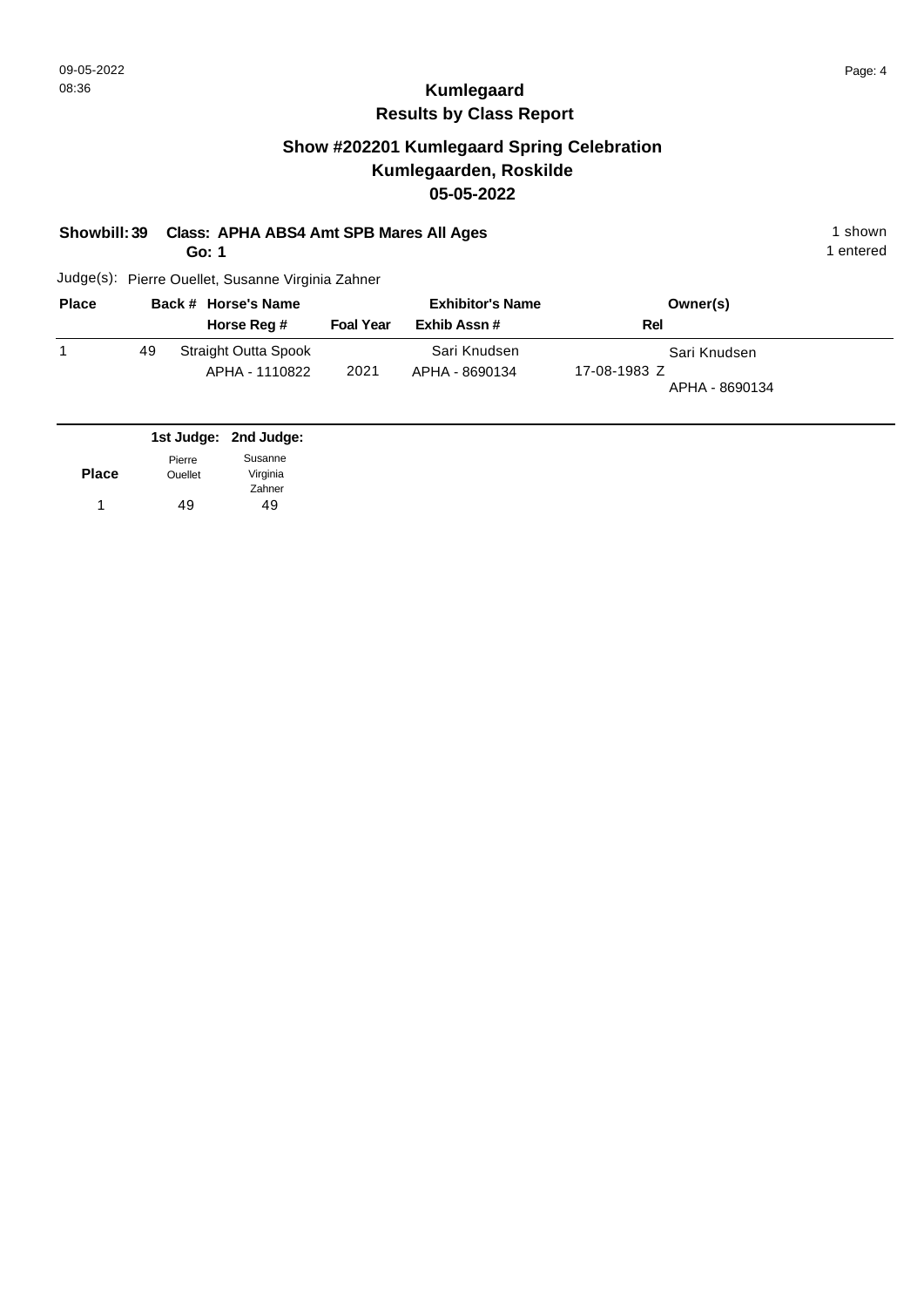### **Show #202201 Kumlegaard Spring Celebration Kumlegaarden, Roskilde 05-05-2022**

#### **Showbill: 40 Class: APHA ABGM Amt SPB Grand Champion Mare** 1 shown 1 shown

**Go: 1**

Judge(s): Pierre Ouellet, Susanne Virginia Zahner

| <b>Place</b> |    | Back # Horse's Name                           |                  | <b>Exhibitor's Name</b>        | Owner(s)                                       |
|--------------|----|-----------------------------------------------|------------------|--------------------------------|------------------------------------------------|
|              |    | Horse Reg #                                   | <b>Foal Year</b> | Exhib Assn#                    | Rel                                            |
|              | 49 | <b>Straight Outta Spook</b><br>APHA - 1110822 | 2021             | Sari Knudsen<br>APHA - 8690134 | Sari Knudsen<br>17-08-1983 Z<br>APHA - 8690134 |

|              |                | 1st Judge: 2nd Judge: |
|--------------|----------------|-----------------------|
|              | Pierre         | Susanne               |
| <b>Place</b> | <b>Ouellet</b> | Virginia              |
|              |                | Zahner                |
| 1            | 49             | 49                    |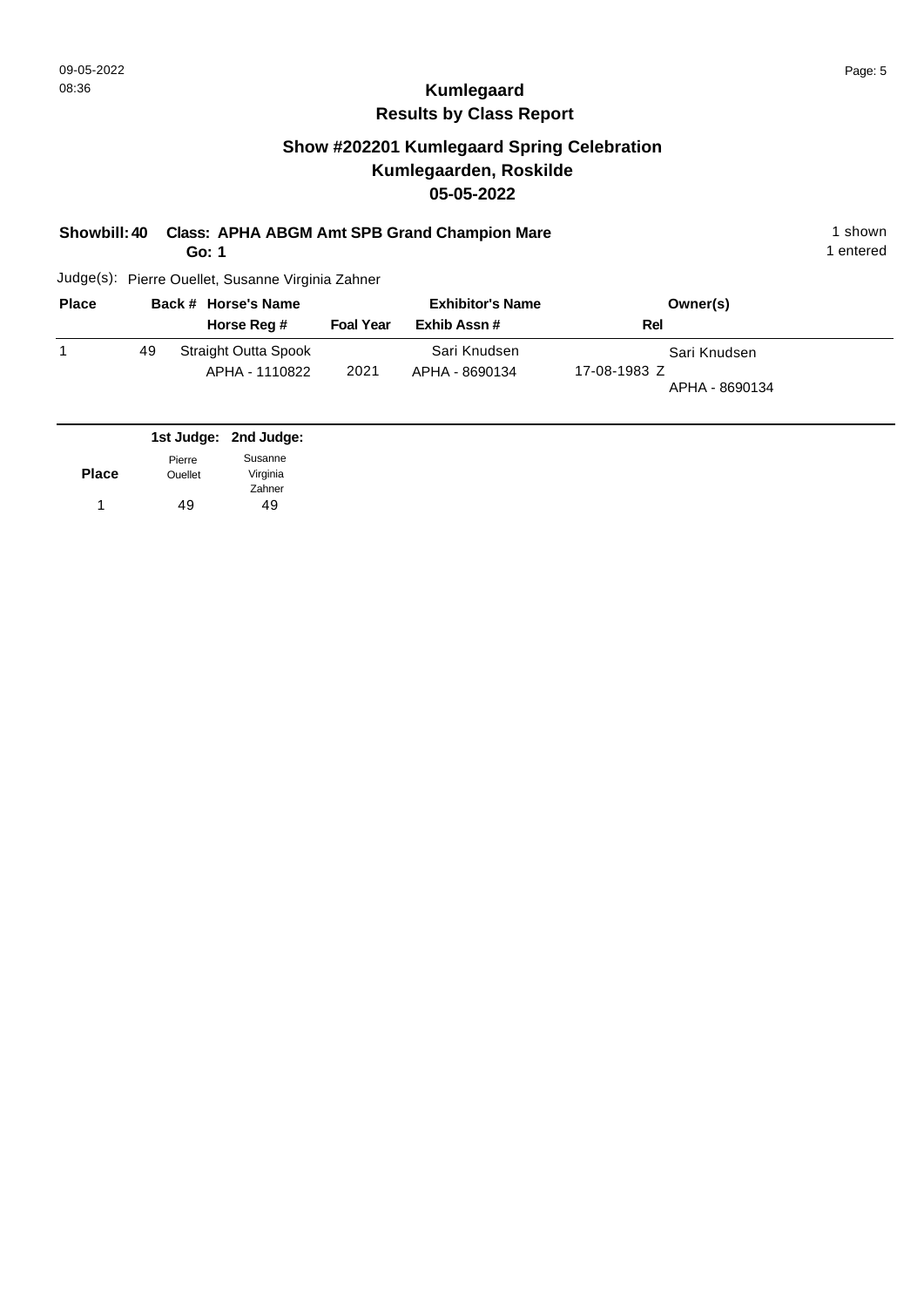### **Show #202201 Kumlegaard Spring Celebration Kumlegaarden, Roskilde 05-05-2022**

**Showbill: 42 Class: APHA BHM7 SPB Yearling & 2 Year Old Mares** 1 Shown 1 shown

**Go: 1**

Judge(s): Pierre Ouellet, Susanne Virginia Zahner

| <b>Place</b> |    | Back # Horse's Name                           |                  | <b>Exhibitor's Name</b>        | Owner(s)                                       |
|--------------|----|-----------------------------------------------|------------------|--------------------------------|------------------------------------------------|
|              |    | Horse Reg #                                   | <b>Foal Year</b> | Exhib Assn#                    | Rel                                            |
|              | 49 | <b>Straight Outta Spook</b><br>APHA - 1110822 | 2021             | Sari Knudsen<br>APHA - 8690134 | Sari Knudsen<br>17-08-1983 Z<br>APHA - 8690134 |

|              |                | 1st Judge: 2nd Judge: |
|--------------|----------------|-----------------------|
|              | Pierre         | Susanne               |
| <b>Place</b> | <b>Ouellet</b> | Virginia              |
|              |                | Zahner                |
|              | 49             | 49                    |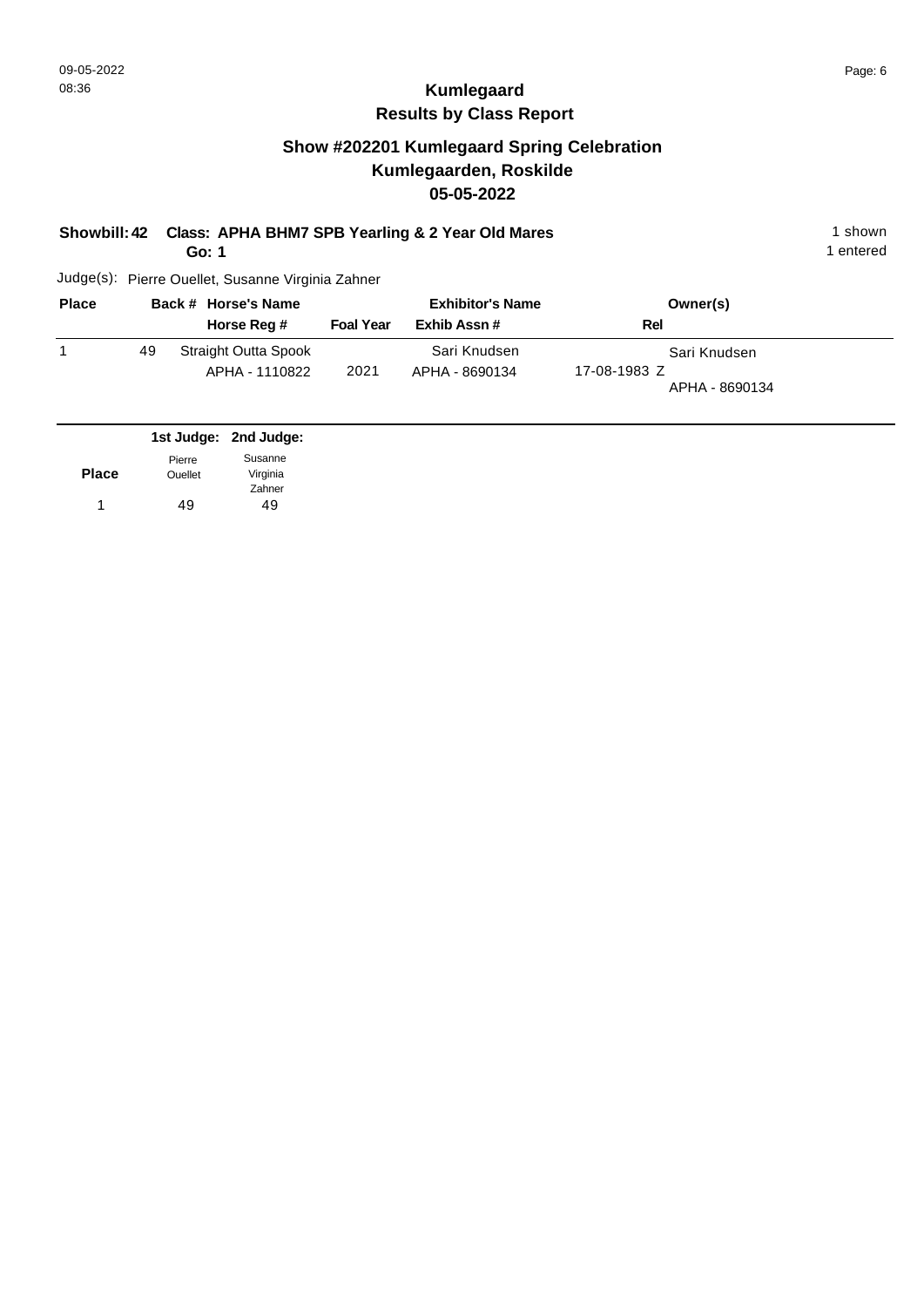#### **Show #202201 Kumlegaard Spring Celebration Kumlegaarden, Roskilde 05-05-2022**

#### **Showbill: 45 Class: APHA BGC2 SPB Grand Champion Mare** 1 shown 1 shown

**Go: 1**

Judge(s): Pierre Ouellet, Susanne Virginia Zahner

| <b>Place</b> |    | Back # Horse's Name                    |                  | <b>Exhibitor's Name</b>        | Owner(s)                                       |
|--------------|----|----------------------------------------|------------------|--------------------------------|------------------------------------------------|
|              |    | Horse Reg #                            | <b>Foal Year</b> | Exhib Assn#                    | Rel                                            |
|              | 49 | Straight Outta Spook<br>APHA - 1110822 | 2021             | Sari Knudsen<br>APHA - 8690134 | Sari Knudsen<br>17-08-1983 Z<br>APHA - 8690134 |

|              |                | 1st Judge: 2nd Judge: |
|--------------|----------------|-----------------------|
|              | Pierre         | Susanne               |
| <b>Place</b> | <b>Ouellet</b> | Virginia              |
|              |                | Zahner                |
| 1            | 49             | 49                    |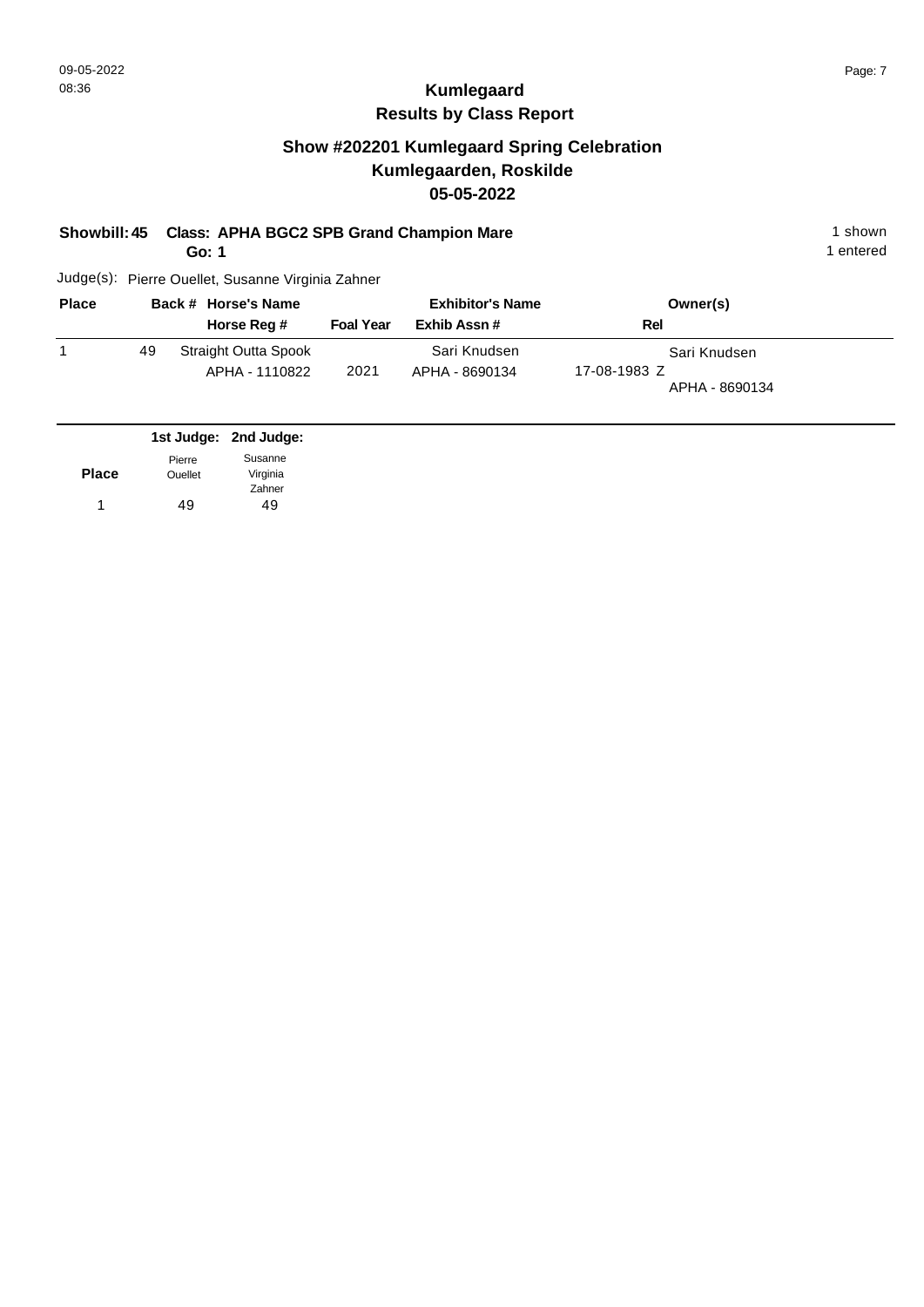## **Show #202201 Kumlegaard Spring Celebration Kumlegaarden, Roskilde 05-05-2022**

**Showbill: 47 Class: APHA YM1 Youth Mares All Ages** 1 shown

**Go: 1**

1 entered

| <b>Place</b> |    | Back # Horse's Name  |                  | <b>Exhibitor's Name</b> |                  |     | Owner(s)                |
|--------------|----|----------------------|------------------|-------------------------|------------------|-----|-------------------------|
|              |    | Horse Reg #          | <b>Foal Year</b> | Exhib Assn #            | <b>Birthdate</b> | Rel |                         |
|              | 90 | RHRKrymsunlacedesign |                  | Rebecca H Rasmussen     |                  |     | Berit And Kim Rasmussen |
|              |    | APHA - 1091185       | 2018             | APHA - 144953           | 09-01-2008 C     |     | APHA - 8723530          |

|              |                | 1st Judge: 2nd Judge: |
|--------------|----------------|-----------------------|
|              | Pierre         | Susanne               |
| <b>Place</b> | <b>Ouellet</b> | Virginia              |
|              |                | Zahner                |
| 1            | 90             | 90                    |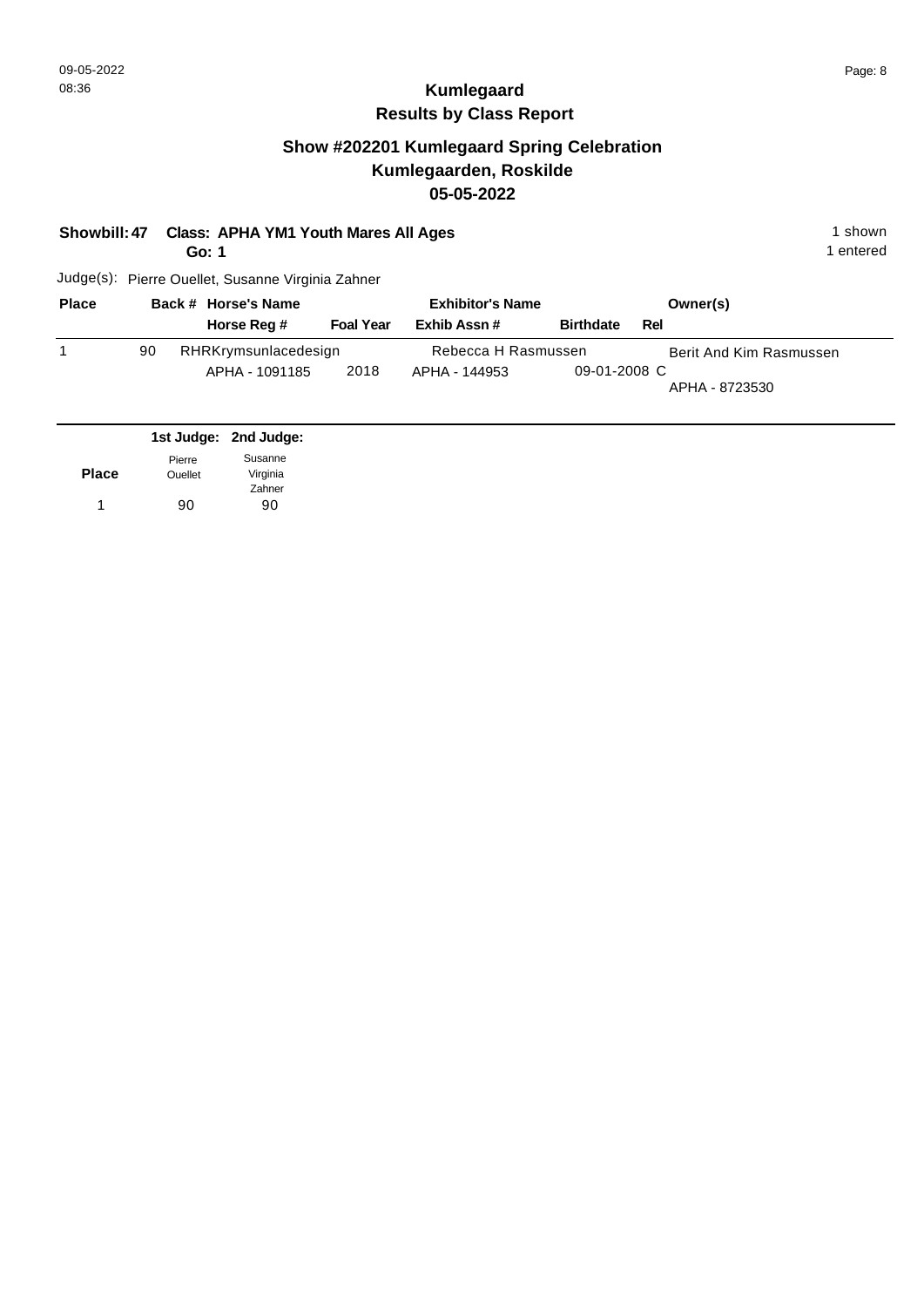### **Show #202201 Kumlegaard Spring Celebration Kumlegaarden, Roskilde 05-05-2022**

**Showbill: 48 Class: APHA AMH4 Amateur Mares All Ages** 4 shown

**Go: 1**

Judge(s): Pierre Ouellet, Susanne Virginia Zahner

| <b>Place</b> |    | Back # Horse's Name                          |                  | <b>Exhibitor's Name</b>                  | Owner(s)                                                 |
|--------------|----|----------------------------------------------|------------------|------------------------------------------|----------------------------------------------------------|
|              |    | Horse Reg #                                  | <b>Foal Year</b> | Exhib Assn#                              | Rel                                                      |
| $\mathbf 1$  | 15 | Sheza Sweet Little Loper<br>APHA - 1075955   | 2017             | <b>Christel Rumler</b><br>APHA - 8953026 | <b>Christel Rumler</b><br>18-11-1964 Z<br>APHA - 8953026 |
| 2            | 54 | HH Eyes On You<br>APHA - 1145736             | 2020             | Maria Arvidsson<br>APHA - 8800993        | Maria Arvidsson<br>09-02-1991 Z<br>APHA - 8800993        |
| 3            | 21 | <b>Whatafreck Goodness</b><br>APHA - 1057532 | 2015             | Marie Strinneholm<br>APHA - 8787537      | Marie Strinneholm<br>03-05-1967 Z<br>APHA - 8787537      |
| 4            | 1. | Living White Princess<br>APHA - 1098522      | 2019             | Jeanne Olsen<br>APHA - 8895314           | Jeanne Olsen<br>06-04-1984 Z<br>APHA - 8895314           |

|              |                | 1st Judge: 2nd Judge: |
|--------------|----------------|-----------------------|
|              | Pierre         | Susanne               |
| <b>Place</b> | <b>Ouellet</b> | Virginia              |
|              |                | Zahner                |
| 1            | 15             | 54                    |
| 2            | 21             | 15                    |
| 3            | 54             | 1                     |
|              | 1              | 21                    |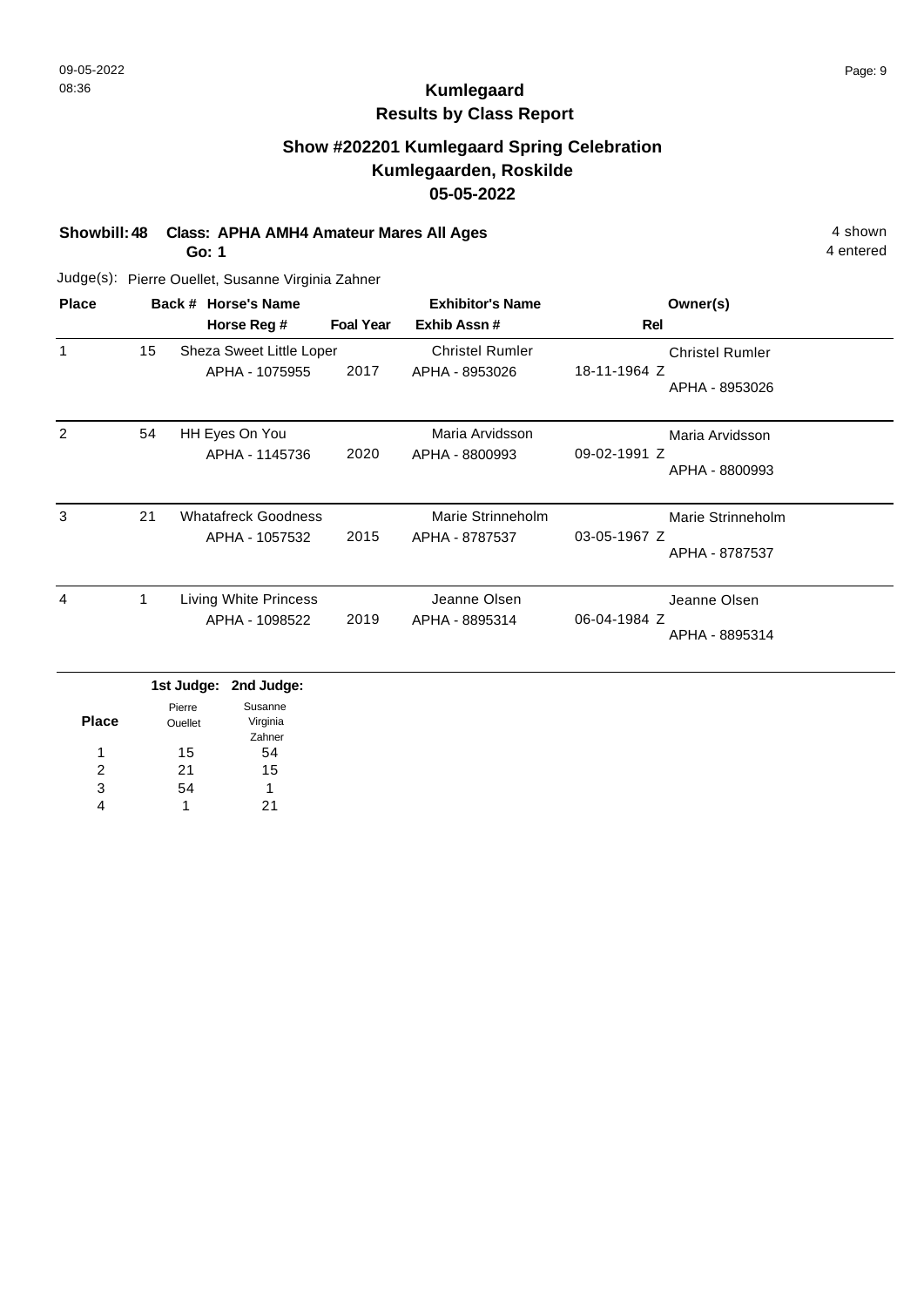## **Show #202201 Kumlegaard Spring Celebration Kumlegaarden, Roskilde 05-05-2022**

#### **Showbill: 49 Class: APHA AGCM Amateur Grand Champion Mare** 2 shown

**Go: 1**

2 entered

| <b>Place</b> |    | Back # Horse's Name                        | <b>Exhibitor's Name</b> |                                          | Owner(s)                                                 |
|--------------|----|--------------------------------------------|-------------------------|------------------------------------------|----------------------------------------------------------|
|              |    | Horse Reg #                                | <b>Foal Year</b>        | Exhib Assn#                              | Rel                                                      |
|              | 15 | Sheza Sweet Little Loper<br>APHA - 1075955 | 2017                    | <b>Christel Rumler</b><br>APHA - 8953026 | <b>Christel Rumler</b><br>18-11-1964 Z<br>APHA - 8953026 |
|              | 54 | HH Eyes On You<br>APHA - 1145736           | 2020                    | Maria Arvidsson<br>APHA - 8800993        | Maria Arvidsson<br>$09-02-1991$ Z<br>APHA - 8800993      |

|              |                | 1st Judge: 2nd Judge: |
|--------------|----------------|-----------------------|
|              | Pierre         | Susanne               |
| <b>Place</b> | <b>Ouellet</b> | Virginia              |
|              |                | Zahner                |
|              | 15             | 54                    |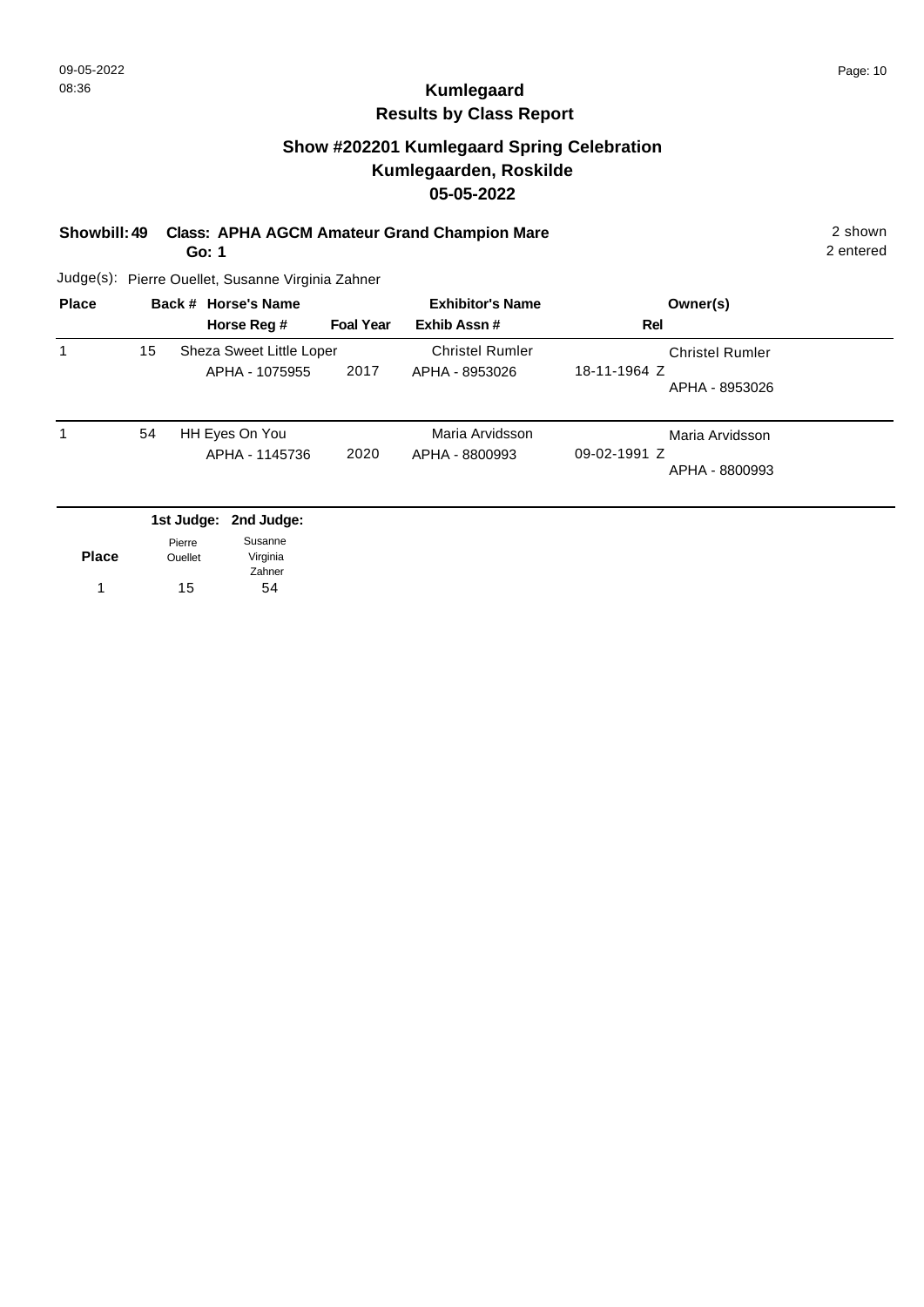### **Show #202201 Kumlegaard Spring Celebration Kumlegaarden, Roskilde 05-05-2022**

#### **Showbill: 50 Class: APHA ARCM Amateur Reserve Champion Mare** 3 shown

**Go: 1**

3 entered

| <b>Place</b> |    | Back # Horse's Name        |                  | <b>Exhibitor's Name</b> | Owner(s)               |
|--------------|----|----------------------------|------------------|-------------------------|------------------------|
|              |    | Horse Reg #                | <b>Foal Year</b> | Exhib Assn#             | Rel                    |
|              | 15 | Sheza Sweet Little Loper   |                  | <b>Christel Rumler</b>  | <b>Christel Rumler</b> |
|              |    | APHA - 1075955             | 2017             | APHA - 8953026          | 18-11-1964 Z           |
|              |    |                            |                  |                         | APHA - 8953026         |
|              | 21 | <b>Whatafreck Goodness</b> |                  | Marie Strinneholm       | Marie Strinneholm      |
|              |    | APHA - 1057532             | 2015             | APHA - 8787537          | 03-05-1967 Z           |
|              |    |                            |                  |                         | APHA - 8787537         |
|              |    | 1st Judge: 2nd Judge:      |                  |                         |                        |

| <b>Place</b> | Pierre<br><b>Ouellet</b> | Susanne<br>Virginia |
|--------------|--------------------------|---------------------|
|              |                          | Zahner              |
| 1            | 21                       | 15                  |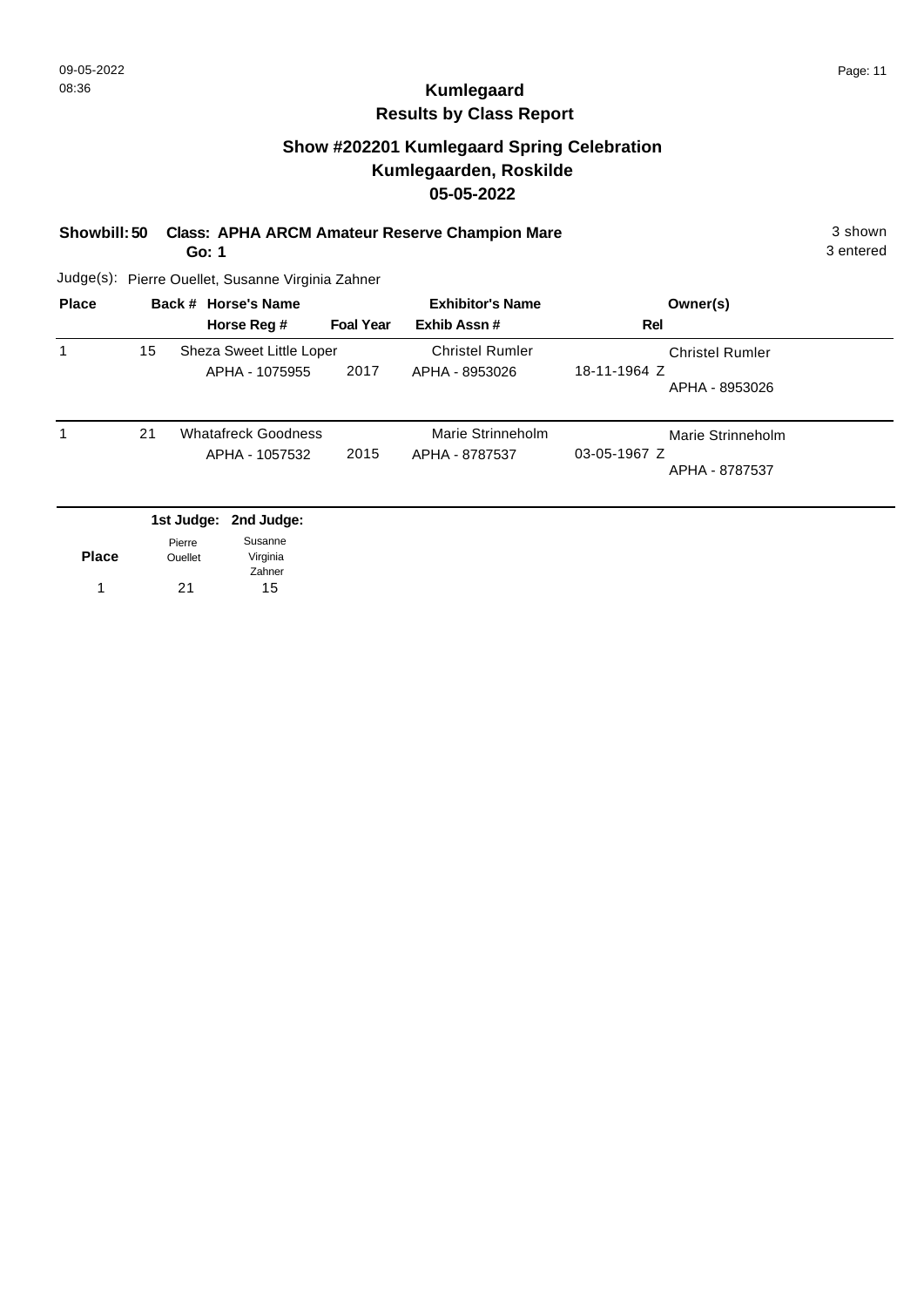# **Kumlegaard Results by Class Report**

## **Show #202201 Kumlegaard Spring Celebration Kumlegaarden, Roskilde 05-05-2022**

**Showbill: 51 Class: APHA HM13 Yearling & Older Mares** 8 Shown 8 shown

**Go: 1**

| <b>Place</b>   |              | Back # Horse's Name                        |                  | <b>Exhibitor's Name</b>                  |                  | Owner(s)                |
|----------------|--------------|--------------------------------------------|------------------|------------------------------------------|------------------|-------------------------|
|                |              | Horse Reg #                                | <b>Foal Year</b> | Exhib Assn #                             | <b>Birthdate</b> | Rel                     |
| 1              | 90           | RHRKrymsunlacedesign                       |                  | Rebecca H Rasmussen                      |                  | Berit And Kim Rasmussen |
|                |              | APHA - 1091185                             | 2018             | APHA - 144953                            | 09-01-2008 C     | APHA - 8723530          |
| $\overline{2}$ | 15           | Sheza Sweet Little Loper<br>APHA - 1075955 | 2017             | <b>Christel Rumler</b><br>APHA - 8953026 | 18-11-1964 Z     | <b>Christel Rumler</b>  |
|                |              |                                            |                  |                                          |                  | APHA - 8953026          |
| 3              | 54           | HH Eyes On You                             |                  | Maria Arvidsson                          |                  | Maria Arvidsson         |
|                |              | APHA - 1145736                             | 2020             | APHA - 8800993                           | 09-02-1991 Z     | APHA - 8800993          |
| 4              | 21           | <b>Whatafreck Goodness</b>                 |                  | Marie Strinneholm                        |                  | Marie Strinneholm       |
|                |              | APHA - 1057532                             | 2015             | APHA - 8787537                           | 03-05-1967 Z     | APHA - 8787537          |
| 5              | $\mathbf{1}$ | <b>Living White Princess</b>               |                  | Jeanne Olsen                             |                  | Jeanne Olsen            |
|                |              | APHA - 1098522                             | 2019             | APHA - 8895314                           | 06-04-1984 Z     | APHA - 8895314          |
| 5              | 59           | Snowriginal                                |                  | Dora Gocze                               |                  | Jorgen Sandholm         |
|                |              | APHA - 1090649                             | 2019             | APHA - 8969179                           | 01-08-1993       | APHA - 8221474          |
| $\overline{7}$ | 38           | One Original Rose                          |                  | Anna Sjoenov Bork                        |                  | Lone Sjoenov            |
|                |              | APHA - 1100707                             | 2020             | APHA - 8949200                           | 17-07-1999 C     | APHA - 8935957          |
| $\overline{7}$ | 84           | Cappuccino Wr Cowboy                       |                  | Charlotte Jorgensen                      |                  | Heidi Broennum Hansen   |
|                |              | APHA - 01110231                            | 2021             | APHA - 8089854                           | 10-09-1993 E     | APHA - 8078696          |
|                |              |                                            |                  |                                          |                  |                         |

|       |                | 1st Judge: 2nd Judge: |
|-------|----------------|-----------------------|
|       | Pierre         | Susanne               |
| Place | <b>Ouellet</b> | Virginia              |
|       |                | Zahner                |
| 1     | 90             | 90                    |
| 2     | 15             | 54                    |
| 3     | 21             | 15                    |
| 4     | 59             | 1                     |
| 5     | 54             | 21                    |
| 6     | 1              | 59                    |
| 7     | 38             | 84                    |
| 8     | 4              | 38                    |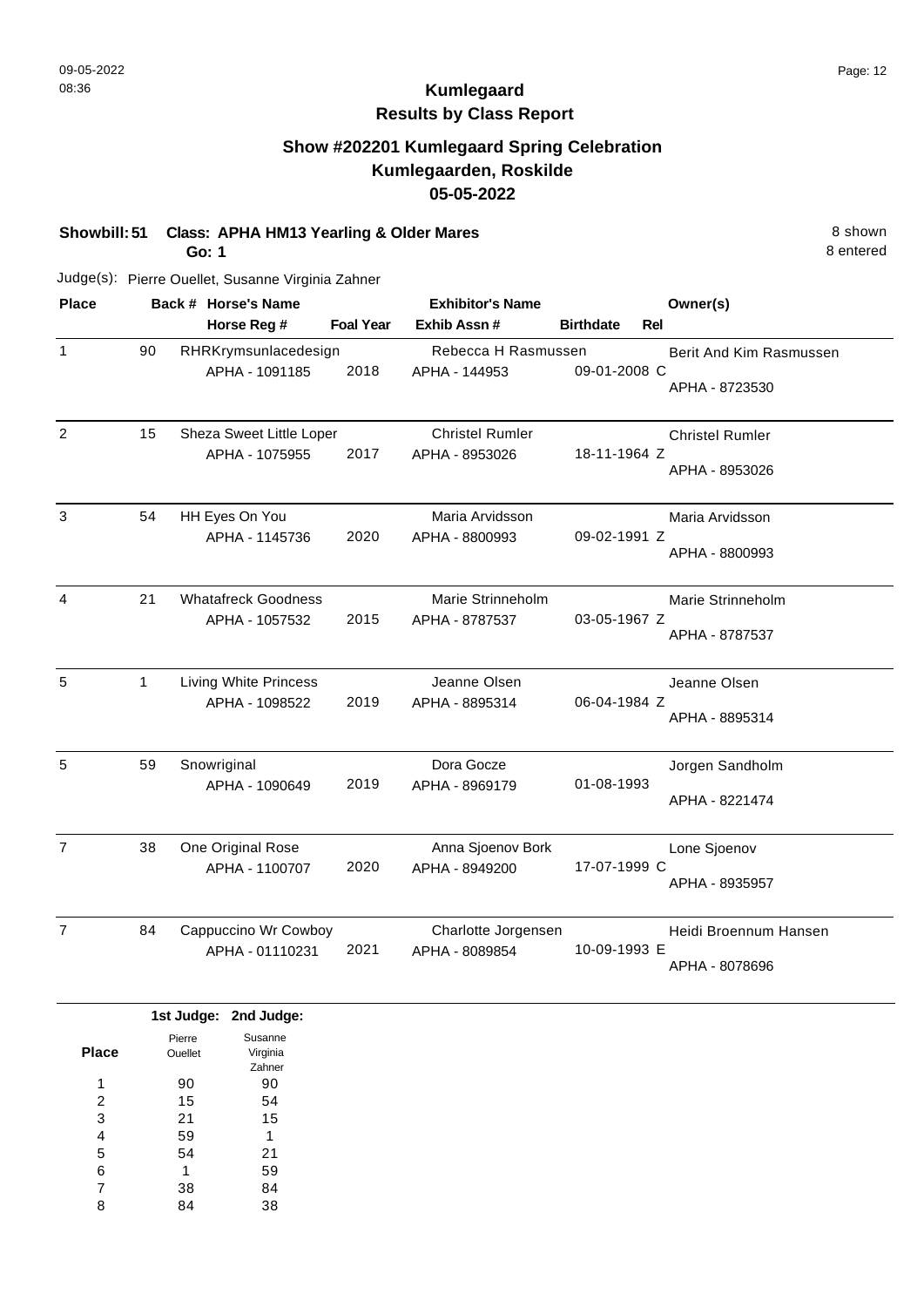## **Show #202201 Kumlegaard Spring Celebration Kumlegaarden, Roskilde 05-05-2022**

| Showbill: 56 Class: APHA AGC2 Grand Champion Mare | 1 shown |
|---------------------------------------------------|---------|
|                                                   |         |

**Go: 1**

1 entered

| <b>Place</b> |    | Back # Horse's Name  |                  | <b>Exhibitor's Name</b> |                  | Owner(s)                |
|--------------|----|----------------------|------------------|-------------------------|------------------|-------------------------|
|              |    | Horse Reg #          | <b>Foal Year</b> | Exhib Assn #            | <b>Birthdate</b> | Rel                     |
|              | 90 | RHRKrymsunlacedesign |                  | Rebecca H Rasmussen     |                  | Berit And Kim Rasmussen |
|              |    | APHA - 1091185       | 2018             | APHA - 144953           | 09-01-2008 C     | APHA - 8723530          |

|              |                | 1st Judge: 2nd Judge: |
|--------------|----------------|-----------------------|
|              | Pierre         | Susanne               |
| <b>Place</b> | <b>Ouellet</b> | Virginia              |
|              |                | Zahner                |
| 1            | 90             | 90                    |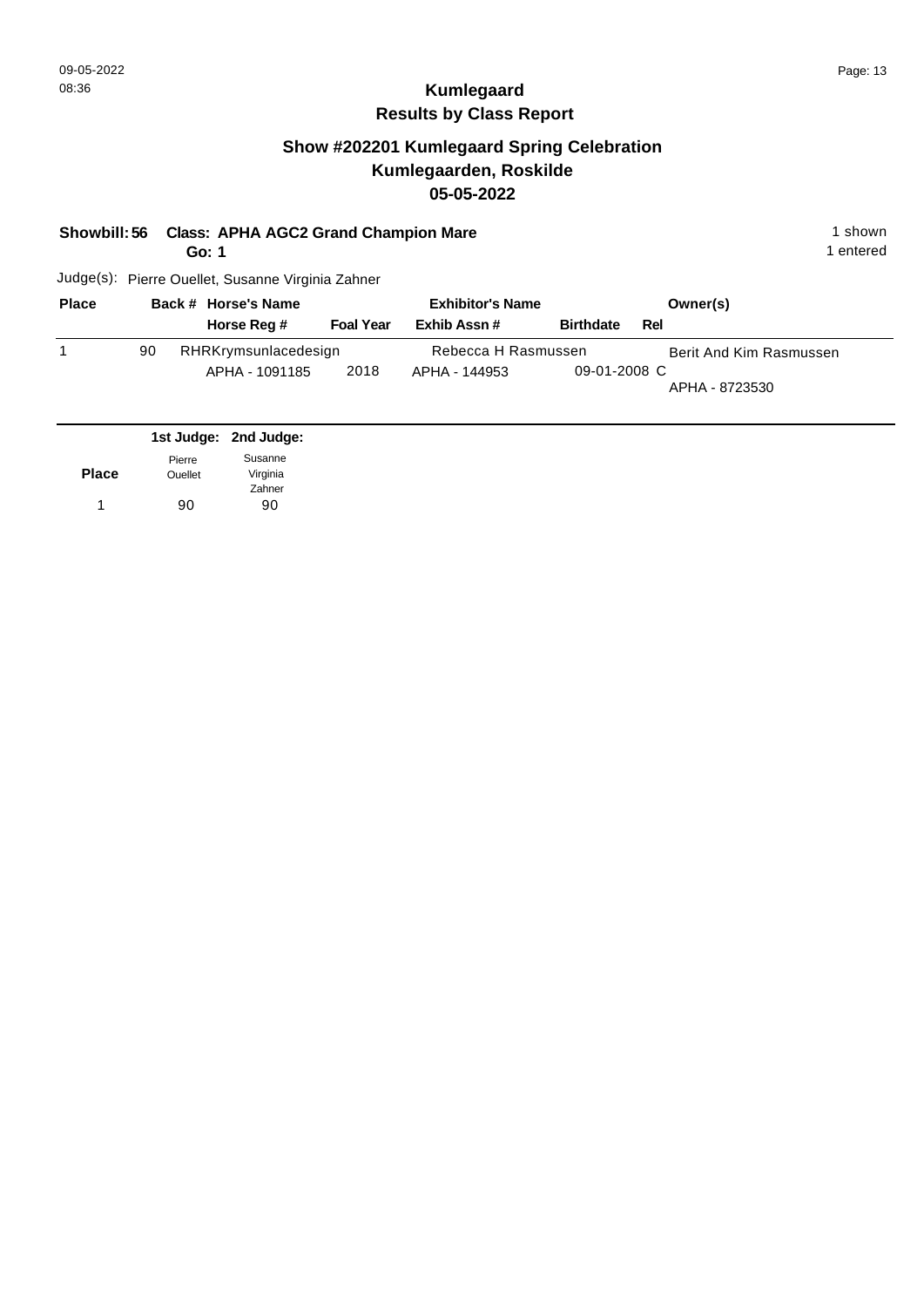# **Kumlegaard Results by Class Report**

## **Show #202201 Kumlegaard Spring Celebration Kumlegaarden, Roskilde 05-05-2022**

**Showbill: 57 Class: APHA ARC2 Reserve Champion Mare** 2 shown

**Go: 1**

| <b>Place</b> |    | Back # Horse's Name                        |                  | <b>Exhibitor's Name</b>                  | Owner(s)                                                 |  |
|--------------|----|--------------------------------------------|------------------|------------------------------------------|----------------------------------------------------------|--|
|              |    | Horse Reg #                                | <b>Foal Year</b> | Exhib Assn#                              | Rel                                                      |  |
|              | 15 | Sheza Sweet Little Loper<br>APHA - 1075955 | 2017             | <b>Christel Rumler</b><br>APHA - 8953026 | <b>Christel Rumler</b><br>18-11-1964 Z<br>APHA - 8953026 |  |

|              |                | 1st Judge: 2nd Judge: |
|--------------|----------------|-----------------------|
|              | Pierre         | Susanne               |
| <b>Place</b> | <b>Ouellet</b> | Virginia              |
|              |                | Zahner                |
|              | 15             |                       |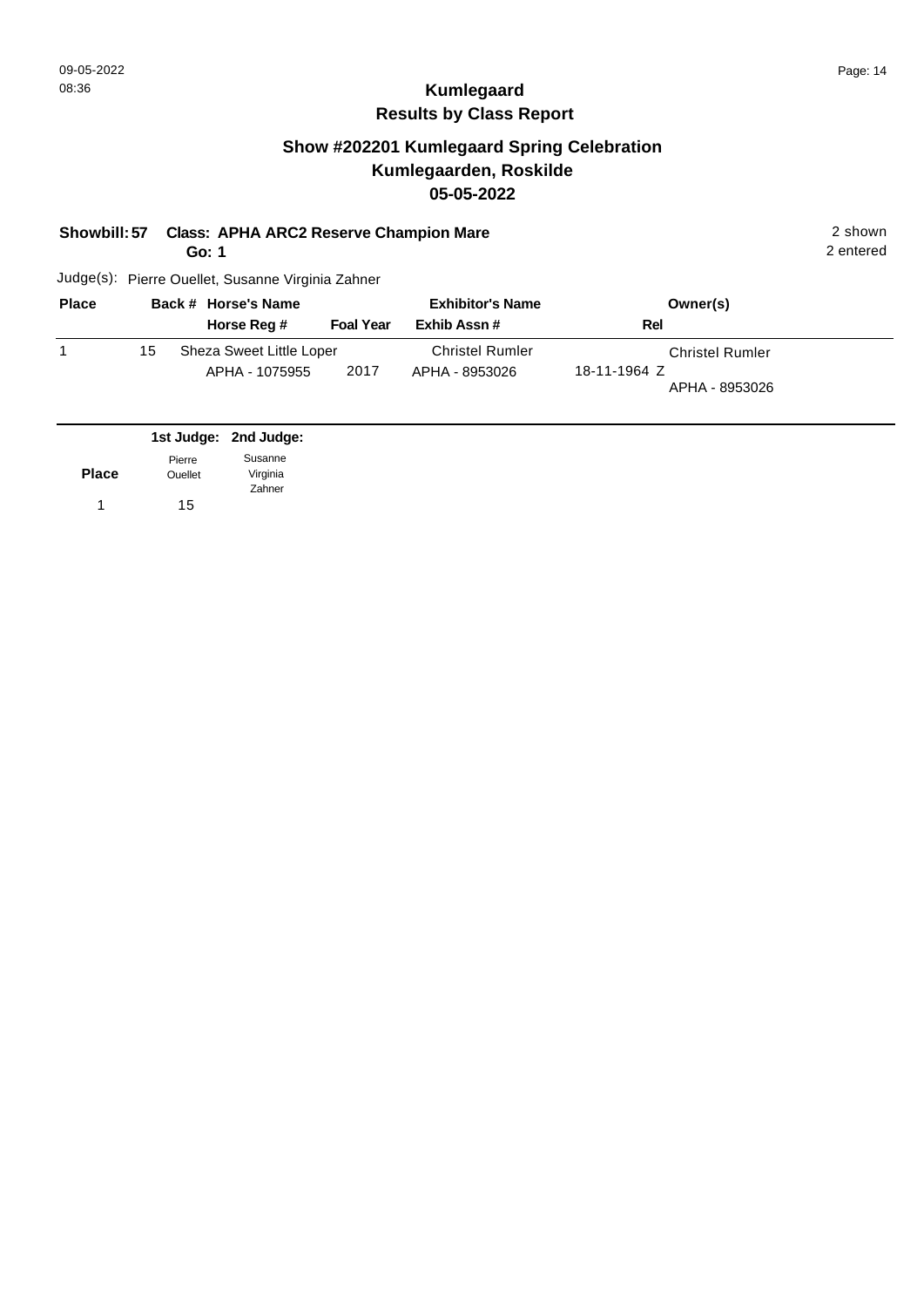# **Kumlegaard Results by Class Report**

## **Show #202201 Kumlegaard Spring Celebration Kumlegaarden, Roskilde 05-05-2022**

**Showbill: 58 Class: APHA OTCC Color Class, One Year & Older & All Sexes** 3 shown

**Go: 1**

| <b>Place</b> |    | Back # Horse's Name<br>Horse Reg #      | <b>Foal Year</b> | <b>Exhibitor's Name</b><br>Exhib Assn# | Rel          | Owner(s)                                |
|--------------|----|-----------------------------------------|------------------|----------------------------------------|--------------|-----------------------------------------|
|              | 54 | HH Eyes On You<br>APHA - 1145736        | 2020             | Maria Arvidsson<br>APHA - 8800993      | 09-02-1991 Z | Maria Arvidsson<br>APHA - 8800993       |
|              | 59 | Snowriginal<br>APHA - 1090649           | 2019             | Dora Gocze<br>APHA - 8969179           | 01-08-1993   | Jorgen Sandholm<br>APHA - 8221474       |
| 3            | 84 | Cappuccino Wr Cowboy<br>APHA - 01110231 | 2021             | Charlotte Jorgensen<br>APHA - 8089854  | 10-09-1993 E | Heidi Broennum Hansen<br>APHA - 8078696 |
|              |    | 1st Judge: 2nd Judge:                   |                  |                                        |              |                                         |

|       | .       | <b>EUM AMANA</b> |
|-------|---------|------------------|
|       | Pierre  | Susanne          |
| Place | Ouellet | Virginia         |
|       |         | Zahner           |
| 1     | 59      | 54               |
| 2     | 54      | 59               |
| 3     | RΔ      |                  |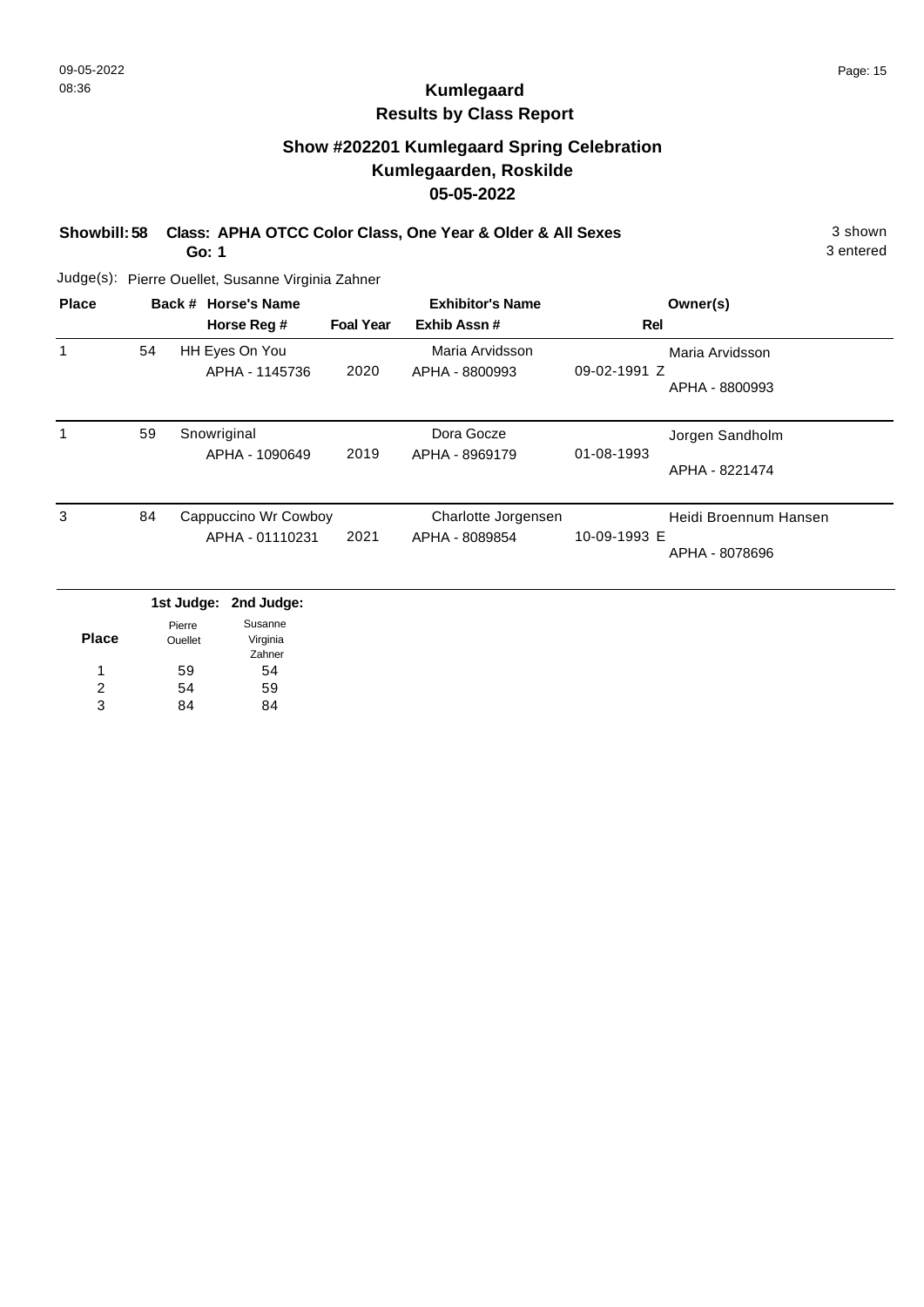# **Show #202201 Kumlegaard Spring Celebration Kumlegaarden, Roskilde 05-05-2022**

| Class: APHA XEE1 Youth SPB Hunt Seat Equitation 18 & Under<br>Showbill: 66<br>Go: 1 |        |                                                   |                  |                         |                  | 1 shown<br>1 entered |  |
|-------------------------------------------------------------------------------------|--------|---------------------------------------------------|------------------|-------------------------|------------------|----------------------|--|
|                                                                                     |        | Judge(s): Pierre Ouellet, Susanne Virginia Zahner |                  |                         |                  |                      |  |
| <b>Place</b>                                                                        |        | Back # Horse's Name                               |                  | <b>Exhibitor's Name</b> |                  | Owner(s)             |  |
|                                                                                     |        | Horse Reg #                                       | <b>Foal Year</b> | Exhib Assn#             | <b>Birthdate</b> | Rel                  |  |
|                                                                                     |        | 1st Judge: 2nd Judge:                             |                  |                         |                  |                      |  |
|                                                                                     | Pierre | Susanne                                           |                  |                         |                  |                      |  |

**Place** Ouellet Virginia Zahner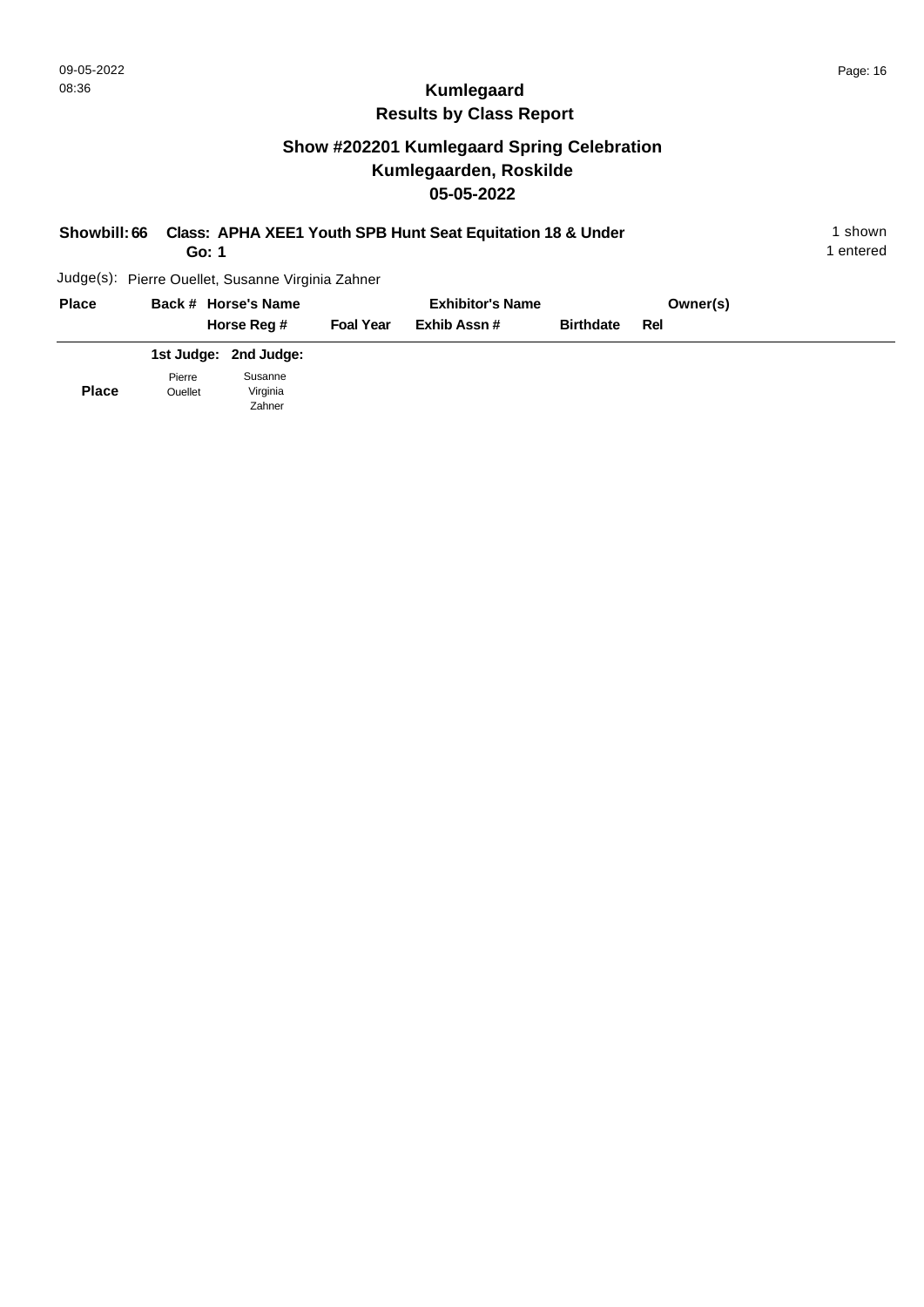## **Show #202201 Kumlegaard Spring Celebration Kumlegaarden, Roskilde 05-05-2022**

#### **Showbill: 67 Class: APHA YEE1 Youth Hunt Seat Equitation 18 & Under** 2 shown 2 shown

**Go: 1**

2 entered

| Lone Sjoenov            |
|-------------------------|
| APHA - 8935957          |
| Berit And Kim Rasmussen |
| APHA - 8723530          |
|                         |

| <b>Place</b> | Pierre<br><b>Ouellet</b> | Susanne<br>Virginia<br>Zahner |
|--------------|--------------------------|-------------------------------|
| 1            | 37                       | 37                            |
| 2            | 90                       | 90                            |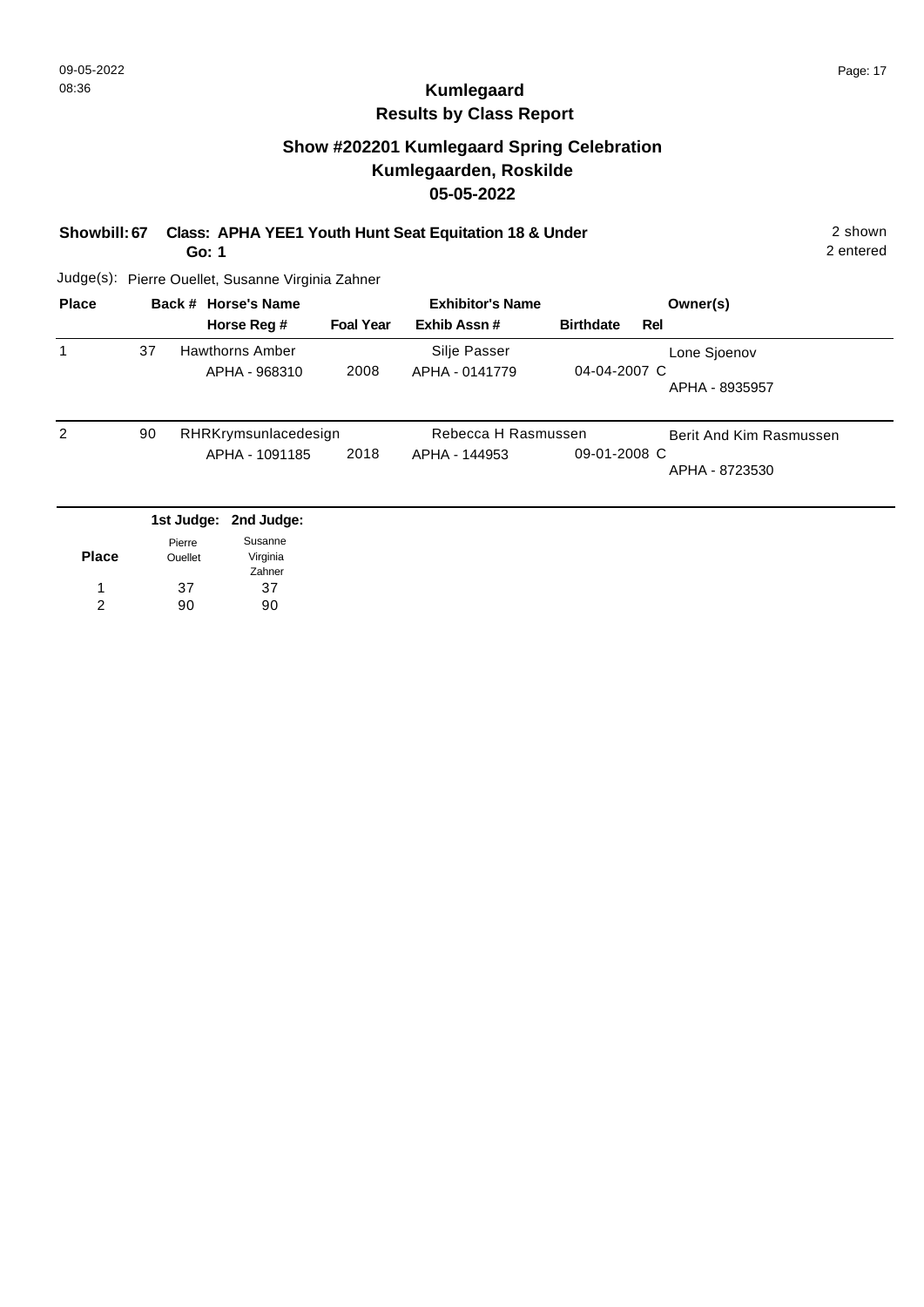## **Show #202201 Kumlegaard Spring Celebration Kumlegaarden, Roskilde 05-05-2022**

#### **Showbill: 73 Class: APHA BGHU SPB Green Hunter Under Saddle** 1 Shown 1 shown

**Go: 1**

2 entered

| <b>Place</b> | Back # Horse's Name                 |                  | <b>Exhibitor's Name</b>                        | Owner(s)                                |
|--------------|-------------------------------------|------------------|------------------------------------------------|-----------------------------------------|
|              | Horse Reg #                         | <b>Foal Year</b> | Exhib Assn#                                    | Rel                                     |
|              | My Rockin Machine<br>APHA - 1093930 | 2019             | Natasha Kronil Haukrog Moller<br>APHA - 146922 | Jeanette C Svenneskog<br>APHA - 8971173 |

|              |                | 1st Judge: 2nd Judge: |
|--------------|----------------|-----------------------|
|              | Pierre         | Susanne               |
| <b>Place</b> | <b>Ouellet</b> | Virginia              |
|              |                | Zahner                |
|              | 2              | 2                     |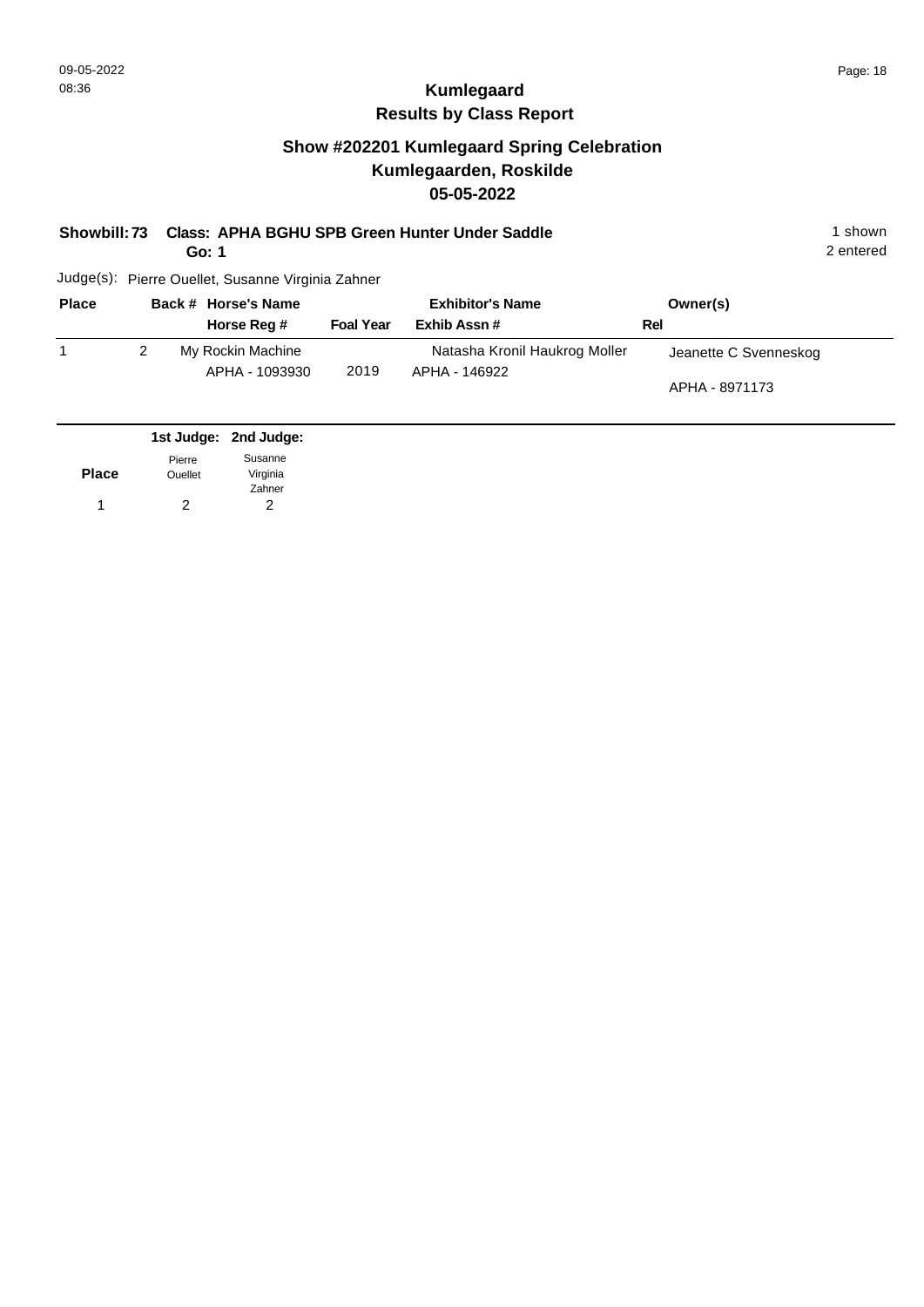## **Show #202201 Kumlegaard Spring Celebration Kumlegaarden, Roskilde 05-05-2022**

#### **Showbill: 74 Class: APHA GHU Green Hunter Under Saddle All Ages** 2 shown

**Go: 1**

2 entered

| <b>Place</b> |    | Back # Horse's Name        |                  | <b>Exhibitor's Name</b> |              | Owner(s)                |
|--------------|----|----------------------------|------------------|-------------------------|--------------|-------------------------|
|              |    | Horse Reg #                | <b>Foal Year</b> | Exhib Assn#             | Rel          |                         |
|              | 21 | <b>Whatafreck Goodness</b> |                  | Therese Andersson       |              | Marie Strinneholm       |
|              |    | APHA - 1057532             | 2015             | APHA - 8627840          | 01-01-1988   |                         |
|              |    |                            |                  |                         |              | APHA - 8787537          |
| 2            | 90 | RHRKrymsunlacedesign       |                  | Rebecca H Rasmussen     |              | Berit And Kim Rasmussen |
|              |    | APHA - 1091185             | 2018             | APHA - 144953           | 09-01-2008 C |                         |
|              |    |                            |                  |                         |              | APHA - 8723530          |
|              |    |                            |                  |                         |              |                         |
|              |    | 1st Judge: 2nd Judge:      |                  |                         |              |                         |

|              | .       | <b>FINANDARY.</b> |
|--------------|---------|-------------------|
|              | Pierre  | Susanne           |
| <b>Place</b> | Ouellet | Virginia          |
|              |         | Zahner            |
| 1            | 21      | 21                |
| 2            | 90      | 90                |
|              |         |                   |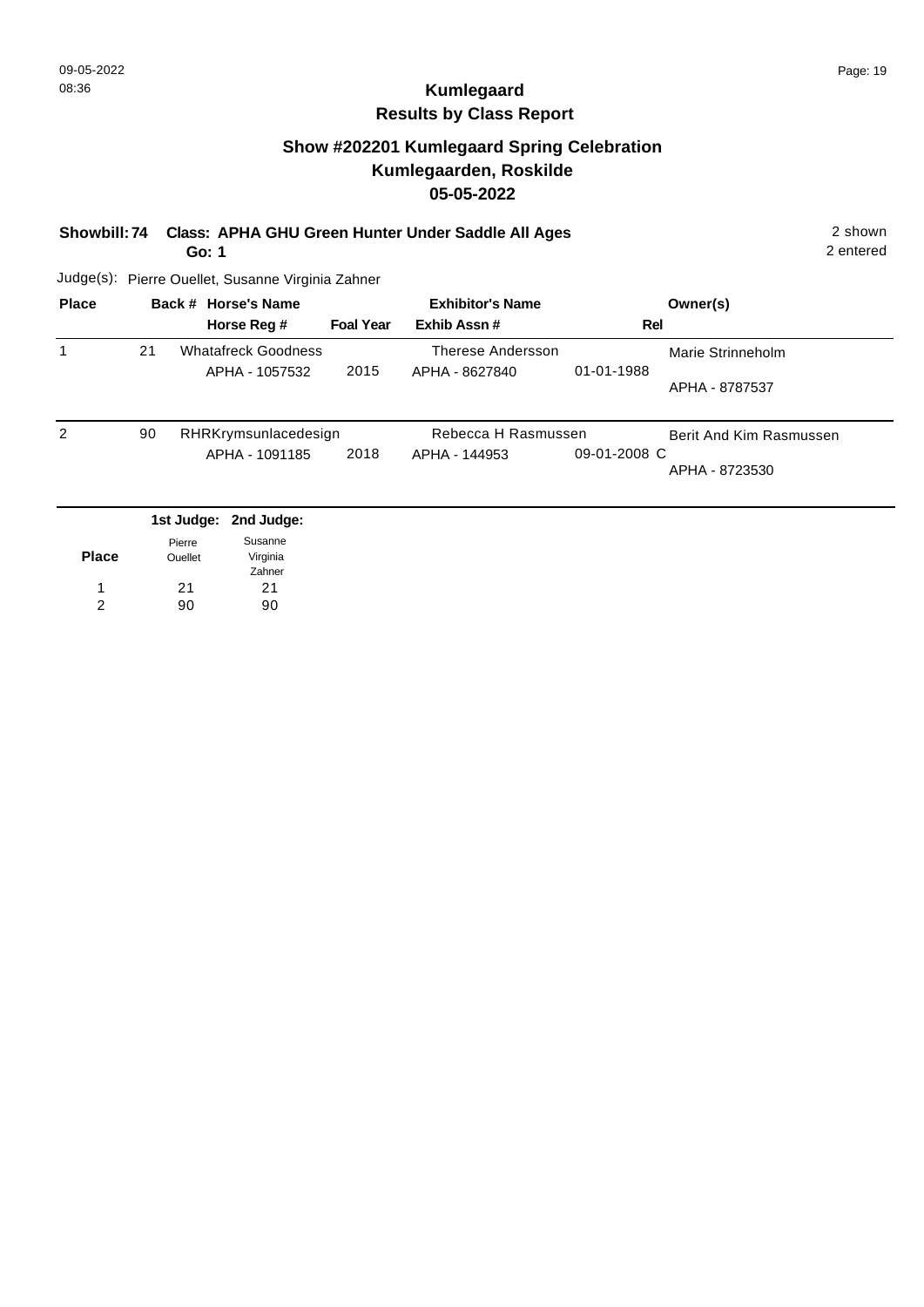## **Show #202201 Kumlegaard Spring Celebration Kumlegaarden, Roskilde 05-05-2022**

**Showbill: 77 Class: APHA ABH1 Amateur Hunter Under Saddle** 4 shown

**Go: 1**

4 entered

| <b>Place</b>  |    | Back # Horse's Name                          |                  | <b>Exhibitor's Name</b>                 |                  |     | Owner(s)                             |
|---------------|----|----------------------------------------------|------------------|-----------------------------------------|------------------|-----|--------------------------------------|
|               |    | Horse Reg #                                  | <b>Foal Year</b> | Exhib Assn#                             | <b>Birthdate</b> | Rel |                                      |
| $\mathbf{1}$  | 18 | Brave Awesome Asset<br>APHA - 1015285        | 2012             | Caroline L Hagelqvist<br>APHA - 0128234 | 01-01-1987 P     |     | Lennart Hagelqvist<br>APHA - 8768366 |
| 2             | 3  | <b>CBS Royal Flush</b><br>APHA - 1057046     | 2015             | Cecilia Andersson<br>APHA - 8552179     | 26-02-1963 Z     |     | Cecilia Andersson<br>APHA - 8552179  |
| $\mathcal{P}$ | 37 | <b>Hawthorns Amber</b><br>APHA - 968310      | 2008             | Anna Sjoenov Bork<br>APHA - 8949200     | 17-07-1999 C     |     | Lone Sjoenov<br>APHA - 8935957       |
| 4             | 21 | <b>Whatafreck Goodness</b><br>APHA - 1057532 | 2015             | Marie Strinneholm<br>APHA - 8787537     | 03-05-1967 Z     |     | Marie Strinneholm<br>APHA - 8787537  |

|              |         | 1st Judge: 2nd Judge: |
|--------------|---------|-----------------------|
|              | Pierre  | Susanne               |
| <b>Place</b> | Ouellet | Virginia              |
|              |         | Zahner                |
| 1            | 18      | 3                     |
| 2            | 37      | 18                    |
| 3            | 21      | 37                    |
|              | 3       | 21                    |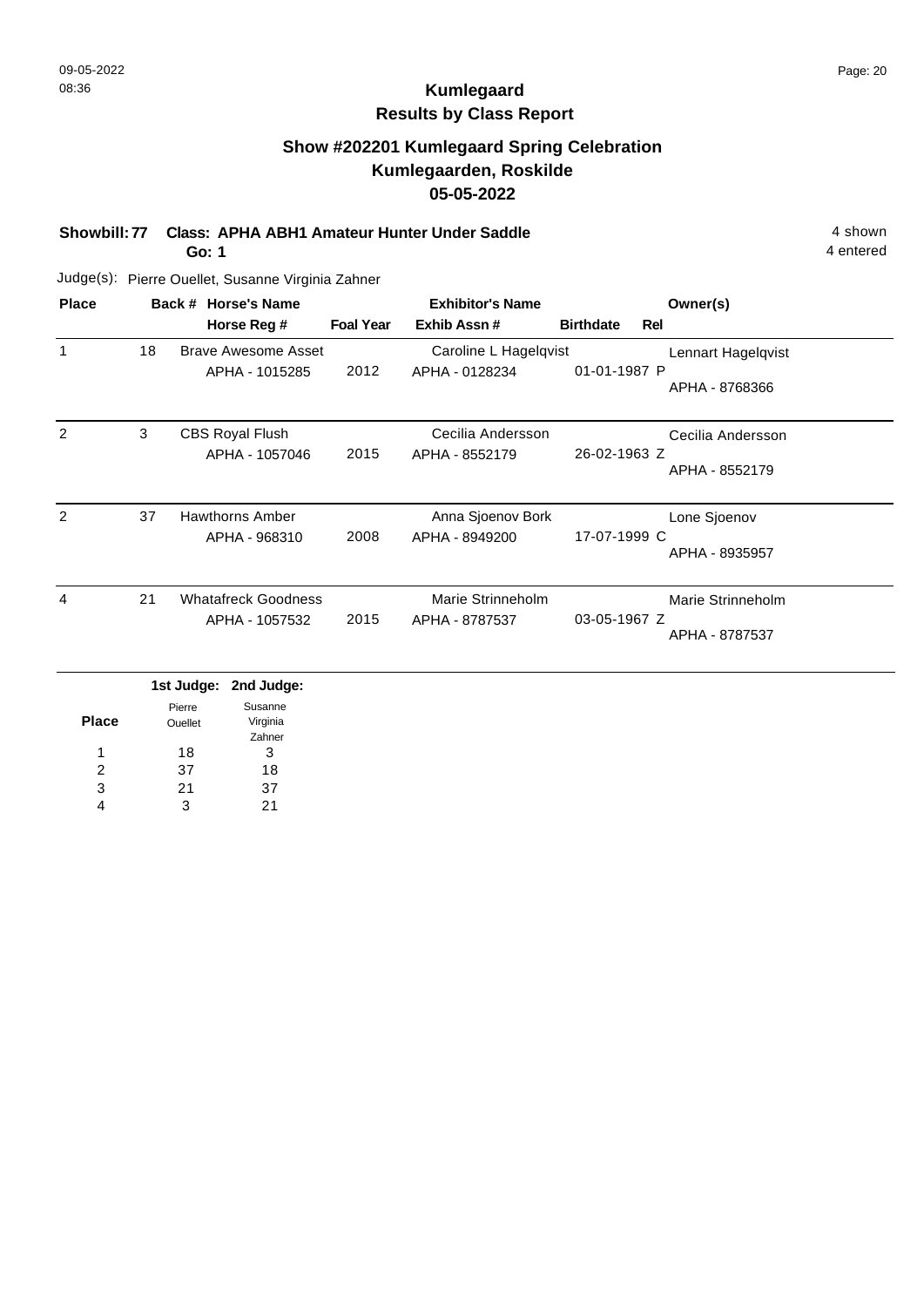### **Show #202201 Kumlegaard Spring Celebration Kumlegaarden, Roskilde 05-05-2022**

**Showbill: 81 Class: APHA YBH1 Youth Hunter Under Saddle 18 & Under** 2 shown

**Go: 1**

2 entered

| <b>Place</b> |    | Back # Horse's Name              |                  |                                | <b>Exhibitor's Name</b> | Owner(s)                |
|--------------|----|----------------------------------|------------------|--------------------------------|-------------------------|-------------------------|
|              |    | Horse Reg #                      | <b>Foal Year</b> | Exhib Assn#                    | <b>Birthdate</b>        | Rel                     |
|              | 90 | RHRKrymsunlacedesign             |                  | Rebecca H Rasmussen            |                         | Berit And Kim Rasmussen |
|              |    | APHA - 1091185                   | 2018             | APHA - 144953                  | 09-01-2008 C            | APHA - 8723530          |
| 2            | 37 | Hawthorns Amber<br>APHA - 968310 | 2008             | Silje Passer<br>APHA - 0141779 | 04-04-2007 C            | Lone Sjoenov            |
|              |    |                                  |                  |                                |                         | APHA - 8935957          |
|              |    | 1st Judge: 2nd Judge:            |                  |                                |                         |                         |
|              |    | Sucanno<br>Diorro.               |                  |                                |                         |                         |

|              | Pierre  | Susanne  |
|--------------|---------|----------|
| <b>Place</b> | Ouellet | Virginia |
|              |         | Zahner   |
|              | 90      | 90       |
| 2            | 37      | 37       |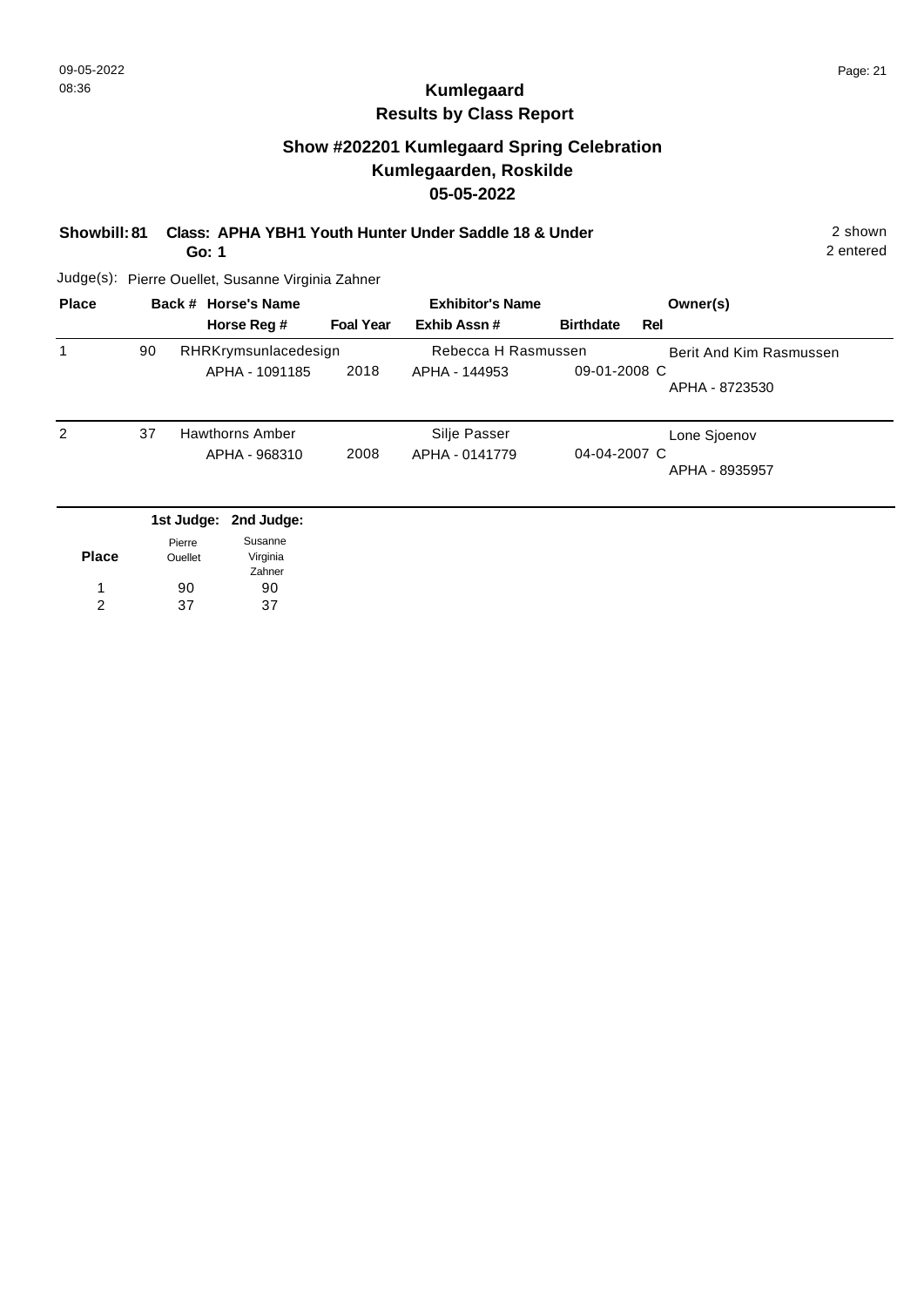## **Show #202201 Kumlegaard Spring Celebration Kumlegaarden, Roskilde 08-05-2022**

#### **Showbill: 90 Class: APHA ABSH Amt SPB Showmanship All Ages** 1 shown 1 shown

**Go: 1**

1 entered

| <b>Place</b> |    | Back # Horse's Name             |                  | <b>Exhibitor's Name</b>       | Owner(s)                                          |
|--------------|----|---------------------------------|------------------|-------------------------------|---------------------------------------------------|
|              |    | Horse Reg #                     | <b>Foal Year</b> | Exhib Assn#                   | Rel                                               |
|              | 12 | Cowboyz R Hot<br>APHA - 1060577 | 2016             | Roger Snall<br>APHA - 9196584 | Catharina Snall<br>10-07-1957 P<br>APHA - 8954752 |

|              |                | 1st Judge: 2nd Judge: |
|--------------|----------------|-----------------------|
|              | Pierre         | Susanne               |
| <b>Place</b> | <b>Ouellet</b> | Virginia              |
|              |                | Zahner                |
|              | 12             | 12                    |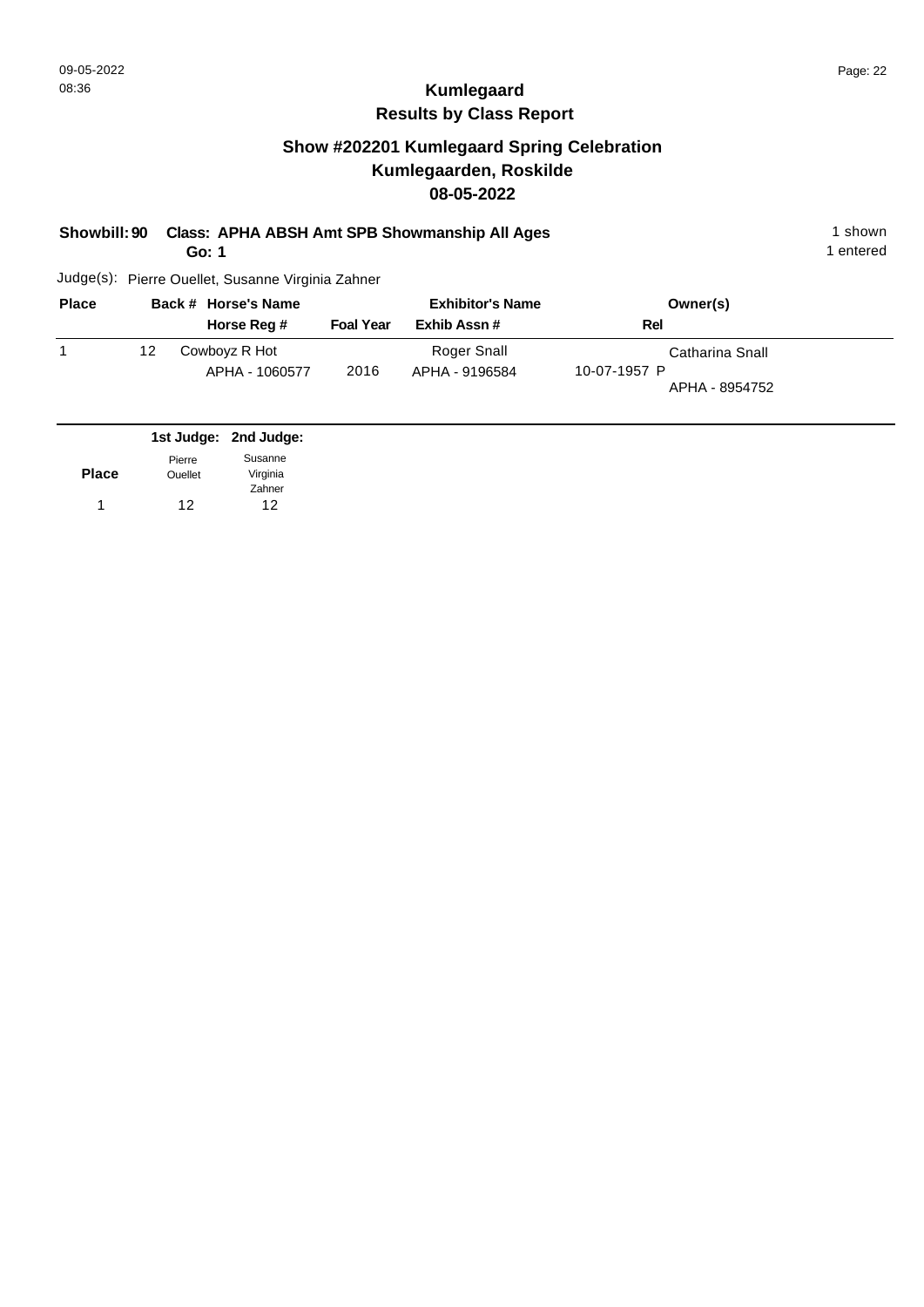# **Kumlegaard Results by Class Report**

## **Show #202201 Kumlegaard Spring Celebration Kumlegaarden, Roskilde 08-05-2022**

**Showbill: 91 Class: APHA ASH1 Amateur Showmanship All Ages** 9 shown

**Go: 1**

| <b>Place</b>   |              | Back # Horse's Name                            |                  | <b>Exhibitor's Name</b>                  | Owner(s)                                                  |
|----------------|--------------|------------------------------------------------|------------------|------------------------------------------|-----------------------------------------------------------|
|                |              | Horse Reg #                                    | <b>Foal Year</b> | Exhib Assn#                              | Rel                                                       |
| $\mathbf{1}$   | 37           | Hawthorns Amber<br>APHA - 968310               | 2008             | Anna Sjoenov Bork<br>APHA - 8949200      | Lone Sjoenov<br>17-07-1999 C<br>APHA - 8935957            |
| $\overline{2}$ | 67           | Miss Chic Dream<br>APHA - 1110493              | 2019             | Diddi Thiemann<br>APHA - 8082390         | Diddi Thiemann<br>15-01-1977 Z<br>APHA - 8082390          |
| $\overline{c}$ | 91           | She Just Brilliant<br>APHA - 1055343           | 5343             | Freja Ane Callesen<br>APHA - 0132866     | Kirsten Callesen<br>23-04-2002 C<br>APHA - 8401063        |
| $\overline{c}$ | 95           | <b>Surpricingly Good</b><br>APHA - 1114349     | 2017             | Sabrina Elleso<br>APHA - 0142802         | Sabrina Elleso<br>20-07-1991 Z<br>APHA - 0142802          |
| 5              | 21           | <b>Whatafreck Goodness</b><br>APHA - 1057532   | 2015             | Marie Strinneholm<br>APHA - 8787537      | Marie Strinneholm<br>03-05-1967 Z<br>APHA - 8787537       |
| 5              | 56           | Radical Cowboy<br>APHA - 1085397               | 2018             | Kirstine Jensen<br>APHA - 8826048        | Kirstine & Niels Jensen<br>06-09-1977 Z<br>APHA - 8845246 |
| $\overline{7}$ | 15           | Sheza Sweet Little Loper<br>APHA - 1075955     | 2017             | <b>Christel Rumler</b><br>APHA - 8953026 | <b>Christel Rumler</b><br>18-11-1964 Z<br>APHA - 8953026  |
| 8              | $\mathbf{1}$ | <b>Living White Princess</b><br>APHA - 1098522 | 2019             | Jeanne Olsen<br>APHA - 8895314           | Jeanne Olsen<br>06-04-1984 Z<br>APHA - 8895314            |
| 8              | 54           | HH Eyes On You<br>APHA - 1145736               | 2020             | Maria Arvidsson<br>APHA - 8800993        | Maria Arvidsson<br>09-02-1991 Z<br>APHA - 8800993         |

|              |         | 1st Judge: 2nd Judge: |
|--------------|---------|-----------------------|
|              | Pierre  | Susanne               |
| <b>Place</b> | Ouellet | Virginia              |
|              |         | Zahner                |
| 1            | 37      | 37                    |
| 2            | 95      | 67                    |
| 3            | 91      | 91                    |
| 4            | 67      | 95                    |
| 5            | 56      | 21                    |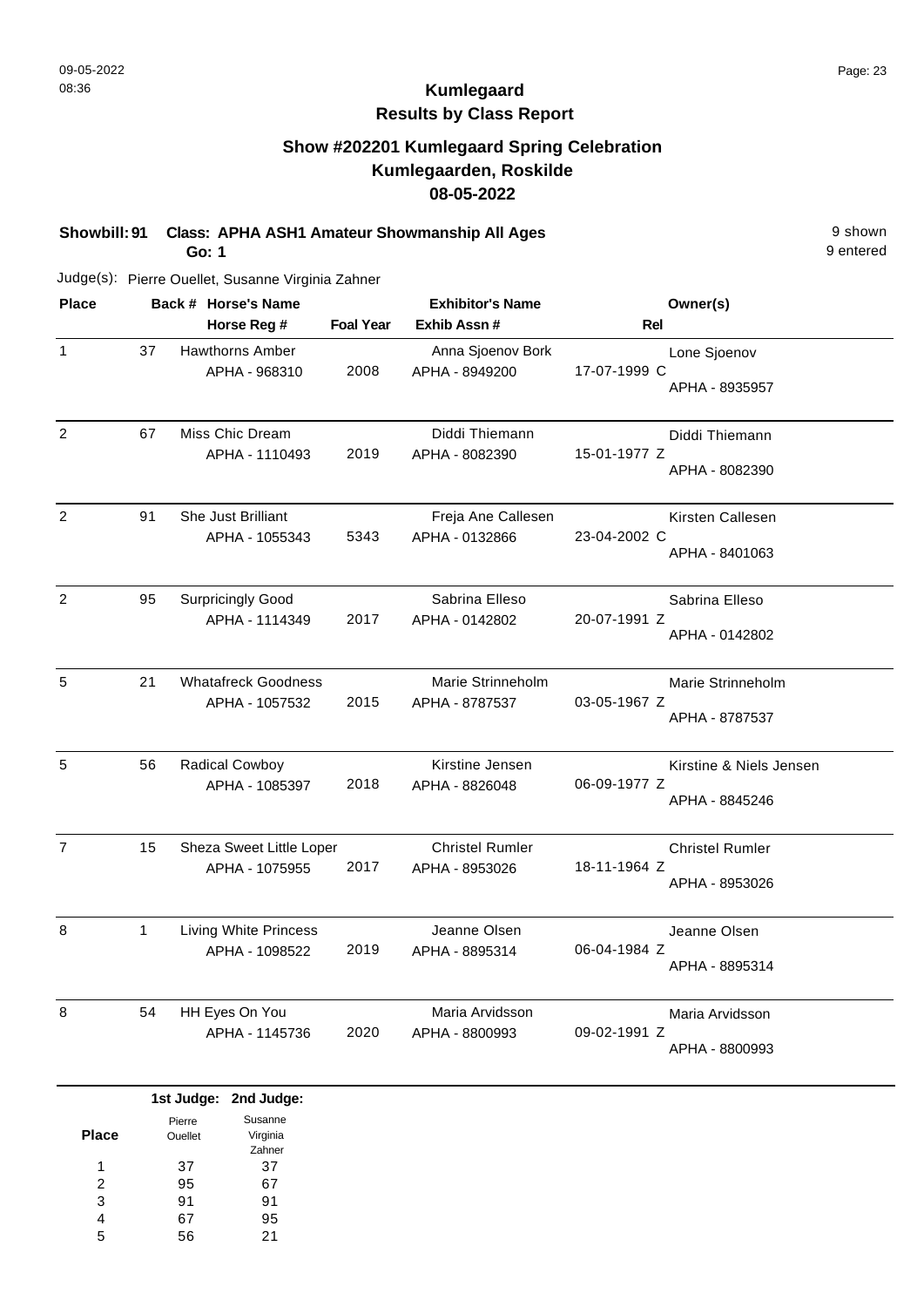# **Show #202201 Kumlegaard Spring Celebration Kumlegaarden, Roskilde 08-05-2022**

| 6 | 21 | 56 |
|---|----|----|
| 7 | 15 | 15 |
| 8 | 54 | 1  |
| 9 | 1  | 54 |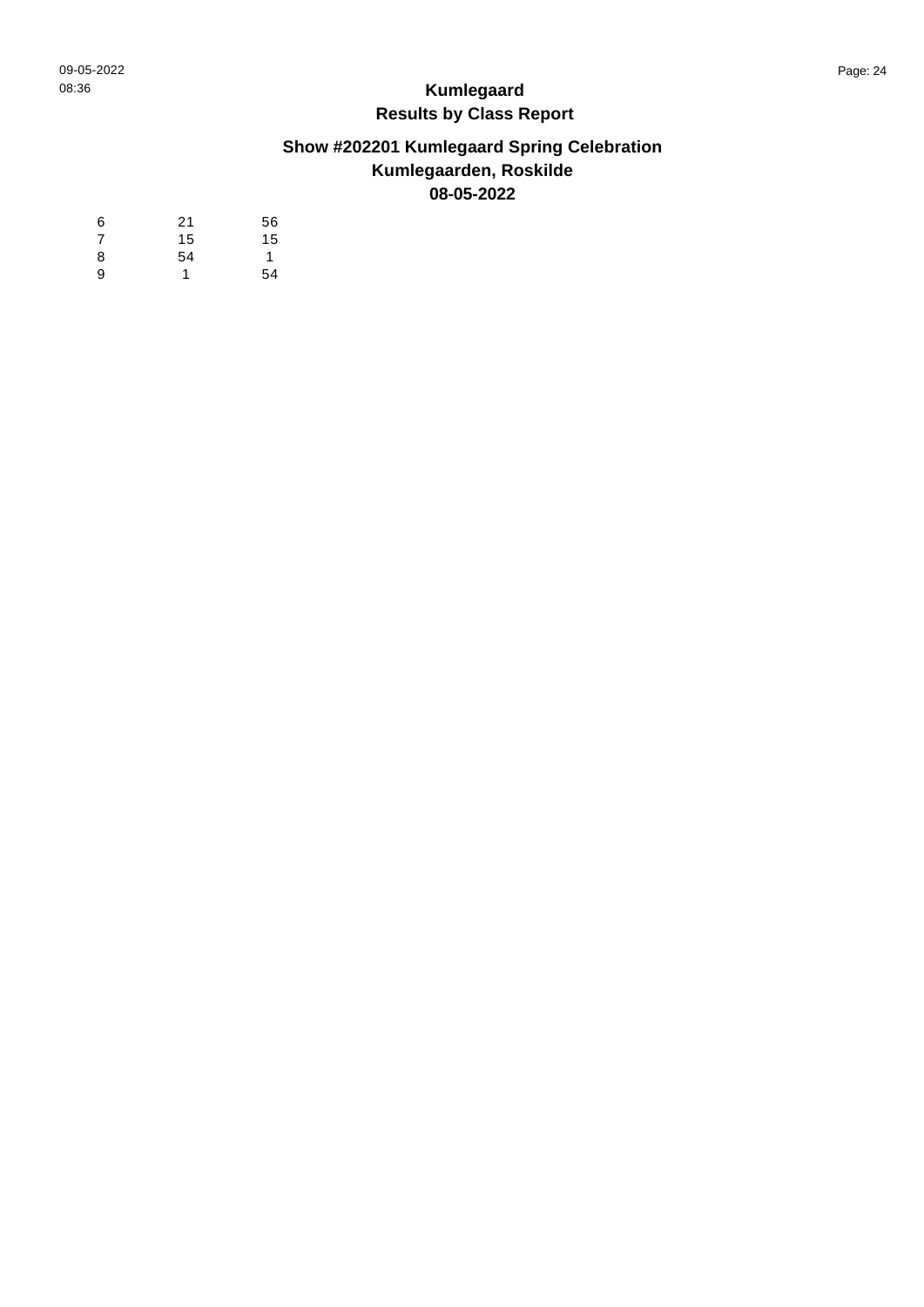## **Show #202201 Kumlegaard Spring Celebration Kumlegaarden, Roskilde 06-05-2022**

#### **Showbill: 113 Class: APHA XG1 Youth SPB Geldings All Ages** 1 shown

**Go: 1**

1 entered

| <b>Place</b> |    | Back # Horse's Name         | <b>Exhibitor's Name</b> |                   | Owner(s)         |                 |  |
|--------------|----|-----------------------------|-------------------------|-------------------|------------------|-----------------|--|
|              |    | Horse Reg #                 | <b>Foal Year</b>        | Exhib Assn#       | <b>Birthdate</b> | Rel             |  |
|              | 89 | <b>RHR Radicalackoflace</b> |                         | Ranja H Rasmussen |                  | Isabella Biolzi |  |
|              |    | APHA - 1058463              | 2015                    | APHA - 144954     | 13-09-2010 A     | APHA - 0136176  |  |
|              |    |                             |                         |                   |                  |                 |  |

|              |                          | 1st Judge: 2nd Judge: |
|--------------|--------------------------|-----------------------|
| <b>Place</b> | Pierre<br><b>Ouellet</b> | Susanne<br>Virginia   |
|              |                          | Zahner                |
|              | 89                       | 89                    |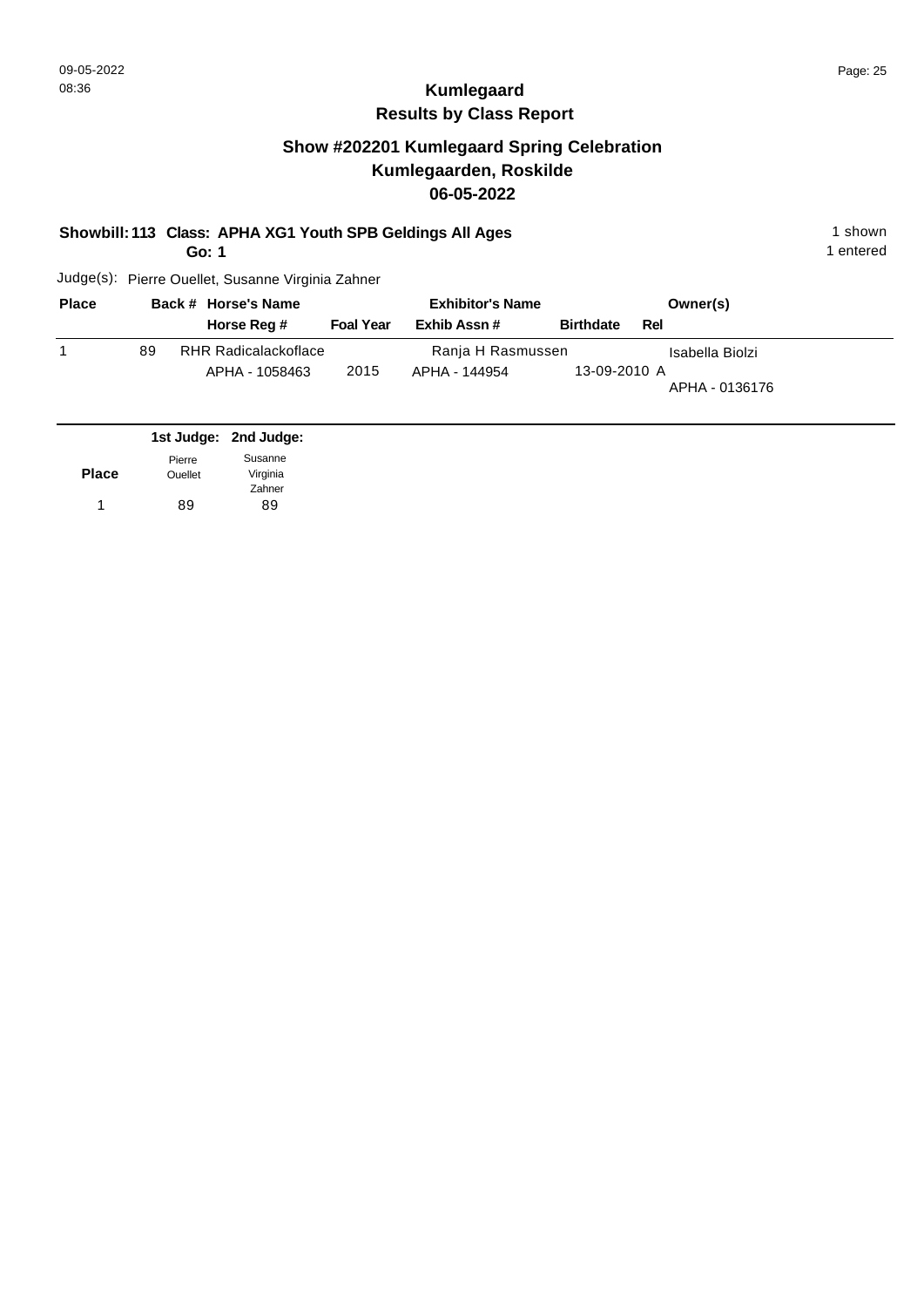# **Kumlegaard Results by Class Report**

## **Show #202201 Kumlegaard Spring Celebration Kumlegaarden, Roskilde 06-05-2022**

#### **Showbill: 114 Class: APHA ABS7 Amt SPB Geldings All Ages** 1 shown

**Go: 1**

| <b>Place</b> |    | Back # Horse's Name             |                  | <b>Exhibitor's Name</b>       | Owner(s)                                          |  |
|--------------|----|---------------------------------|------------------|-------------------------------|---------------------------------------------------|--|
|              |    | Horse Reg #                     | <b>Foal Year</b> | Exhib Assn#                   | Rel                                               |  |
|              | 12 | Cowboyz R Hot<br>APHA - 1060577 | 2016             | Roger Snall<br>APHA - 9196584 | Catharina Snall<br>10-07-1957 P<br>APHA - 8954752 |  |

|              |                | 1st Judge: 2nd Judge: |
|--------------|----------------|-----------------------|
|              | Pierre         | Susanne               |
| <b>Place</b> | <b>Ouellet</b> | Virginia              |
|              |                | Zahner                |
| 1            | 12             | 12                    |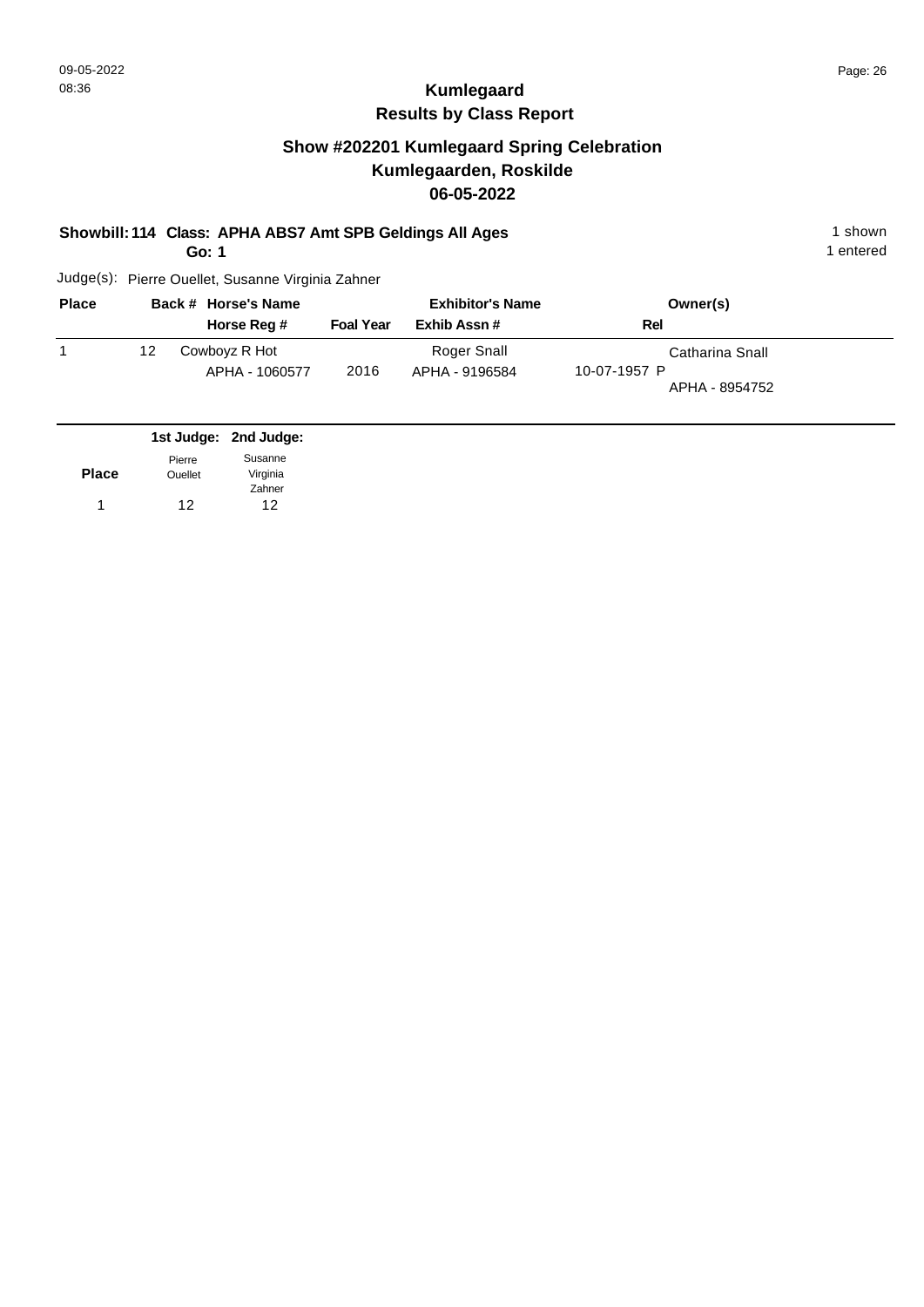**Place**

Ouellet

Virginia Zahner

# **Kumlegaard Results by Class Report**

# **Show #202201 Kumlegaard Spring Celebration Kumlegaarden, Roskilde 06-05-2022**

| Showbill: 115 Class: APHA ABGG Amt SPB Grand Champion Gelding<br>Go: 1 |                                                   |                  |                         |          |  |
|------------------------------------------------------------------------|---------------------------------------------------|------------------|-------------------------|----------|--|
|                                                                        | Judge(s): Pierre Ouellet, Susanne Virginia Zahner |                  |                         |          |  |
| <b>Place</b>                                                           | Back # Horse's Name                               |                  | <b>Exhibitor's Name</b> | Owner(s) |  |
|                                                                        | Horse Reg #                                       | <b>Foal Year</b> | Exhib Assn#             | Rel      |  |
|                                                                        | 1st Judge: 2nd Judge:                             |                  |                         |          |  |
|                                                                        | Susanne<br>Pierre                                 |                  |                         |          |  |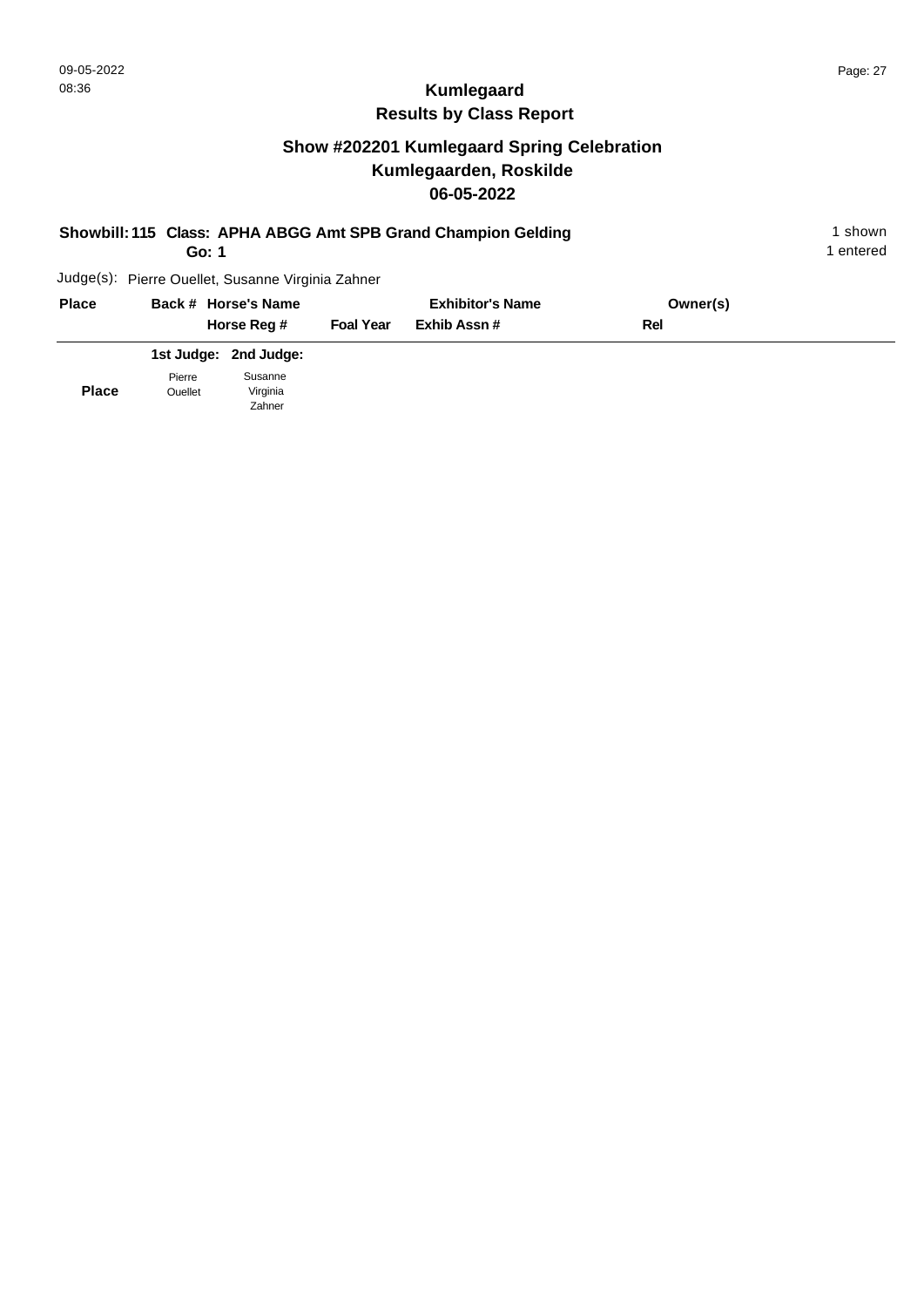# **Show #202201 Kumlegaard Spring Celebration Kumlegaarden, Roskilde 06-05-2022**

| Showbill: 116 Class: APHA ABRX Amt SPB Reserve Champion Gelding<br>Go: 1 |  |                                                   |                  |                         |            | 1 shown<br>1 entered |
|--------------------------------------------------------------------------|--|---------------------------------------------------|------------------|-------------------------|------------|----------------------|
|                                                                          |  | Judge(s): Pierre Ouellet, Susanne Virginia Zahner |                  |                         |            |                      |
| <b>Place</b>                                                             |  | Back # Horse's Name                               |                  | <b>Exhibitor's Name</b> | Owner(s)   |                      |
|                                                                          |  | Horse Reg #                                       | <b>Foal Year</b> | Exhib Assn#             | <b>Rel</b> |                      |
|                                                                          |  | 1st Judge: 2nd Judge:                             |                  |                         |            |                      |

**Place** Pierre Ouellet Susanne Virginia Zahner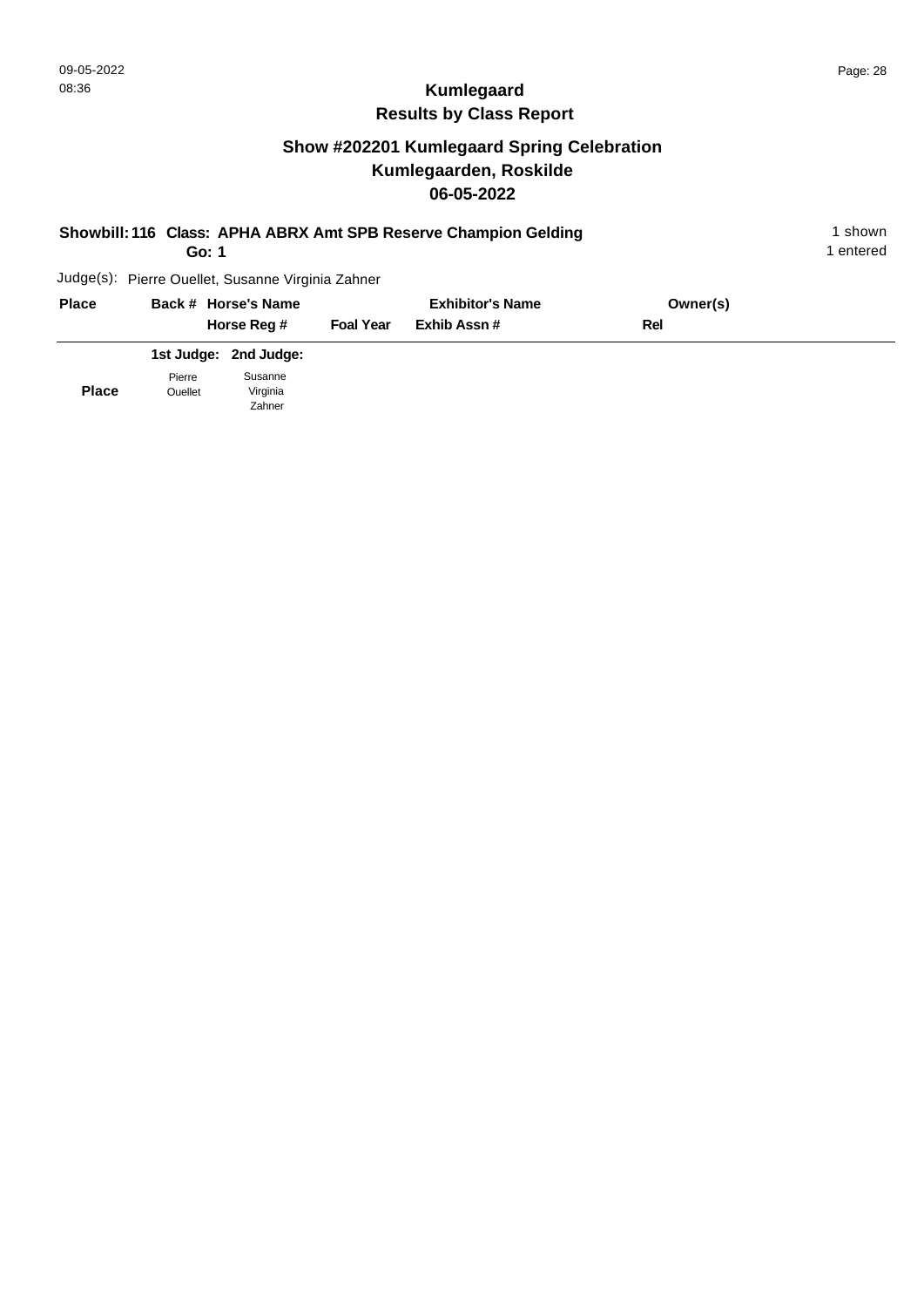# **Kumlegaard Results by Class Report**

### **Show #202201 Kumlegaard Spring Celebration Kumlegaarden, Roskilde 06-05-2022**

**Showbill: 118 Class: APHA BG10 SPB Geldings 3 Yr & Aged** 2 shown

**Go: 1**

| <b>Place</b> |    | Back # Horse's Name                           |                  | <b>Exhibitor's Name</b>            | Owner(s)                                          |  |
|--------------|----|-----------------------------------------------|------------------|------------------------------------|---------------------------------------------------|--|
|              |    | Horse Reg #                                   | <b>Foal Year</b> | Exhib Assn#                        | Rel                                               |  |
| 1            | 12 | Cowboyz R Hot<br>APHA - 1060577               | 2016             | Roger Snall<br>APHA - 9196584      | Catharina Snall<br>10-07-1957 P<br>APHA - 8954752 |  |
| 2            | 89 | <b>RHR Radicalackoflace</b><br>APHA - 1058463 | 2015             | Ranja H Rasmussen<br>APHA - 144954 | Isabella Biolzi<br>13-09-2010 A<br>APHA - 0136176 |  |
|              |    | 1st Judge: 2nd Judge:                         |                  |                                    |                                                   |  |

| <b>Place</b> | Pierre<br><b>Ouellet</b> | Susanne<br>Virginia |
|--------------|--------------------------|---------------------|
|              |                          | Zahner              |
|              | 12                       | 12                  |
| 2            | 89                       | яq                  |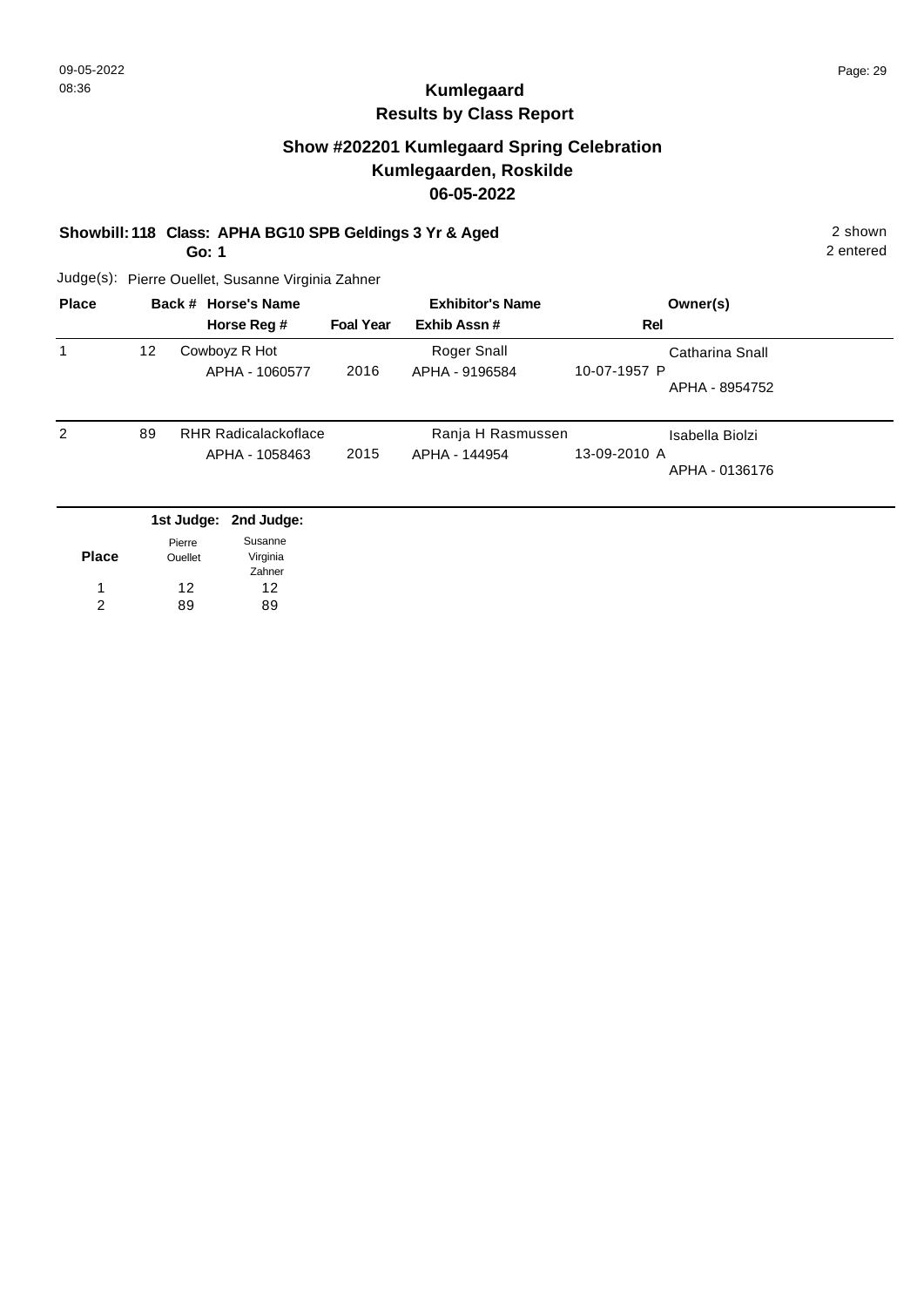## **Show #202201 Kumlegaard Spring Celebration Kumlegaarden, Roskilde 06-05-2022**

**Showbill: 123 Class: APHA AMH7 Amateur Geldings All Ages** 1 shown

**Go: 1**

1 entered

| <b>Place</b> |    | Back # Horse's Name                     |                  | <b>Exhibitor's Name</b>           | Owner(s)                                                  |
|--------------|----|-----------------------------------------|------------------|-----------------------------------|-----------------------------------------------------------|
|              |    | Horse Reg #                             | <b>Foal Year</b> | Exhib Assn#                       | Rel                                                       |
|              | 56 | <b>Radical Cowboy</b><br>APHA - 1085397 | 2018             | Kirstine Jensen<br>APHA - 8826048 | Kirstine & Niels Jensen<br>06-09-1977 Z<br>APHA - 8845246 |

|              |                | 1st Judge: 2nd Judge: |
|--------------|----------------|-----------------------|
|              | Pierre         | Susanne               |
| <b>Place</b> | <b>Ouellet</b> | Virginia              |
|              |                | Zahner                |
|              | 56             | 56                    |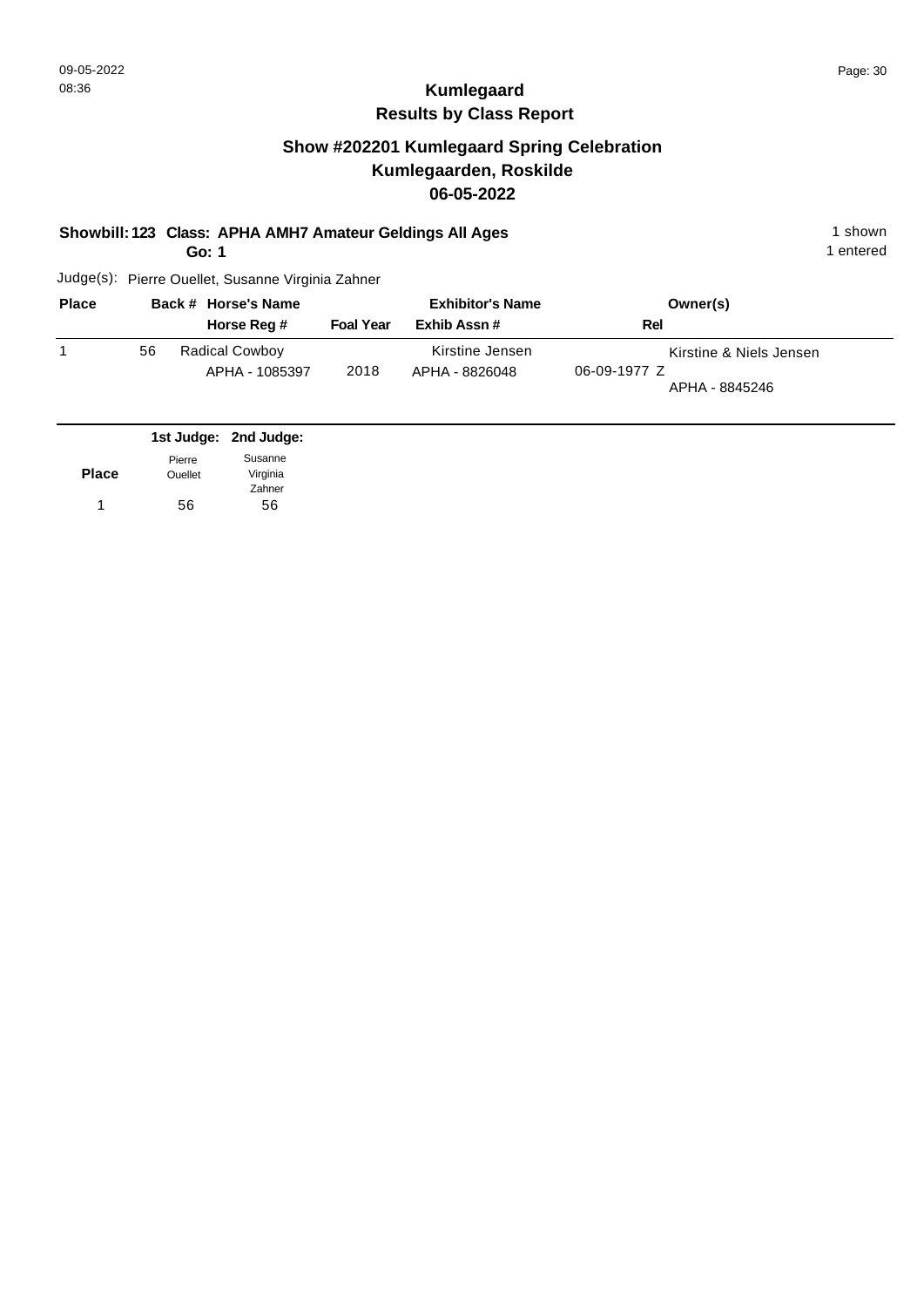# **Kumlegaard Results by Class Report**

## **Show #202201 Kumlegaard Spring Celebration Kumlegaarden, Roskilde 06-05-2022**

#### **Showbill: 126 Class: APHA HG13 Yearling & Older Geldings** 3 shown

**Go: 1**

| <b>Place</b> |    | Back # Horse's Name<br>Horse Reg #       | <b>Foal Year</b> | <b>Exhibitor's Name</b><br>Exhib Assn# | Owner(s)<br>Rel                                           |
|--------------|----|------------------------------------------|------------------|----------------------------------------|-----------------------------------------------------------|
|              | 56 | <b>Radical Cowboy</b><br>APHA - 1085397  | 2018             | Kirstine Jensen<br>APHA - 8826048      | Kirstine & Niels Jensen<br>06-09-1977 Z<br>APHA - 8845246 |
| 2            | 60 | Catching The Spotlight<br>APHA - 1050561 | 2015             | Dora Gocze<br>APHA - 8969179           | Jorgen Sandholm<br>01-08-1993<br>APHA - 8221474           |
|              |    | 1st Judge: 2nd Judge:                    |                  |                                        |                                                           |

|              | Pierre         | Susanne  |
|--------------|----------------|----------|
| <b>Place</b> | <b>Ouellet</b> | Virginia |
|              |                | Zahner   |
| 1            | 56             | 56       |
| 2            | 60             | 60       |
|              |                |          |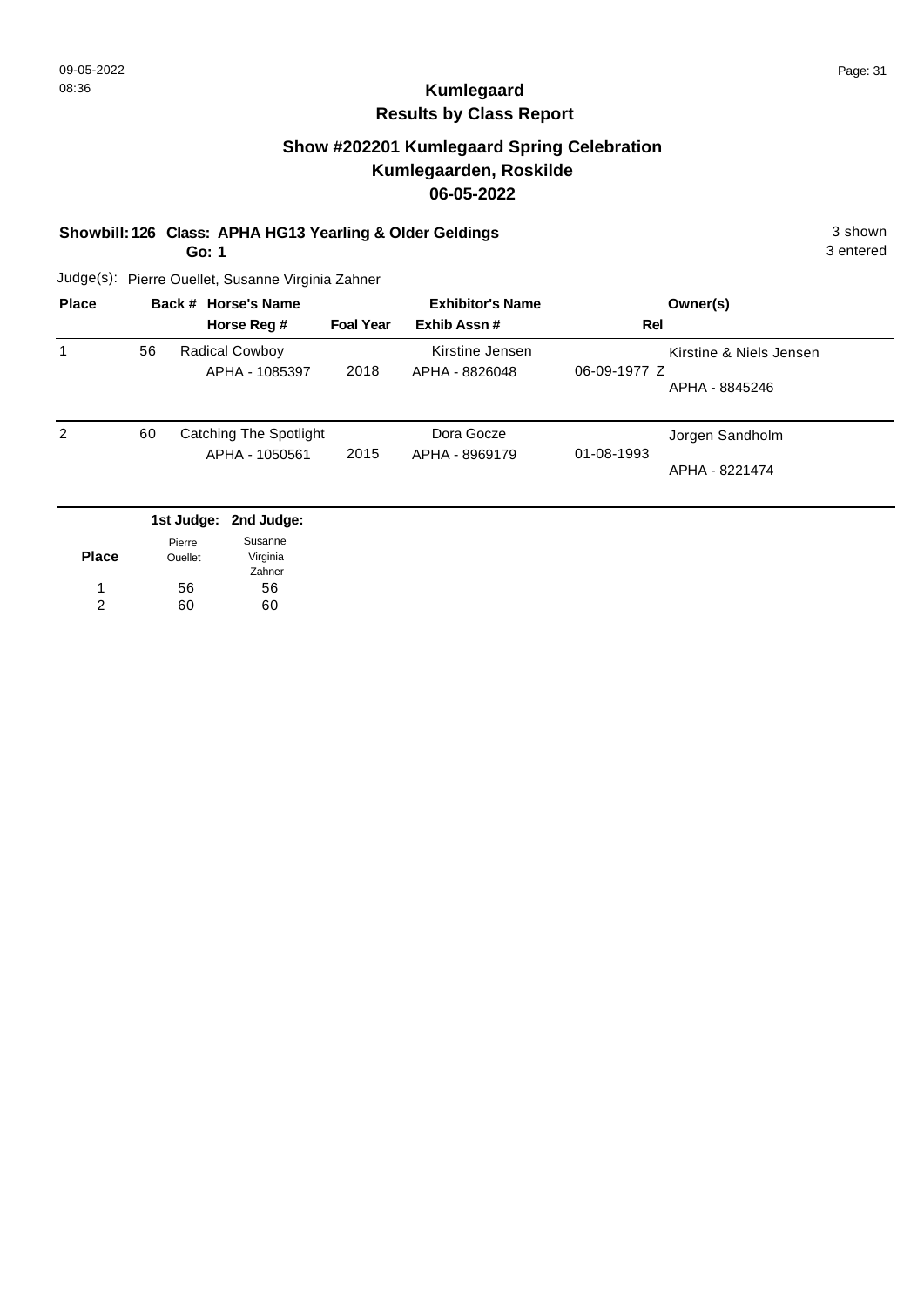# **Kumlegaard Results by Class Report**

## **Show #202201 Kumlegaard Spring Celebration Kumlegaarden, Roskilde 06-05-2022**

#### **Showbill: 147 Class: APHA ABS1 Amt SPB Stallions All Ages** 1 shown

**Go: 1**

| <b>Place</b> |    | Back # Horse's Name                          |                  | <b>Exhibitor's Name</b>             | Owner(s)                                            |  |
|--------------|----|----------------------------------------------|------------------|-------------------------------------|-----------------------------------------------------|--|
|              |    | Horse Reg #                                  | <b>Foal Year</b> | Exhib Assn#                         | Rel                                                 |  |
|              | 43 | <b>Hold Your Haystacks</b><br>APHA - 1147708 | 2021             | Sarah Krusoe Bach<br>APHA - 8923673 | Sarah Krusoe Bach<br>27-06-1990 Z<br>APHA - 8923673 |  |

|                | 1st Judge: 2nd Judge: |
|----------------|-----------------------|
| Pierre         | Susanne               |
| <b>Ouellet</b> | Virginia              |
|                | Zahner                |
| 43             | 43                    |
|                |                       |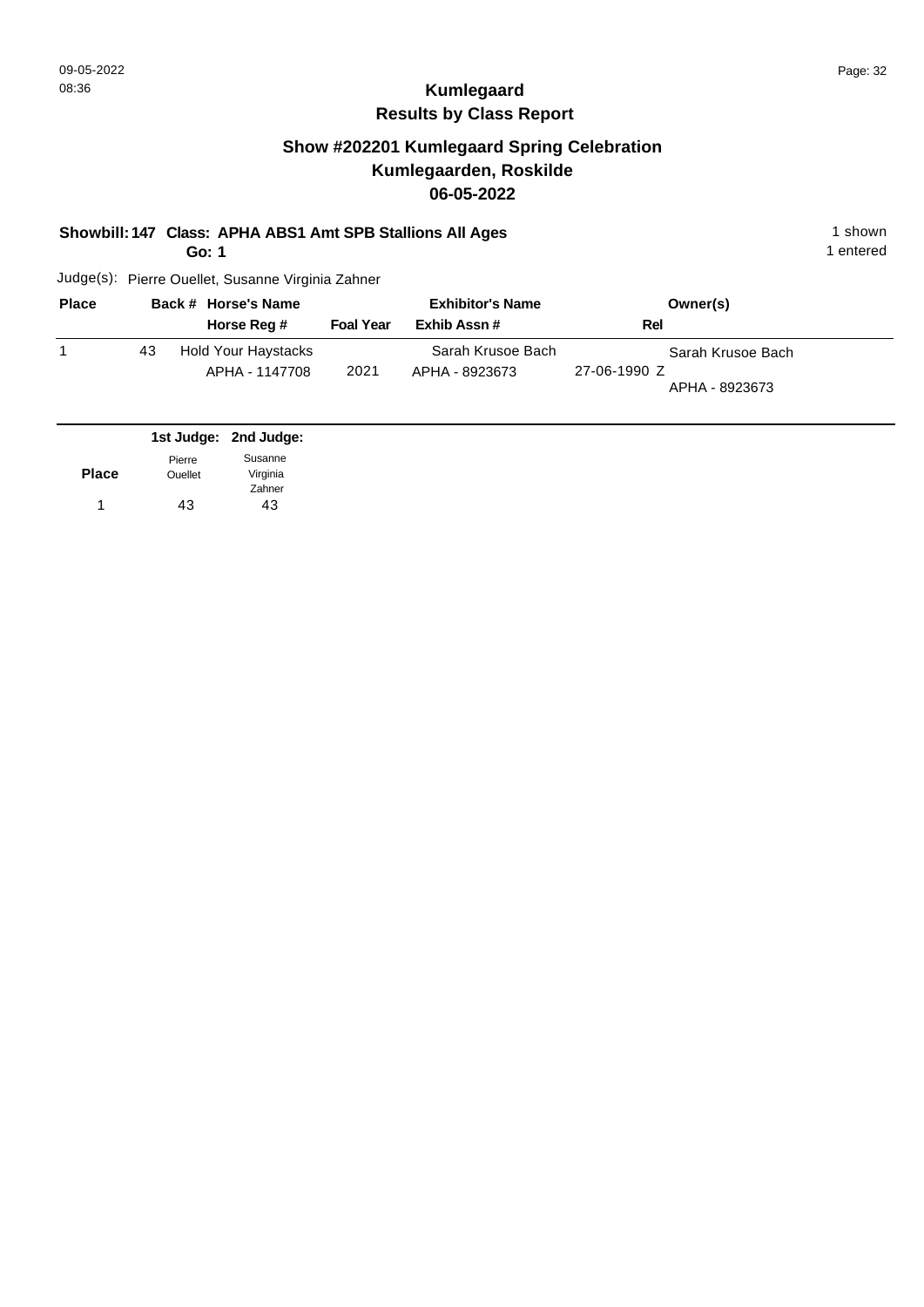## **Show #202201 Kumlegaard Spring Celebration Kumlegaarden, Roskilde 06-05-2022**

#### **Showbill: 150 Class: APHA BHS7 SPB Yearling & 2 Year Old Stallions** 1 shown 1 shown

**Go: 1**

1 entered

| <b>Place</b> |    | Back # Horse's Name                          |                  | <b>Exhibitor's Name</b>             | Owner(s)                                            |  |
|--------------|----|----------------------------------------------|------------------|-------------------------------------|-----------------------------------------------------|--|
|              |    | Horse Reg #                                  | <b>Foal Year</b> | Exhib Assn#                         | Rel                                                 |  |
|              | 43 | <b>Hold Your Haystacks</b><br>APHA - 1147708 | 2021             | Sarah Krusoe Bach<br>APHA - 8923673 | Sarah Krusoe Bach<br>27-06-1990 Z<br>APHA - 8923673 |  |

|              |                | 1st Judge: 2nd Judge: |
|--------------|----------------|-----------------------|
|              | Pierre         | Susanne               |
| <b>Place</b> | <b>Ouellet</b> | Virginia              |
|              |                | Zahner                |
| 1            | 43             | 43                    |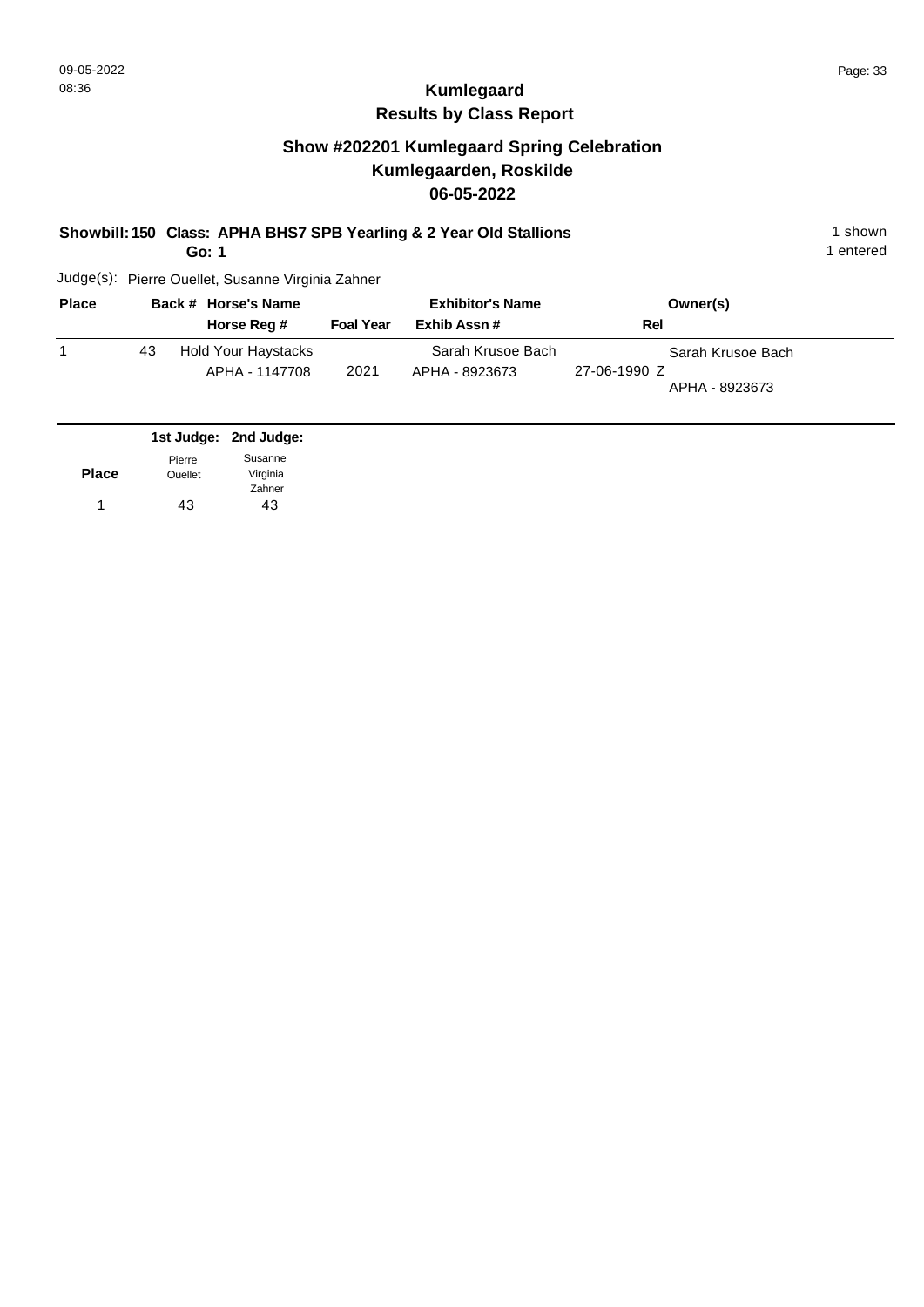# **Kumlegaard Results by Class Report**

## **Show #202201 Kumlegaard Spring Celebration Kumlegaarden, Roskilde 06-05-2022**

#### **Showbill: 170 Class: APHA ABI3 Amt SPB Yearling and Two YO IHT (Zn 12, 13, 14)** 2 shown

**Go: 1**

| <b>Place</b> | Back # Horse's Name |                                               | <b>Exhibitor's Name</b> |                                     | Owner(s)                                            |
|--------------|---------------------|-----------------------------------------------|-------------------------|-------------------------------------|-----------------------------------------------------|
|              |                     | Horse Reg #                                   | <b>Foal Year</b>        | Exhib Assn#                         | Rel                                                 |
|              | 43                  | <b>Hold Your Haystacks</b><br>APHA - 1147708  | 2021                    | Sarah Krusoe Bach<br>APHA - 8923673 | Sarah Krusoe Bach<br>27-06-1990 Z<br>APHA - 8923673 |
|              | 49                  | <b>Straight Outta Spook</b><br>APHA - 1110822 | 2021                    | Sari Knudsen<br>APHA - 8690134      | Sari Knudsen<br>17-08-1983 Z<br>APHA - 8690134      |
|              |                     | 1st Judge: 2nd Judge:                         |                         |                                     |                                                     |

|              | . <b>.</b> |          |
|--------------|------------|----------|
|              | Pierre     | Susanne  |
| <b>Place</b> | Ouellet    | Virginia |
|              |            | Zahner   |
| 1            | 43         | 49       |
| 2            | 49         | 43       |
|              |            |          |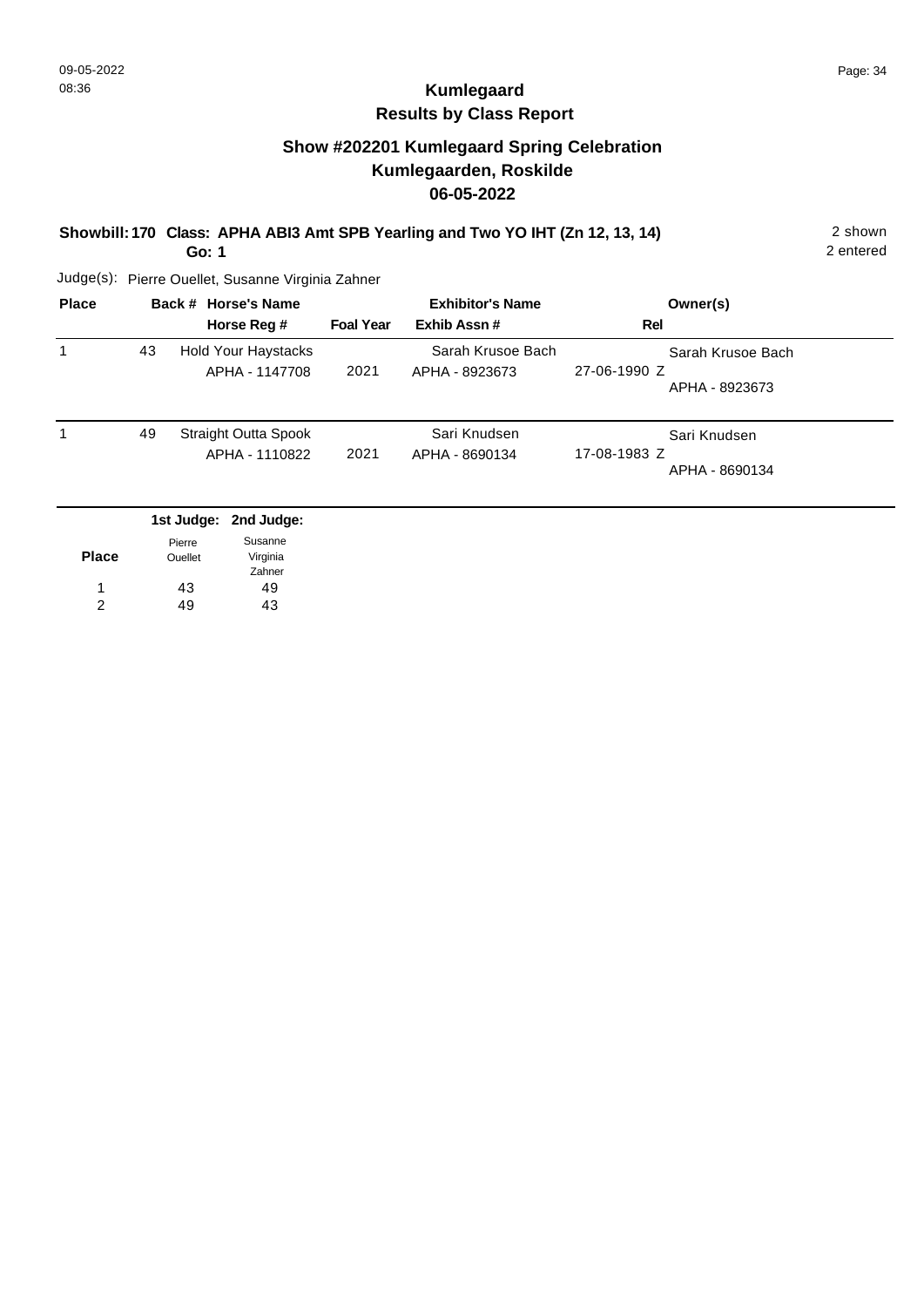# **Kumlegaard Results by Class Report**

# **Show #202201 Kumlegaard Spring Celebration Kumlegaarden, Roskilde 06-05-2022**

**Showbill: 171 Class: APHA AIH3 Amateur Yearling and Two YO INT (Zn 12, 13, 14)** 3 shown

**Go: 1**

| <b>Place</b> |    | Back # Horse's Name  |                  | <b>Exhibitor's Name</b> | Owner(s)                       |
|--------------|----|----------------------|------------------|-------------------------|--------------------------------|
|              |    | Horse Reg #          | <b>Foal Year</b> | Exhib Assn#             | Rel                            |
|              | 71 | AK Imzexyandiknowit  |                  | Mette Jacobsen          | Mette Jacobsen                 |
|              |    | APHA - 1100838       | 2020             | APHA - 8079432          | 03-11-1981 Z<br>APHA - 8079432 |
| 2            | 84 | Cappuccino Wr Cowboy |                  | Charlotte Jorgensen     | Heidi Broennum Hansen          |
|              |    | APHA - 01110231      | 2021             | APHA - 8089854          | 10-09-1993 E<br>APHA - 8078696 |
| 3            | 54 | HH Eyes On You       |                  | Maria Arvidsson         | Maria Arvidsson                |
|              |    | APHA - 1145736       | 2020             | APHA - 8800993          | 09-02-1991 Z<br>APHA - 8800993 |

|              |                          | 1st Judge: 2nd Judge: |
|--------------|--------------------------|-----------------------|
| <b>Place</b> | Pierre<br><b>Ouellet</b> | Susanne<br>Virginia   |
|              |                          | Zahner                |
| 1            | 71                       | 71                    |
| 2            | 84                       | 84                    |
| з            |                          |                       |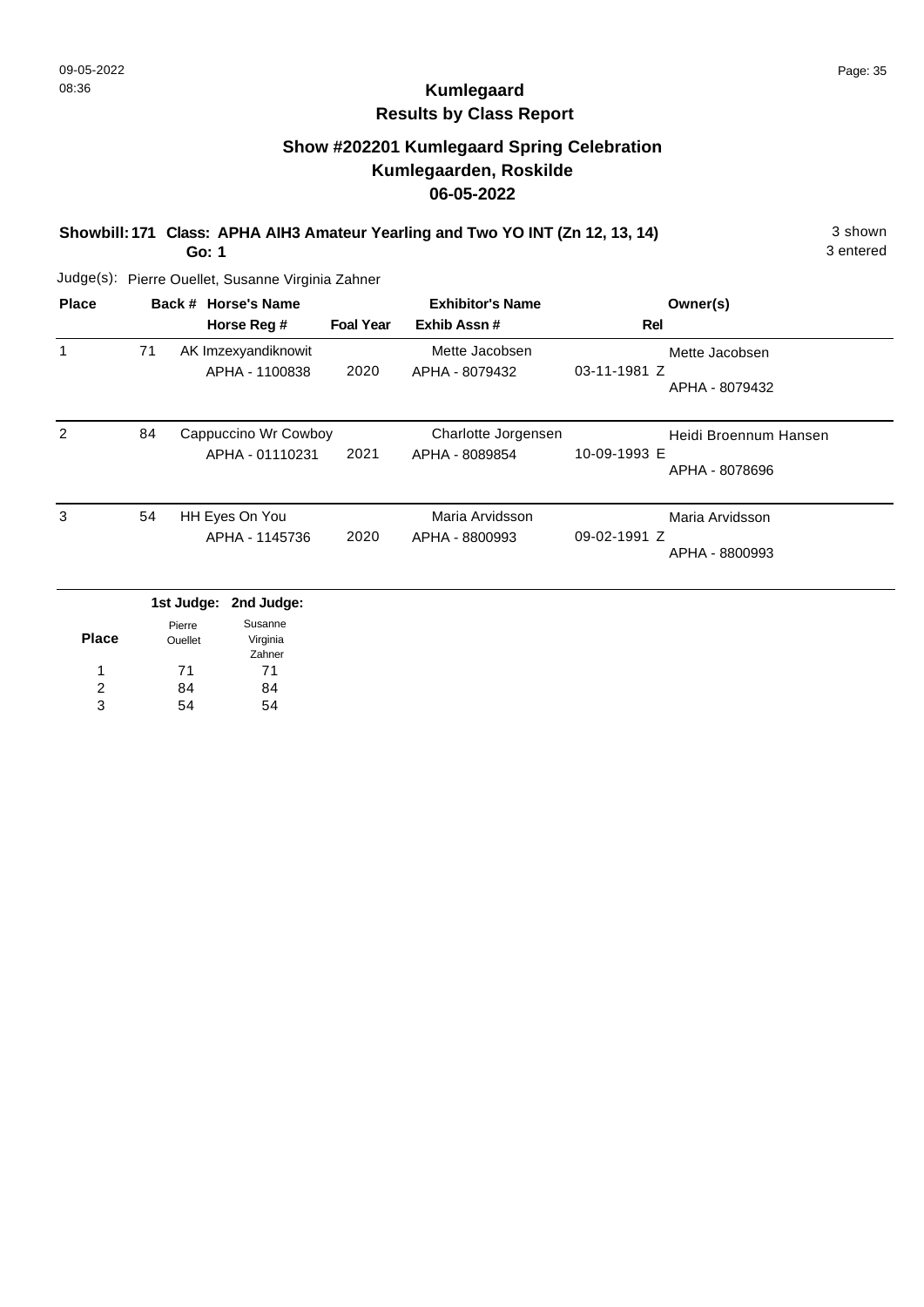# **Kumlegaard Results by Class Report**

## **Show #202201 Kumlegaard Spring Celebration Kumlegaarden, Roskilde 06-05-2022**

**Showbill: 172 Class: APHA BIH3 SPB Yrlng & 2-Yr-Old IH Trl (Zn 12, 13, 14 only)** 2 shown

**Go: 1**

| <b>Place</b> |    | Back # Horse's Name<br>Horse Reg #           | <b>Foal Year</b> | <b>Exhibitor's Name</b><br>Exhib Assn# | Owner(s)<br>Rel                                     |
|--------------|----|----------------------------------------------|------------------|----------------------------------------|-----------------------------------------------------|
|              | 43 | <b>Hold Your Haystacks</b><br>APHA - 1147708 | 2021             | Sarah Krusoe Bach<br>APHA - 8923673    | Sarah Krusoe Bach<br>27-06-1990 Z<br>APHA - 8923673 |
|              | 49 | Straight Outta Spook<br>APHA - 1110822       | 2021             | Sari Knudsen<br>APHA - 8690134         | Sari Knudsen<br>17-08-1983 Z<br>APHA - 8690134      |
|              |    | 1st Judge: 2nd Judge:                        |                  |                                        |                                                     |

| <b>Place</b> | Pierre<br><b>Ouellet</b> | Susanne<br>Virginia |
|--------------|--------------------------|---------------------|
| 1            | 49                       | Zahner<br>43        |
| 2            | 43                       | 49                  |
|              |                          |                     |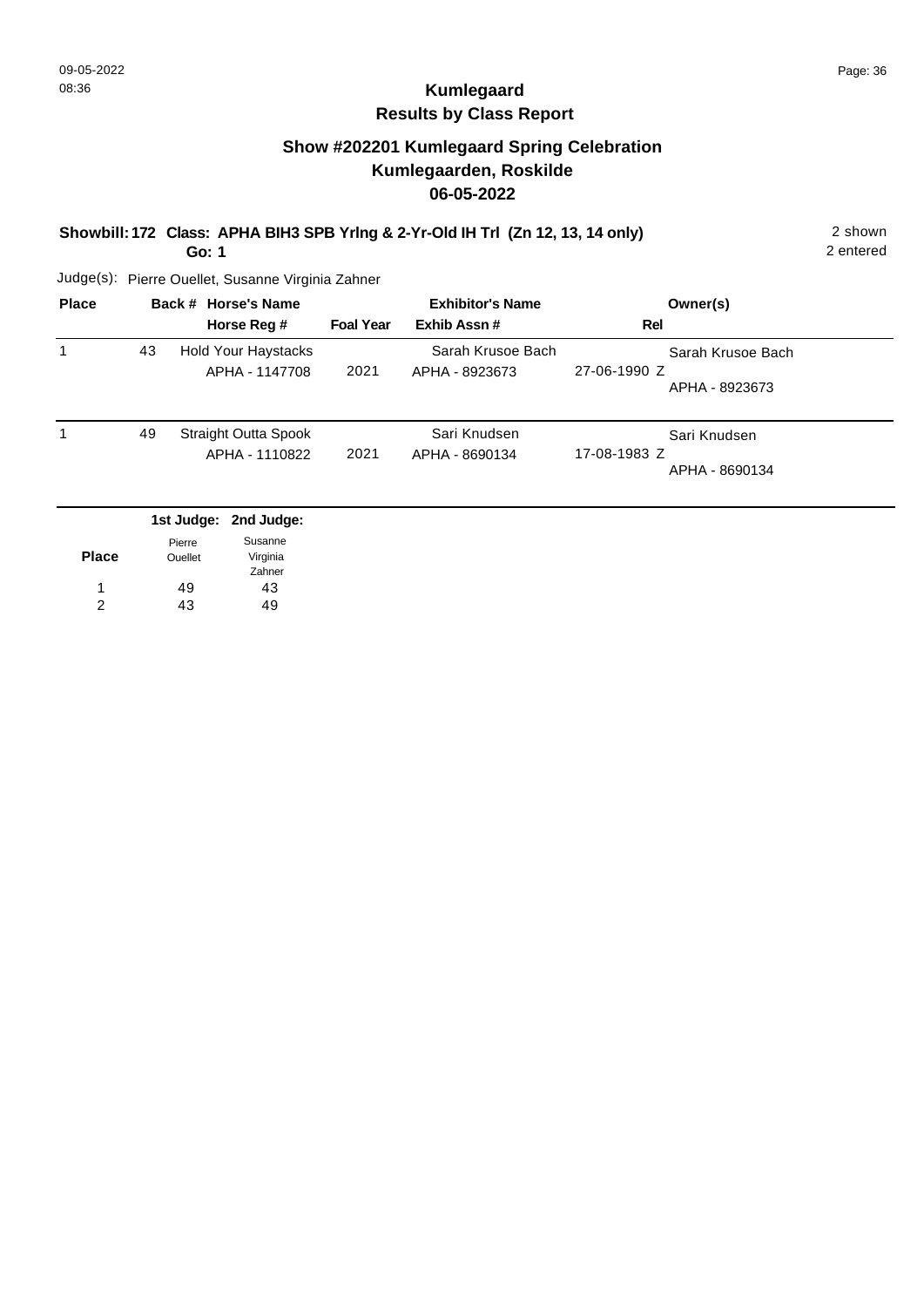# **Kumlegaard Results by Class Report**

# **Show #202201 Kumlegaard Spring Celebration Kumlegaarden, Roskilde 06-05-2022**

**Showbill: 173 Class: APHA IHT3 Yearling & 2-Yr-Old IH Trail (Zn 12, 13, 14 only)** 3 shown

**Go: 1**

| <b>Place</b> |    | Back # Horse's Name<br>Horse Reg #      | <b>Foal Year</b> | <b>Exhibitor's Name</b><br>Exhib Assn# | Owner(s)<br>Rel                                         |
|--------------|----|-----------------------------------------|------------------|----------------------------------------|---------------------------------------------------------|
| 1            | 38 | One Original Rose<br>APHA - 1100707     | 2020             | Anna Sjoenov Bork<br>APHA - 8949200    | Lone Sjoenov<br>17-07-1999 C<br>APHA - 8935957          |
| 2            | 54 | HH Eyes On You<br>APHA - 1145736        | 2020             | Maria Arvidsson<br>APHA - 8800993      | Maria Arvidsson<br>09-02-1991 Z<br>APHA - 8800993       |
| 3            | 84 | Cappuccino Wr Cowboy<br>APHA - 01110231 | 2021             | Charlotte Jorgensen<br>APHA - 8089854  | Heidi Broennum Hansen<br>10-09-1993 E<br>APHA - 8078696 |
|              |    | 1st Judge: 2nd Judge:                   |                  |                                        |                                                         |

|       | .       |          |
|-------|---------|----------|
|       | Pierre  | Susanne  |
| Place | Ouellet | Virginia |
|       |         | Zahner   |
| 1     | 38      | 38       |
| 2     | 54      | 84       |
| વ     |         |          |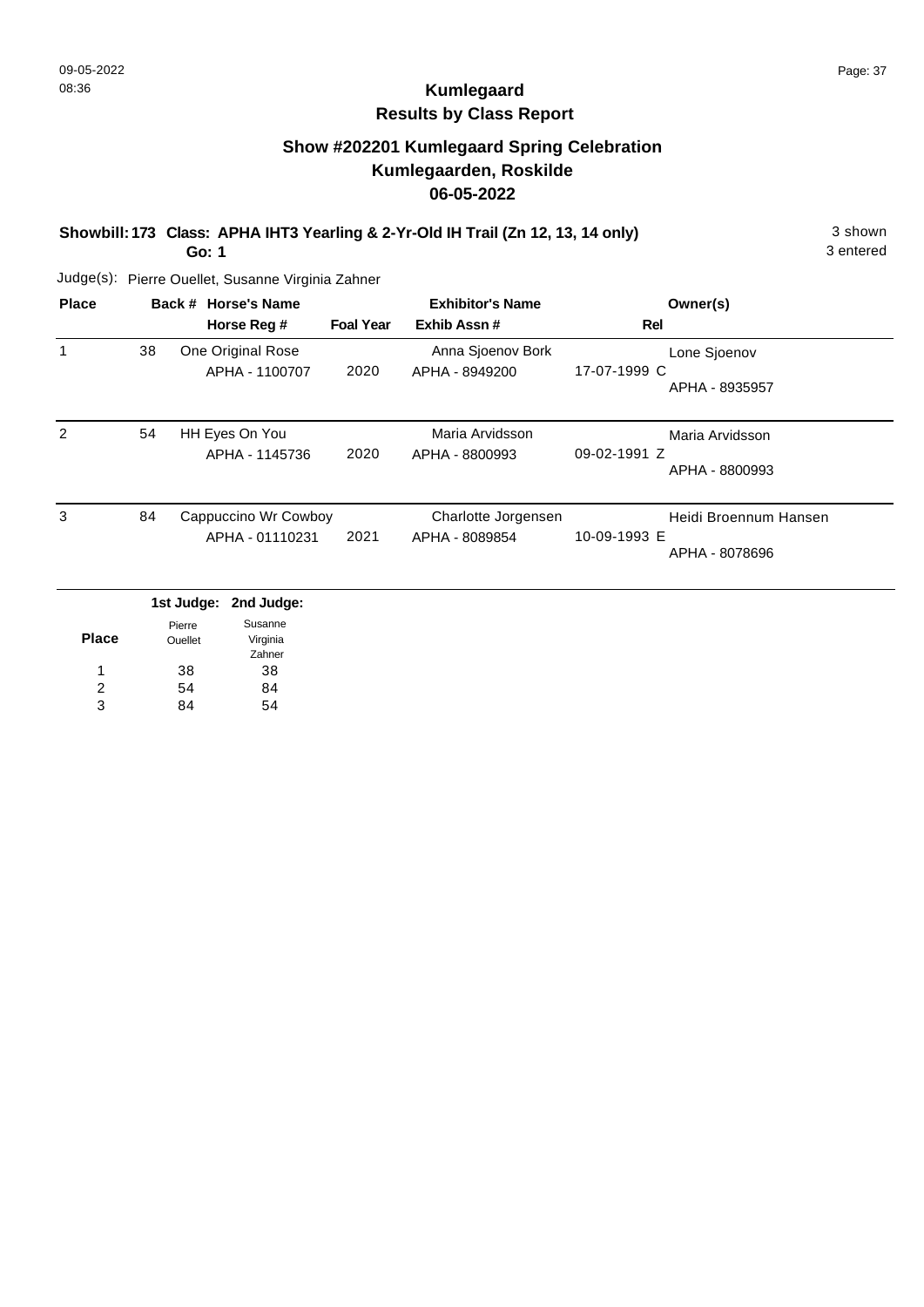# **Show #202201 Kumlegaard Spring Celebration Kumlegaarden, Roskilde 06-05-2022**

| Showbill: 175 Class: APHA YT1 Youth Trail 18 & Under<br>Go: 1 |                   |                                                   |                  |                         |                  |          | 1 shown<br>1 entered |
|---------------------------------------------------------------|-------------------|---------------------------------------------------|------------------|-------------------------|------------------|----------|----------------------|
|                                                               |                   | Judge(s): Pierre Ouellet, Susanne Virginia Zahner |                  |                         |                  |          |                      |
| <b>Place</b>                                                  |                   | Back # Horse's Name                               |                  | <b>Exhibitor's Name</b> |                  | Owner(s) |                      |
|                                                               |                   | Horse Reg #                                       | <b>Foal Year</b> | Exhib Assn#             | <b>Birthdate</b> | Rel      |                      |
|                                                               |                   | 1st Judge: 2nd Judge:                             |                  |                         |                  |          |                      |
| <b>Place</b>                                                  | Pierre<br>Ouellet | Susanne<br>Virginia<br>Zahner                     |                  |                         |                  |          |                      |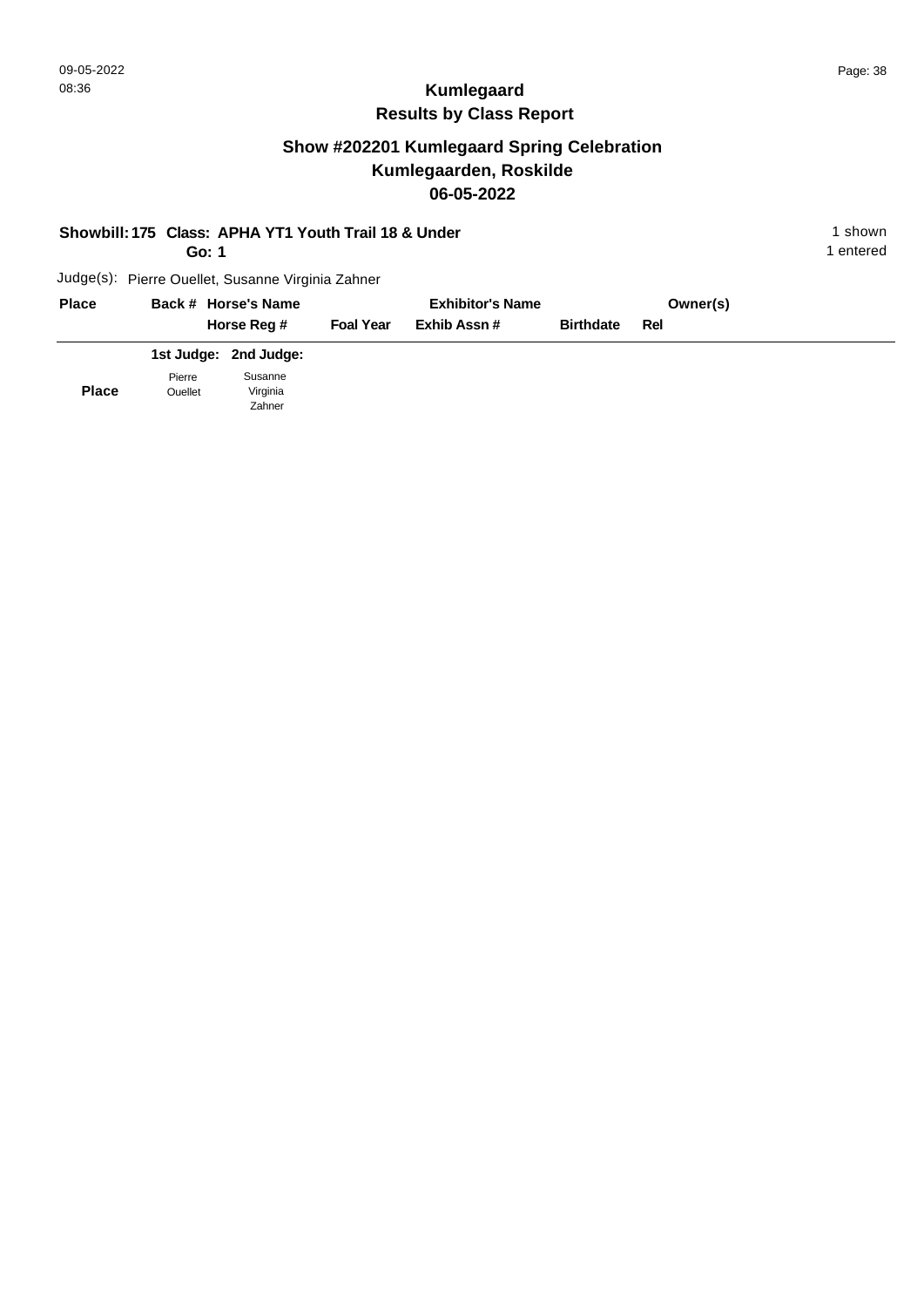#### **Show #202201 Kumlegaard Spring Celebration Kumlegaarden, Roskilde 06-05-2022**

#### **Showbill: 179 Class: APHA GTR Green Trail All Ages** 2 shown

**Go: 1**

2 entered

| <b>Place</b> |    | Back # Horse's Name  |                  | <b>Exhibitor's Name</b> |              | Owner(s)                |
|--------------|----|----------------------|------------------|-------------------------|--------------|-------------------------|
|              |    | Horse Reg #          | <b>Foal Year</b> | Exhib Assn#             | Rel          |                         |
|              | 18 | Brave Awesome Asset  |                  | Therese Andersson       |              | Lennart Hagelqvist      |
|              |    | APHA - 1015285       | 2012             | APHA - 8627840          | 01-01-1988   | APHA - 8768366          |
| 2            | 90 | RHRKrymsunlacedesign |                  | Rebecca H Rasmussen     |              | Berit And Kim Rasmussen |
|              |    | APHA - 1091185       | 2018             | APHA - 144953           | 09-01-2008 C | APHA - 8723530          |
|              |    |                      |                  |                         |              |                         |

|              |                | 1st Judge: 2nd Judge: |
|--------------|----------------|-----------------------|
|              | Pierre         | Susanne               |
| <b>Place</b> | <b>Ouellet</b> | Virginia              |
|              |                | Zahner                |
| 1            | 18             | 18                    |
| 2            | ۹٨             | 90                    |
|              |                |                       |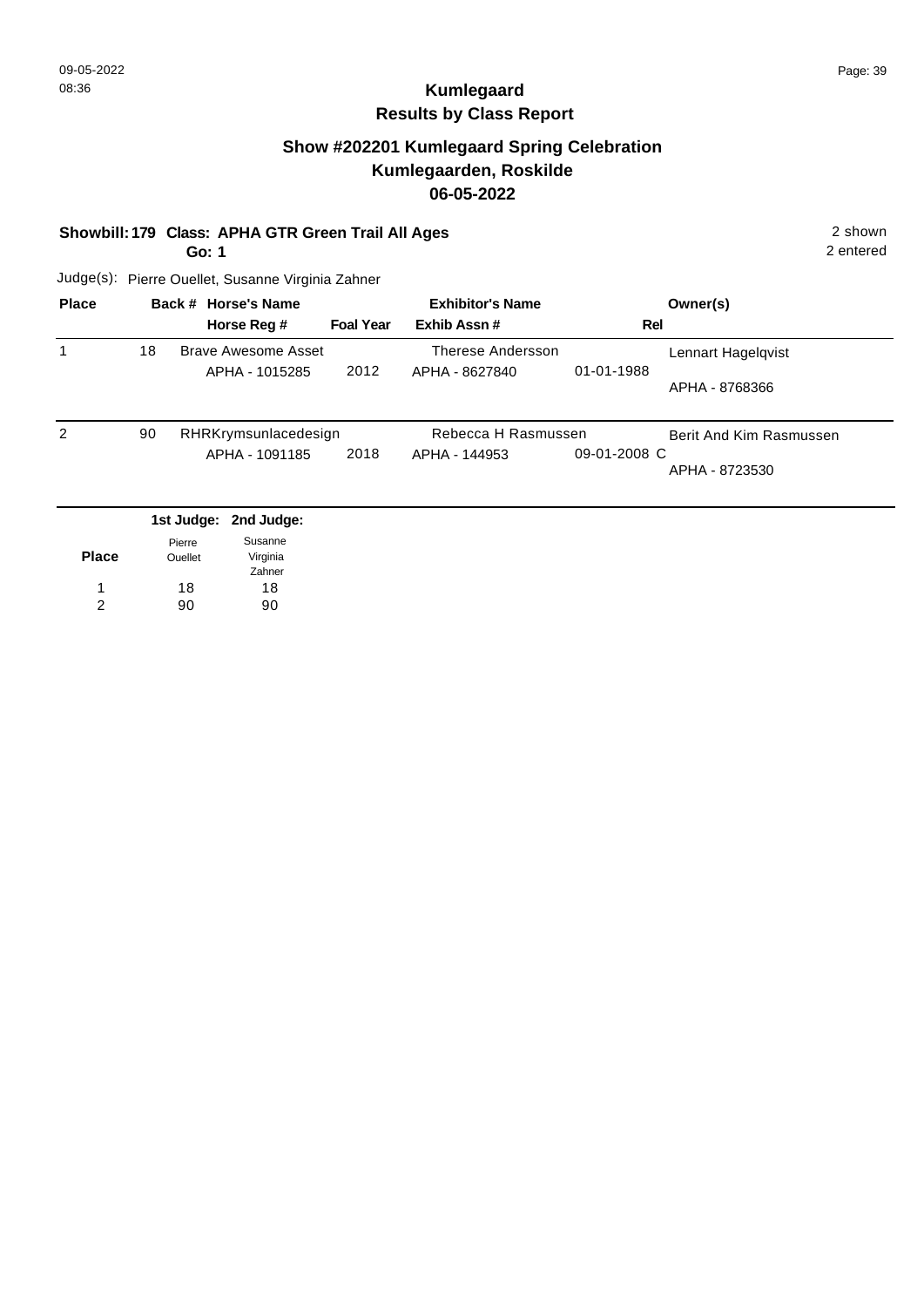# **Kumlegaard Results by Class Report**

## **Show #202201 Kumlegaard Spring Celebration Kumlegaarden, Roskilde 06-05-2022**

#### **Showbill: 181 Class: APHA TRL1 Trail All Ages** 5 Shown

**Go: 1**

| <b>Place</b>   |    | Back # Horse's Name        |                  | <b>Exhibitor's Name</b>   |              | Owner(s)           |
|----------------|----|----------------------------|------------------|---------------------------|--------------|--------------------|
|                |    | Horse Reg #                | <b>Foal Year</b> | Exhib Assn#               | Rel          |                    |
| $\mathbf{1}$   | 61 | What A Brilliant Son       |                  | Dora Gocze                |              | Jorgen Sandholm    |
|                |    | APHA - 992990              | 2010             | APHA - 8969179            | 01-08-1993   | APHA - 8221474     |
| 2              | 52 | <b>Brave N Lovely</b>      |                  | <b>Isabel Karlsdotter</b> |              | Isabel Karlsdotter |
|                |    | APHA - 987711              |                  | APHA - 8996730            | 30-06-1983 Z |                    |
|                |    |                            |                  |                           |              | APHA - 8996730     |
| 3              | 18 | Brave Awesome Asset        |                  | Therese Andersson         |              | Lennart Hagelqvist |
|                |    | APHA - 1015285             | 2012             | APHA - 8627840            | 01-01-1988   |                    |
|                |    |                            |                  |                           |              | APHA - 8768366     |
| $\overline{4}$ | 72 | <b>Brave Peppys Dream</b>  |                  | Sara Nilsson              |              | Sara Nilsson       |
|                |    | APHA - 1031013             | 2013             | APHA - 8979821            | 11-12-1985 Z |                    |
|                |    |                            |                  |                           |              | APHA - 8979821     |
| 5              | 3  | <b>CBS Royal Flush</b>     |                  | Cecilia Andersson         |              | Cecilia Andersson  |
|                |    | APHA - 1057046             | 2015             | APHA - 8552179            | 26-02-1963 Z |                    |
|                |    |                            |                  |                           |              | APHA - 8552179     |
|                |    | بمعامينا اممث بمعامينا فمة |                  |                           |              |                    |

|              |         | 1st Judge: 2nd Judge: |
|--------------|---------|-----------------------|
|              | Pierre  | Susanne               |
| <b>Place</b> | Ouellet | Virginia              |
|              |         | Zahner                |
| 1            | 61      | 61                    |
| 2            | 52      | 52                    |
| 3            | 18      | 18                    |
| 4            | 72      | 72                    |
| 5            | 3       | з                     |
|              |         |                       |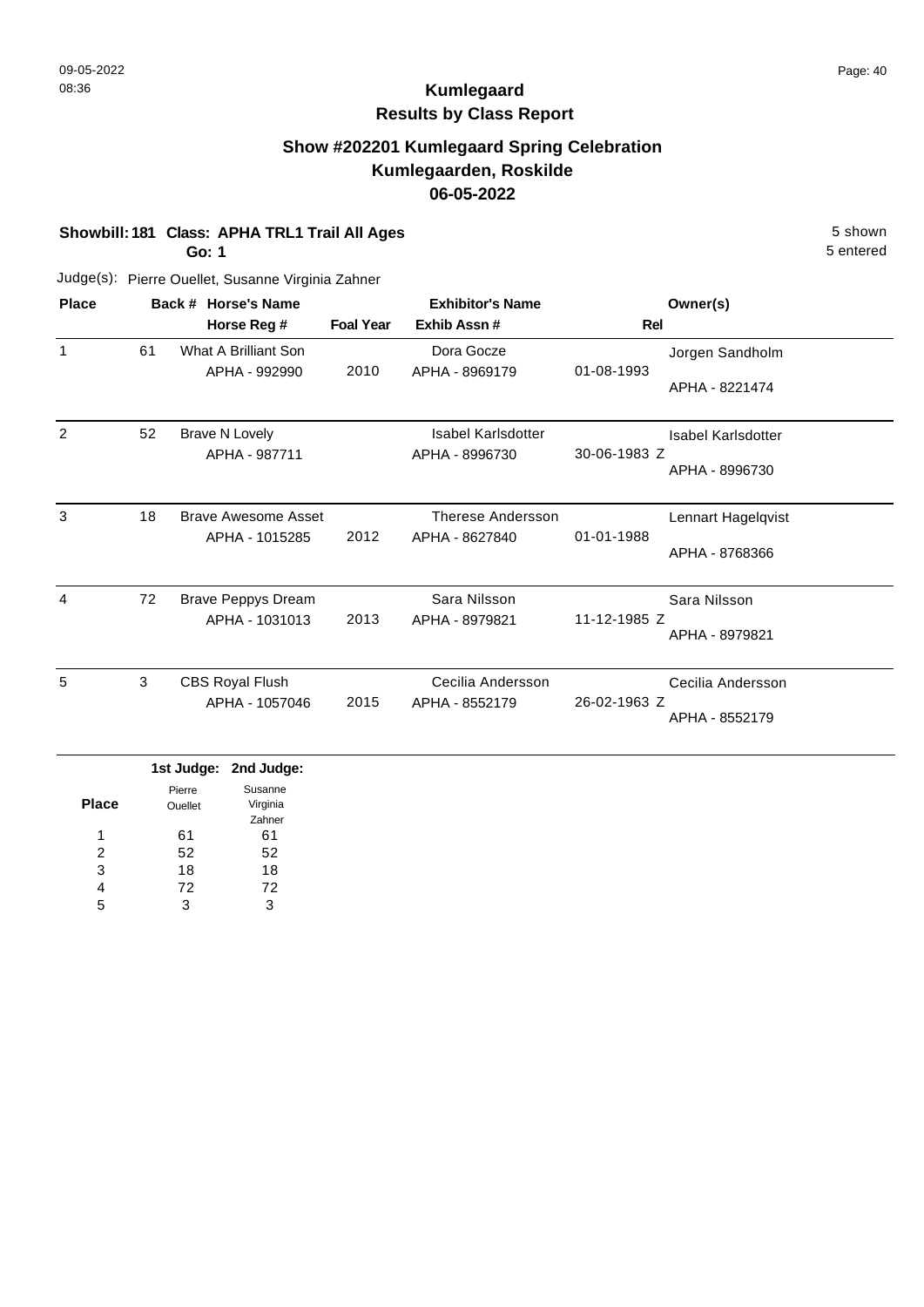#### **Show #202201 Kumlegaard Spring Celebration Kumlegaarden, Roskilde 06-05-2022**

#### **Showbill: 191 Class: APHA GWP Green Western Pleasure All Ages** 2 shown

**Go: 1**

2 entered

| <b>Place</b> | Back # Horse's Name |                                        |                  | <b>Exhibitor's Name</b>              | Owner(s)         |                         |
|--------------|---------------------|----------------------------------------|------------------|--------------------------------------|------------------|-------------------------|
|              |                     | Horse Reg #                            | <b>Foal Year</b> | Exhib Assn#                          | <b>Birthdate</b> | Rel                     |
|              | 90                  | RHRKrymsunlacedesign<br>APHA - 1091185 | 2018             | Rebecca H Rasmussen<br>APHA - 144953 | 09-01-2008 C     | Berit And Kim Rasmussen |
|              |                     |                                        |                  |                                      |                  | APHA - 8723530          |
| 2            | 21                  | <b>Whatafreck Goodness</b>             |                  | Therese Andersson                    |                  | Marie Strinneholm       |
|              |                     | APHA - 1057532                         | 2015             | APHA - 8627840                       | 01-01-1988       | APHA - 8787537          |
|              |                     |                                        |                  |                                      |                  |                         |
|              |                     | 1st Judge: 2nd Judge:                  |                  |                                      |                  |                         |

|              | Pierre  | Susanne  |
|--------------|---------|----------|
| <b>Place</b> | Ouellet | Virginia |
|              |         | Zahner   |
|              | 90      | 90       |
| 2            | 21      | 21       |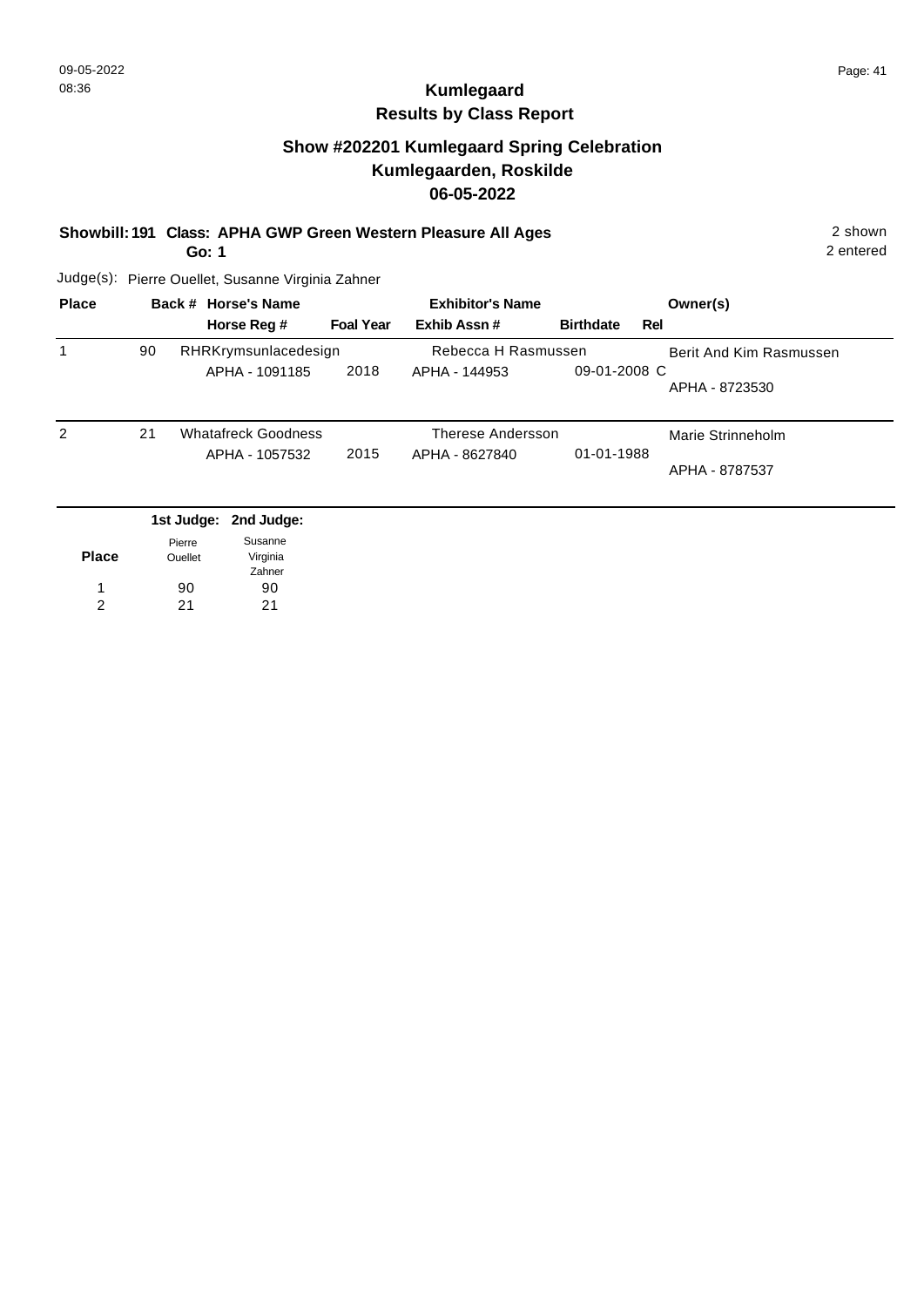## **Show #202201 Kumlegaard Spring Celebration Kumlegaarden, Roskilde 06-05-2022**

#### **Showbill: 194 Class: APHA AWP1 Amateur Western Pleasure All Ages** 2 shown

**Go: 1**

3 entered

| <b>Place</b> |    | Back # Horse's Name<br>Horse Reg #       | <b>Foal Year</b> | <b>Exhibitor's Name</b><br>Exhib Assn#      | Owner(s)<br>Rel                                      |
|--------------|----|------------------------------------------|------------------|---------------------------------------------|------------------------------------------------------|
|              | 3  | <b>CBS Royal Flush</b><br>APHA - 1057046 | 2015             | Cecilia Andersson<br>APHA - 8552179         | Cecilia Andersson<br>26-02-1963 Z<br>APHA - 8552179  |
| 2            | 52 | Brave N Lovely<br>APHA - 987711          |                  | <b>Isabel Karlsdotter</b><br>APHA - 8996730 | Isabel Karlsdotter<br>30-06-1983 Z<br>APHA - 8996730 |
|              |    | 1st Judge: 2nd Judge:                    |                  |                                             |                                                      |

| <b>Place</b> | Pierre<br>Ouellet | Susanne<br>Virginia<br>Zahner |
|--------------|-------------------|-------------------------------|
| 1            | 3                 | з                             |
| 2            | 52                | ドク                            |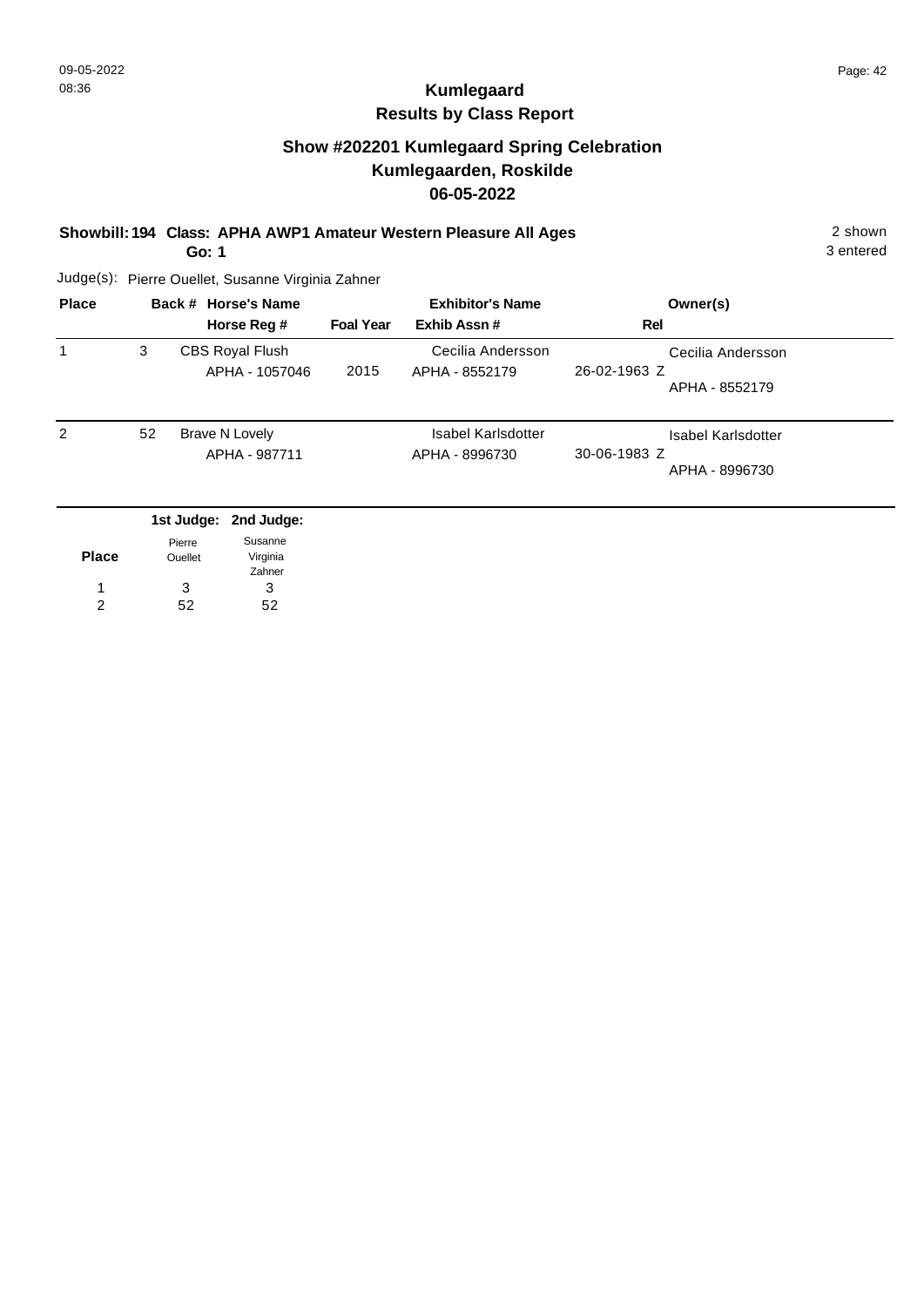## **Show #202201 Kumlegaard Spring Celebration Kumlegaarden, Roskilde 06-05-2022**

**Go: 1**

1 entered

| <b>Place</b> |    | Back # Horse's Name  |                  | <b>Exhibitor's Name</b> |                  |     | Owner(s)                |
|--------------|----|----------------------|------------------|-------------------------|------------------|-----|-------------------------|
|              |    | Horse Reg #          | <b>Foal Year</b> | Exhib Assn#             | <b>Birthdate</b> | Rel |                         |
|              | 90 | RHRKrymsunlacedesign |                  | Rebecca H Rasmussen     |                  |     | Berit And Kim Rasmussen |
|              |    | APHA - 1091185       | 2018             | APHA - 144953           | 09-01-2008 C     |     | APHA - 8723530          |

|              |                | 1st Judge: 2nd Judge: |
|--------------|----------------|-----------------------|
|              | Pierre         | Susanne               |
| <b>Place</b> | <b>Ouellet</b> | Virginia              |
|              |                | Zahner                |
| 1            | 90             | 90                    |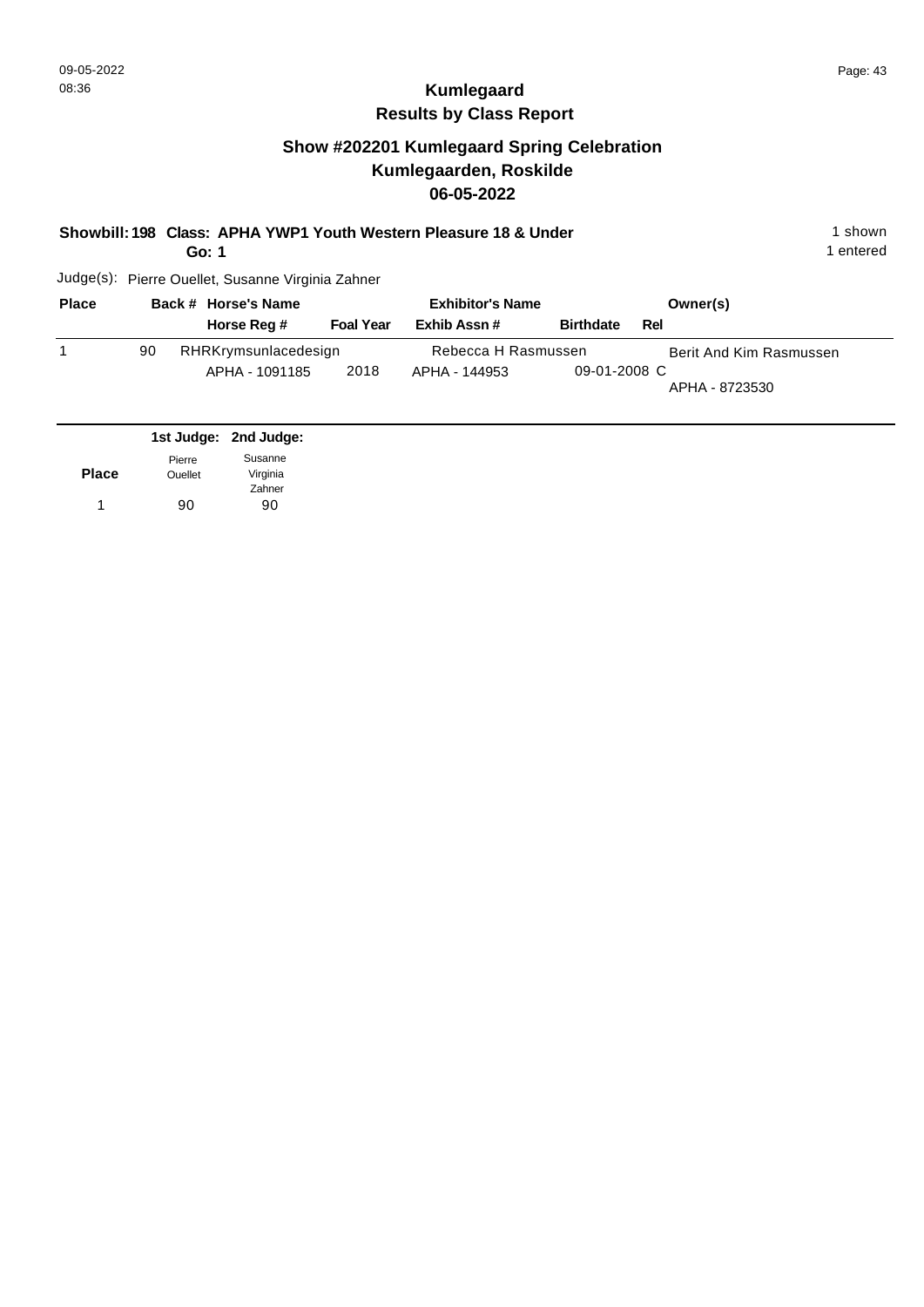## **Show #202201 Kumlegaard Spring Celebration Kumlegaarden, Roskilde 07-05-2022**

**Showbill: 209 Class: APHA NT1 Novice Amateur Trail 1 Shown 2008 1 shown 1 shown** 

**Go: 1**

1 entered

| <b>Place</b> |    | Back # Horse's Name   |                  | <b>Exhibitor's Name</b> |                  | Owner(s)           |  |
|--------------|----|-----------------------|------------------|-------------------------|------------------|--------------------|--|
|              |    | Horse Reg #           | <b>Foal Year</b> | Exhib Assn#             | <b>Birthdate</b> | Rel                |  |
|              | 18 | Brave Awesome Asset   |                  | Caroline L Hagelqvist   |                  | Lennart Hagelgvist |  |
|              |    | APHA - 1015285        | 2012             | APHA - 0128234          | 01-01-1987 P     | APHA - 8768366     |  |
|              |    | 1st Judge: 2nd Judge: |                  |                         |                  |                    |  |

|              |         | $13000090.$ and $00090.$ |
|--------------|---------|--------------------------|
|              | Pierre  | Susanne                  |
| <b>Place</b> | Ouellet | Virginia                 |
|              |         | Zahner                   |
| 1            | 18      | 18                       |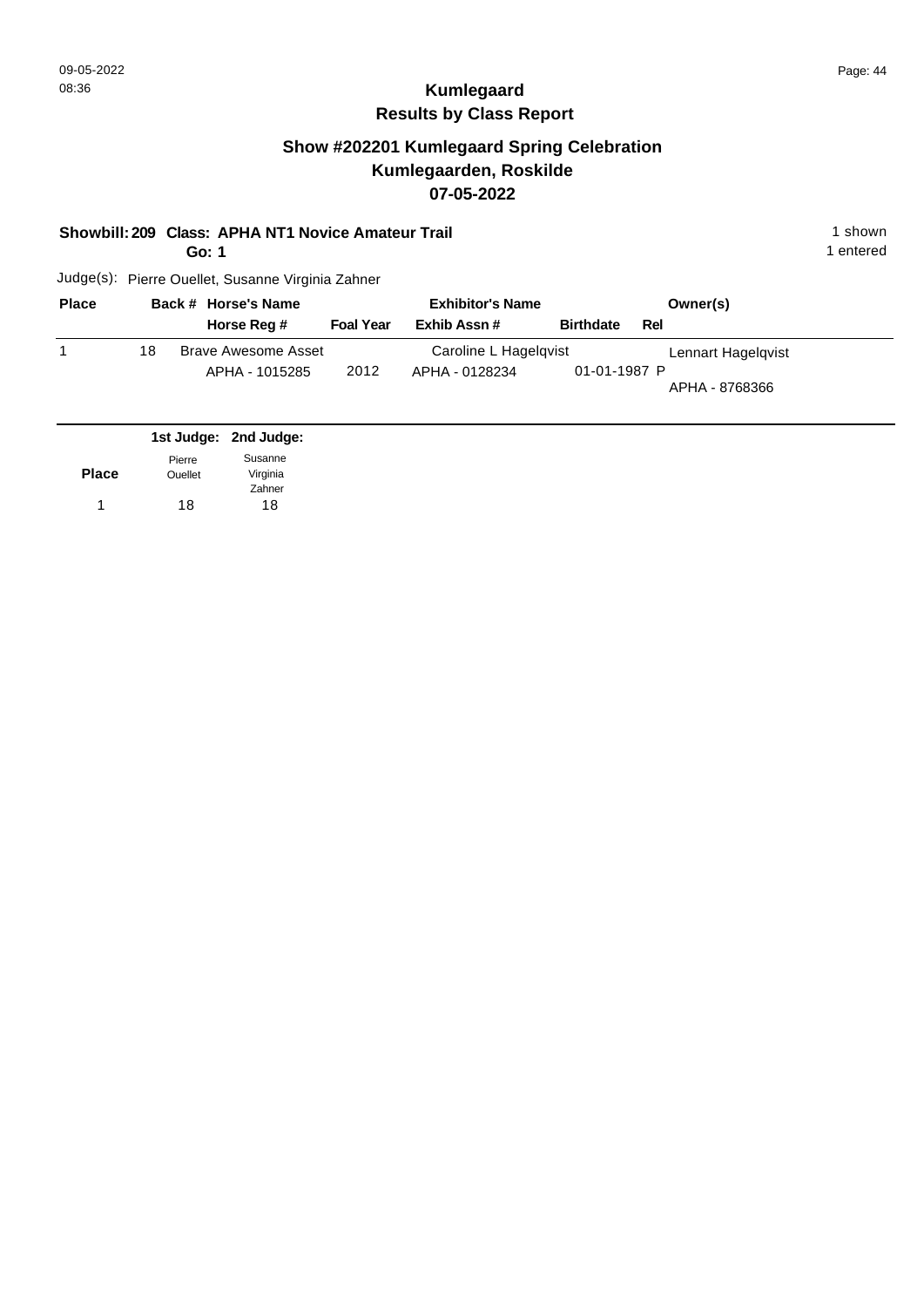## **Show #202201 Kumlegaard Spring Celebration Kumlegaarden, Roskilde 07-05-2022**

**Showbill: 213 Class: APHA AT1 Amateur Trail All Ages** 3 shown

**Go: 1**

3 entered

| <b>Place</b>  |    | Back # Horse's Name<br>Horse Reg #       | <b>Foal Year</b> | <b>Exhibitor's Name</b><br>Exhib Assn#      | Owner(s)<br>Rel                                             |
|---------------|----|------------------------------------------|------------------|---------------------------------------------|-------------------------------------------------------------|
|               | 52 | <b>Brave N Lovely</b><br>APHA - 987711   |                  | <b>Isabel Karlsdotter</b><br>APHA - 8996730 | <b>Isabel Karlsdotter</b><br>30-06-1983 Z<br>APHA - 8996730 |
| $\mathcal{P}$ | 3  | <b>CBS Royal Flush</b><br>APHA - 1057046 | 2015             | Cecilia Andersson<br>APHA - 8552179         | Cecilia Andersson<br>26-02-1963 Z<br>APHA - 8552179         |
| 3             | 18 | Brave Awesome Asset<br>APHA - 1015285    | 2012             | Caroline L Hagelqvist<br>APHA - 0128234     | Lennart Hagelqvist<br>01-01-1987 P<br>APHA - 8768366        |
|               |    | 1st Judge: 2nd Judge:                    |                  |                                             |                                                             |

|              | . <u>.</u> | . <u>.</u> |
|--------------|------------|------------|
|              | Pierre     | Susanne    |
| <b>Place</b> | Ouellet    | Virginia   |
|              |            | Zahner     |
|              | 52         | 52         |
| 2            | 3          | 3          |
| 3            | 18         | 18         |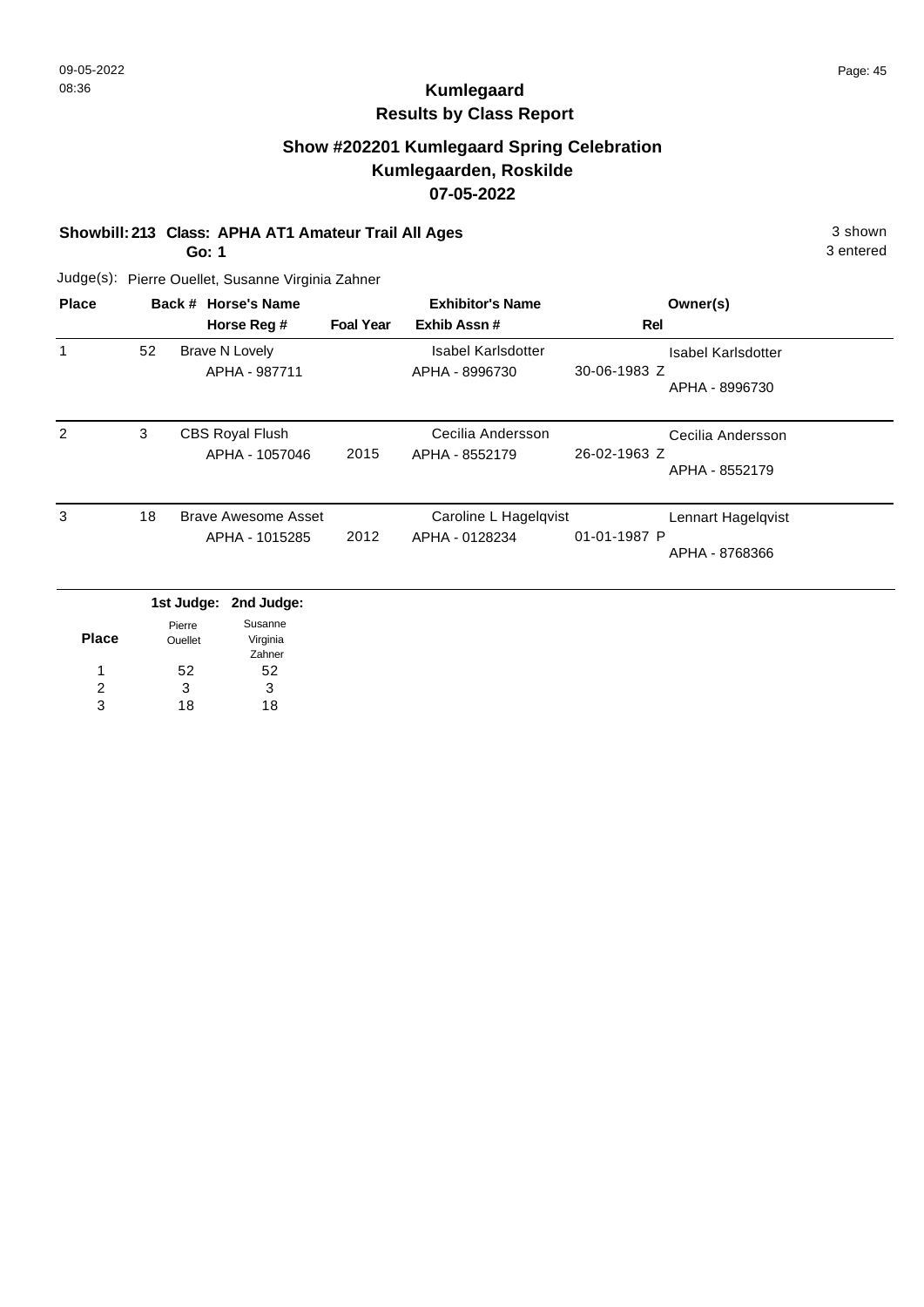# **Kumlegaard Results by Class Report**

## **Show #202201 Kumlegaard Spring Celebration Kumlegaarden, Roskilde 07-05-2022**

#### **Showbill: 232 Class: APHA AH1 Amateur Western Horsemanship All Ages** 2 shown

**Go: 1**

| <b>Place</b> |    | Back # Horse's Name                           |                  | <b>Exhibitor's Name</b>             | Owner(s)                                            |
|--------------|----|-----------------------------------------------|------------------|-------------------------------------|-----------------------------------------------------|
|              |    | Horse Reg #                                   | <b>Foal Year</b> | Exhib Assn#                         | Rel                                                 |
|              | 3  | <b>CBS Royal Flush</b><br>APHA - 1057046      | 2015             | Cecilia Andersson<br>APHA - 8552179 | Cecilia Andersson<br>26-02-1963 Z<br>APHA - 8552179 |
| 2            | 37 | <b>Hawthorns Amber</b><br>APHA - 968310       | 2008             | Anna Sjoenov Bork<br>APHA - 8949200 | Lone Sjoenov<br>17-07-1999 C<br>APHA - 8935957      |
|              |    | 1st Judge: 2nd Judge:<br>$\sim$ $\sim$ $\sim$ |                  |                                     |                                                     |

|              | Pierre  | Susanne  |
|--------------|---------|----------|
| <b>Place</b> | Ouellet | Virginia |
|              |         | Zahner   |
| 1            | 3       | З        |
| 2            | 37      | 37       |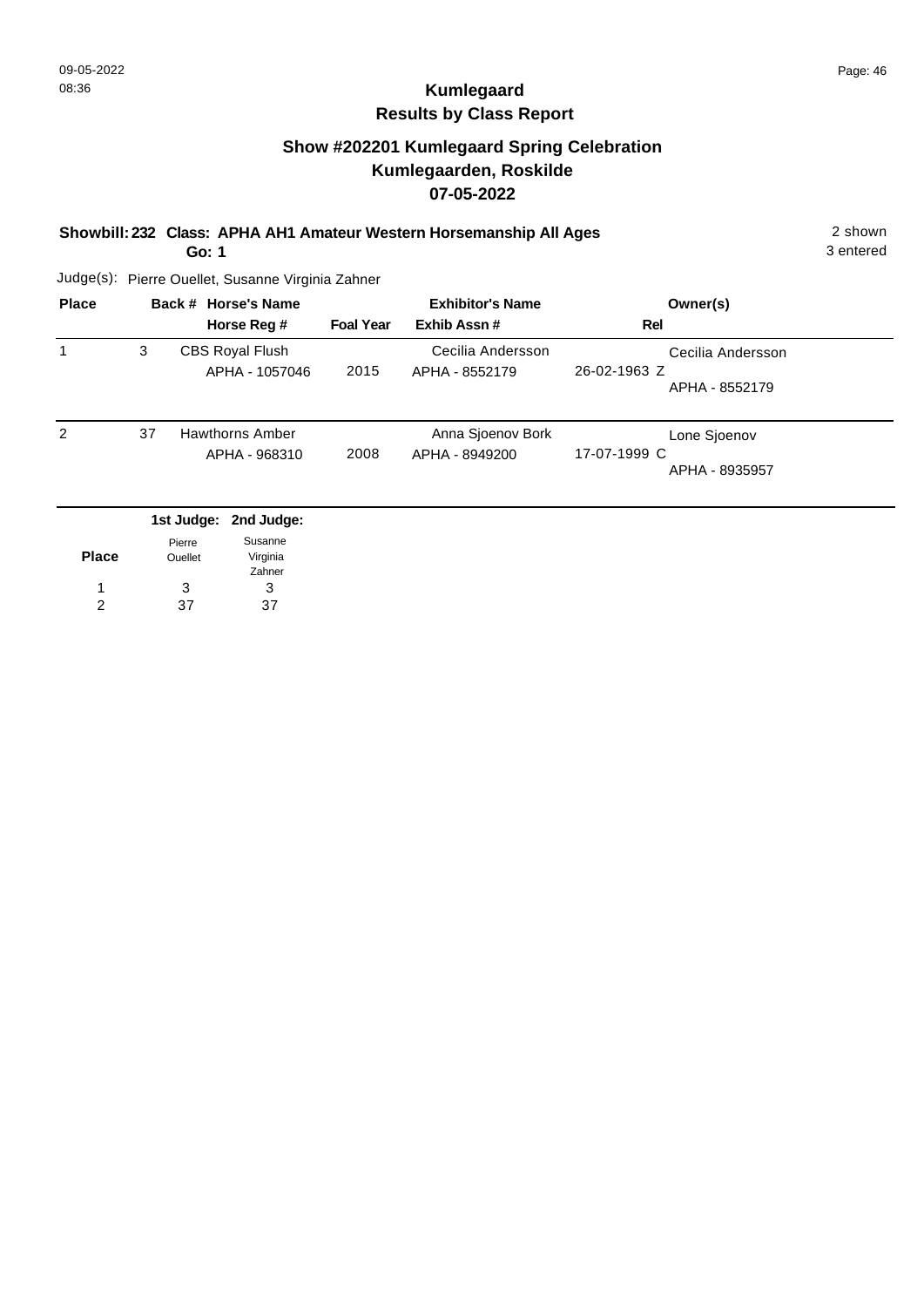## **Show #202201 Kumlegaard Spring Celebration Kumlegaarden, Roskilde 08-05-2022**

#### **Showbill: 266 Class: APHA NBH1 Novice Amateur Hunter Under Saddle** 1 shown

**Go: 1**

1 entered

| <b>Place</b> |    | Back # Horse's Name                          |                  | <b>Exhibitor's Name</b>             | Owner(s)                                              |  |
|--------------|----|----------------------------------------------|------------------|-------------------------------------|-------------------------------------------------------|--|
|              |    | Horse Reg #                                  | <b>Foal Year</b> | Exhib Assn #                        | Rel                                                   |  |
|              | 21 | <b>Whatafreck Goodness</b><br>APHA - 1057532 | 2015             | Marie Strinneholm<br>APHA - 8787537 | Marie Strinneholm<br>$03-05-1967$ Z<br>APHA - 8787537 |  |

|              |                | 1st Judge: 2nd Judge: |
|--------------|----------------|-----------------------|
|              | Pierre         | Susanne               |
| <b>Place</b> | <b>Ouellet</b> | Virginia              |
|              |                | Zahner                |
|              | 21             | 21                    |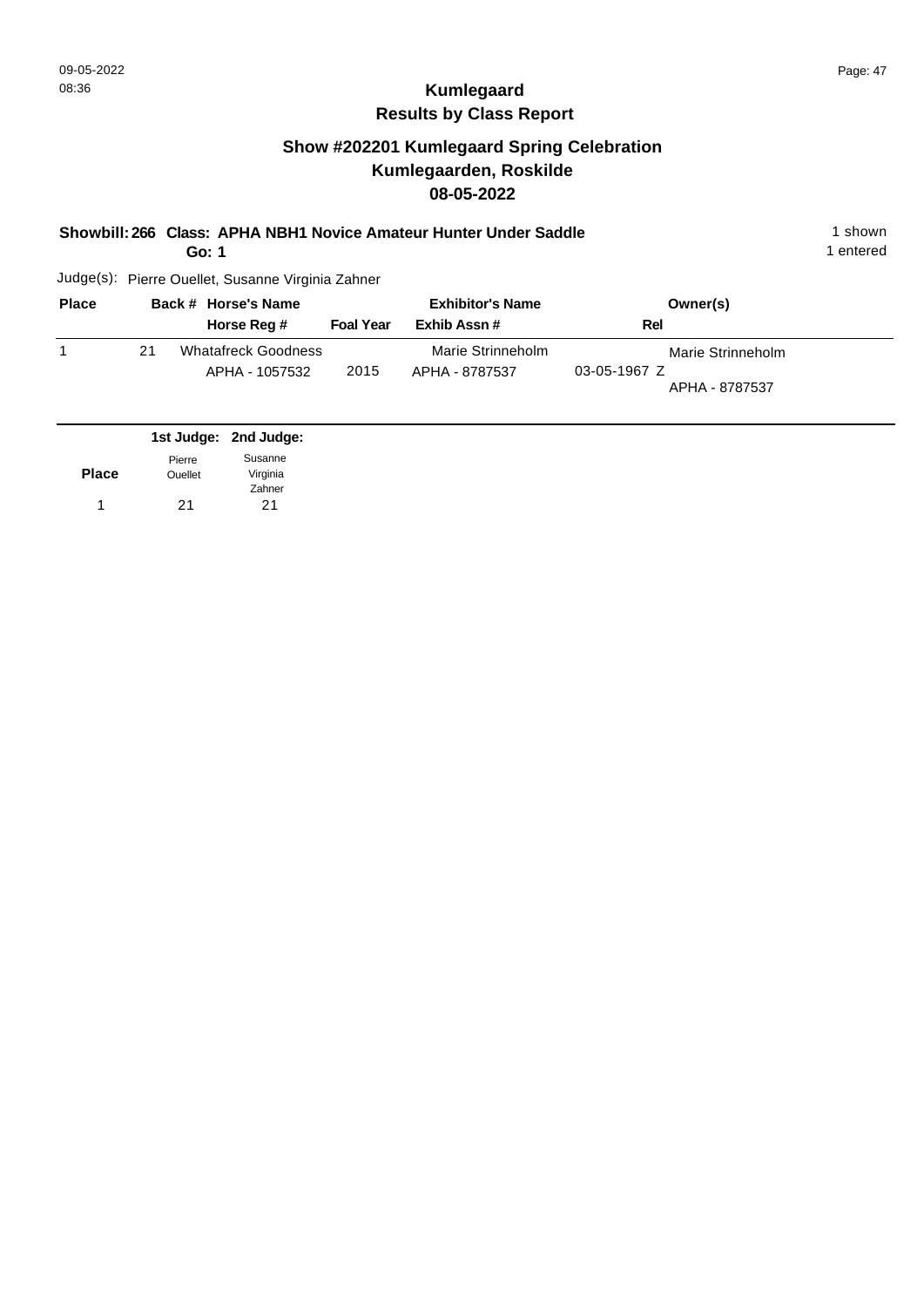## **Show #202201 Kumlegaard Spring Celebration Kumlegaarden, Roskilde 08-05-2022**

**Showbill: 270 Class: APHA BPH1 Hunter Under Saddle All Ages** 5 shown

**Go: 1**

5 entered

| <b>Place</b>   |    | Back # Horse's Name        |                  | <b>Exhibitor's Name</b> | Owner(s)                     |
|----------------|----|----------------------------|------------------|-------------------------|------------------------------|
|                |    | Horse Reg #                | <b>Foal Year</b> | Exhib Assn #            | Rel                          |
| $\mathbf 1$    | 21 | <b>Whatafreck Goodness</b> |                  | Therese Andersson       | Marie Strinneholm            |
|                |    | APHA - 1057532             | 2015             | APHA - 8627840          | 01-01-1988<br>APHA - 8787537 |
| 2              | 37 | <b>Hawthorns Amber</b>     |                  | Anna Sjoenov Bork       | Lone Sjoenov                 |
|                |    | APHA - 968310              | 2008             | APHA - 8949200          | 17-07-1999 C                 |
|                |    |                            |                  |                         | APHA - 8935957               |
| 3              | 18 | <b>Brave Awesome Asset</b> |                  | Caroline L Hagelqvist   | Lennart Hagelqvist           |
|                |    | APHA - 1015285             | 2012             | APHA - 0128234          | 01-01-1987 P                 |
|                |    |                            |                  |                         | APHA - 8768366               |
| $\overline{4}$ | 3  | <b>CBS Royal Flush</b>     |                  | Cecilia Andersson       | Cecilia Andersson            |
|                |    | APHA - 1057046             | 2015             | APHA - 8552179          | 26-02-1963 Z                 |
|                |    |                            |                  |                         | APHA - 8552179               |
| 5              | 91 | <b>She Just Brilliant</b>  |                  | Freja Ane Callesen      | Kirsten Callesen             |
|                |    | APHA - 1055343             | 5343             | APHA - 0132866          | 23-04-2002 C                 |
|                |    |                            |                  |                         | APHA - 8401063               |
|                |    | det budger - Oned budger   |                  |                         |                              |

|       |                | 1st Judge: 2nd Judge: |
|-------|----------------|-----------------------|
|       | Pierre         | Susanne               |
| Place | <b>Ouellet</b> | Virginia              |
|       |                | Zahner                |
| 1     | 21             | 21                    |
| 2     | 18             | 37                    |
| 3     | 37             | 3                     |
| 4     | 3              | 18                    |
| 5     |                | 91                    |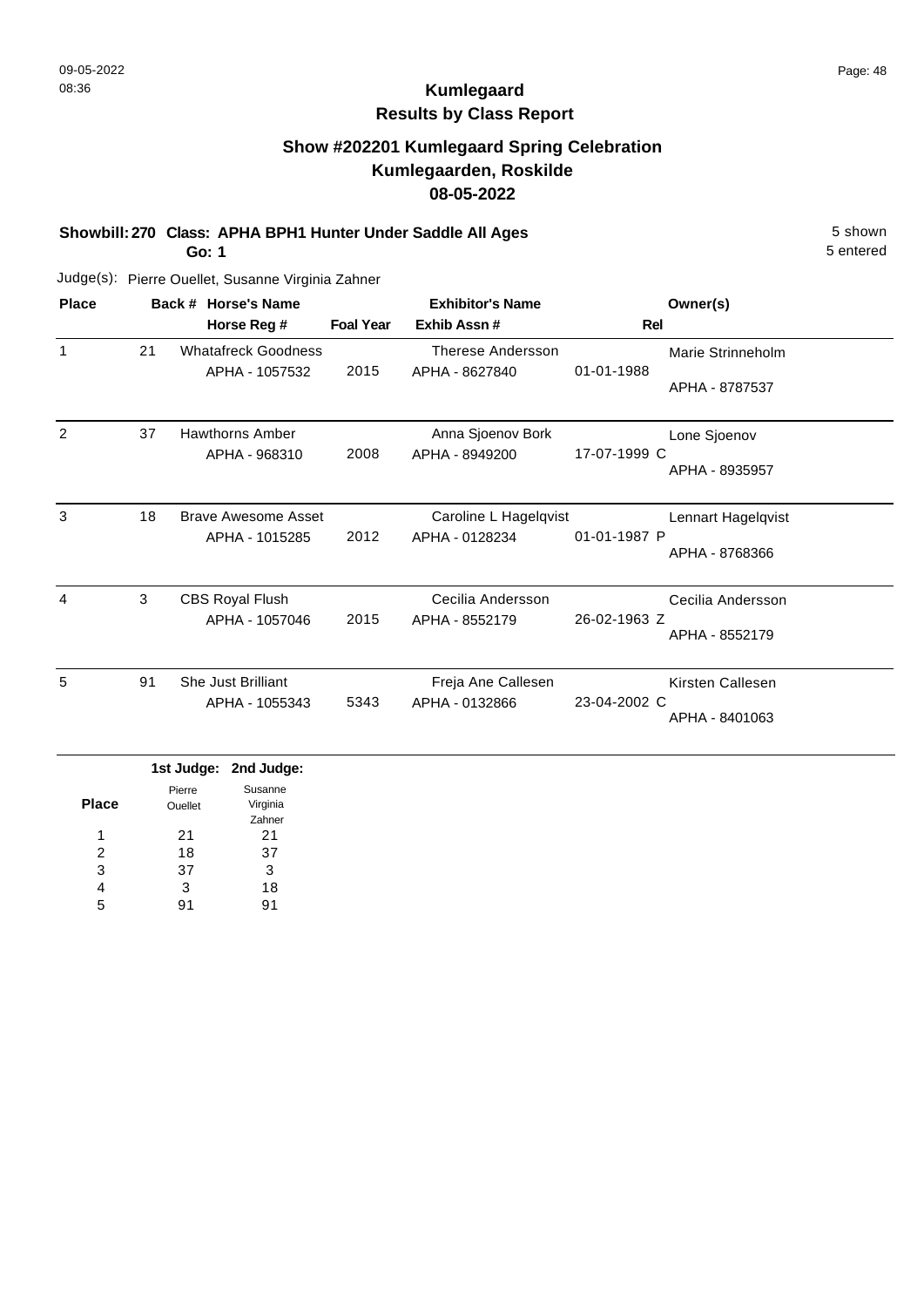## **Show #202201 Kumlegaard Spring Celebration Kumlegaarden, Roskilde 08-05-2022**

**Showbill: 273 Class: APHA NHS1 Novice Amateur Hunt Seat Equitation** 1 shown 1 shown

**Go: 1**

1 entered

| <b>Place</b> |    | Back # Horse's Name        |                  | <b>Exhibitor's Name</b> |                  | Owner(s)           |  |
|--------------|----|----------------------------|------------------|-------------------------|------------------|--------------------|--|
|              |    | Horse Reg #                | <b>Foal Year</b> | Exhib Assn #            | <b>Birthdate</b> | Rel                |  |
|              | 18 | <b>Brave Awesome Asset</b> |                  | Caroline L Hagelqvist   |                  | Lennart Hagelqvist |  |
|              |    | APHA - 1015285             | 2012             | APHA - 0128234          | 01-01-1987 P     | APHA - 8768366     |  |
|              |    | .                          |                  |                         |                  |                    |  |

|              |                | 1st Judge: 2nd Judge: |
|--------------|----------------|-----------------------|
|              | Pierre         | Susanne               |
| <b>Place</b> | <b>Ouellet</b> | Virginia              |
|              |                | Zahner                |
| 1            | 18             | 18                    |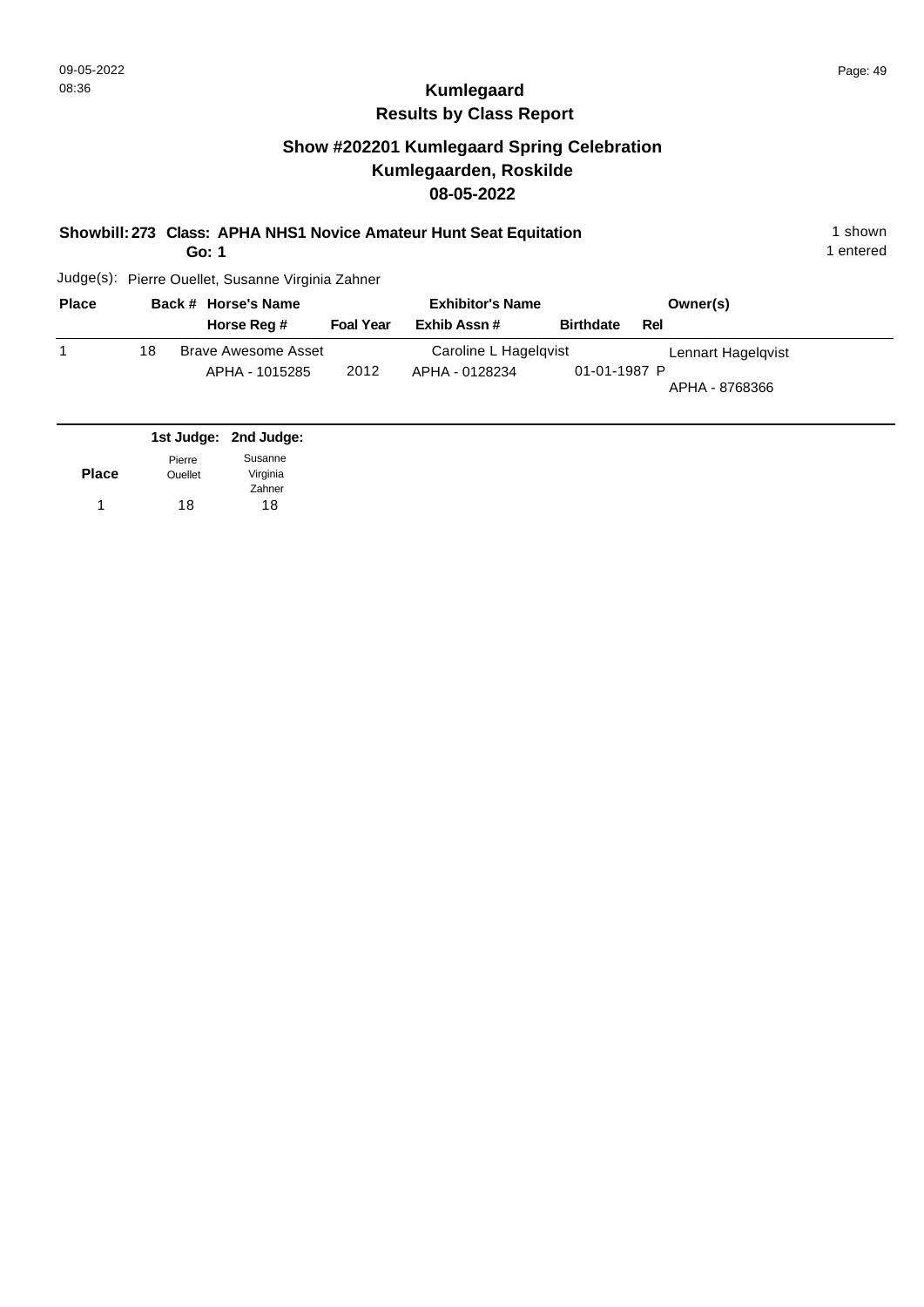# **Kumlegaard Results by Class Report**

## **Show #202201 Kumlegaard Spring Celebration Kumlegaarden, Roskilde 08-05-2022**

**Showbill: 277 Class: APHA AHS1 Amateur Hunt Seat Equitation All Ages** 3 shown

**Go: 1**

| <b>Place</b>  |    | Back # Horse's Name                      |                  | <b>Exhibitor's Name</b>              | Owner(s)                                            |
|---------------|----|------------------------------------------|------------------|--------------------------------------|-----------------------------------------------------|
|               |    | Horse Reg #                              | <b>Foal Year</b> | Exhib Assn#                          | Rel                                                 |
| 1             | 3  | <b>CBS Royal Flush</b><br>APHA - 1057046 | 2015             | Cecilia Andersson<br>APHA - 8552179  | Cecilia Andersson<br>26-02-1963 Z<br>APHA - 8552179 |
| $\mathcal{P}$ | 37 | Hawthorns Amber<br>APHA - 968310         | 2008             | Anna Sjoenov Bork<br>APHA - 8949200  | Lone Sjoenov<br>17-07-1999 C<br>APHA - 8935957      |
| 3             | 91 | She Just Brilliant<br>APHA - 1055343     | 5343             | Freja Ane Callesen<br>APHA - 0132866 | Kirsten Callesen<br>23-04-2002 C<br>APHA - 8401063  |
|               |    | 1st Judge:<br>2nd Judge:                 |                  |                                      |                                                     |

|              |         | ist oudge. Life oudge: |
|--------------|---------|------------------------|
|              | Pierre  | Susanne                |
| <b>Place</b> | Ouellet | Virginia               |
|              |         | Zahner                 |
| 1            | 3       | 3                      |
| 2            | 37      | 37                     |
| з            | ۹1      | Q1                     |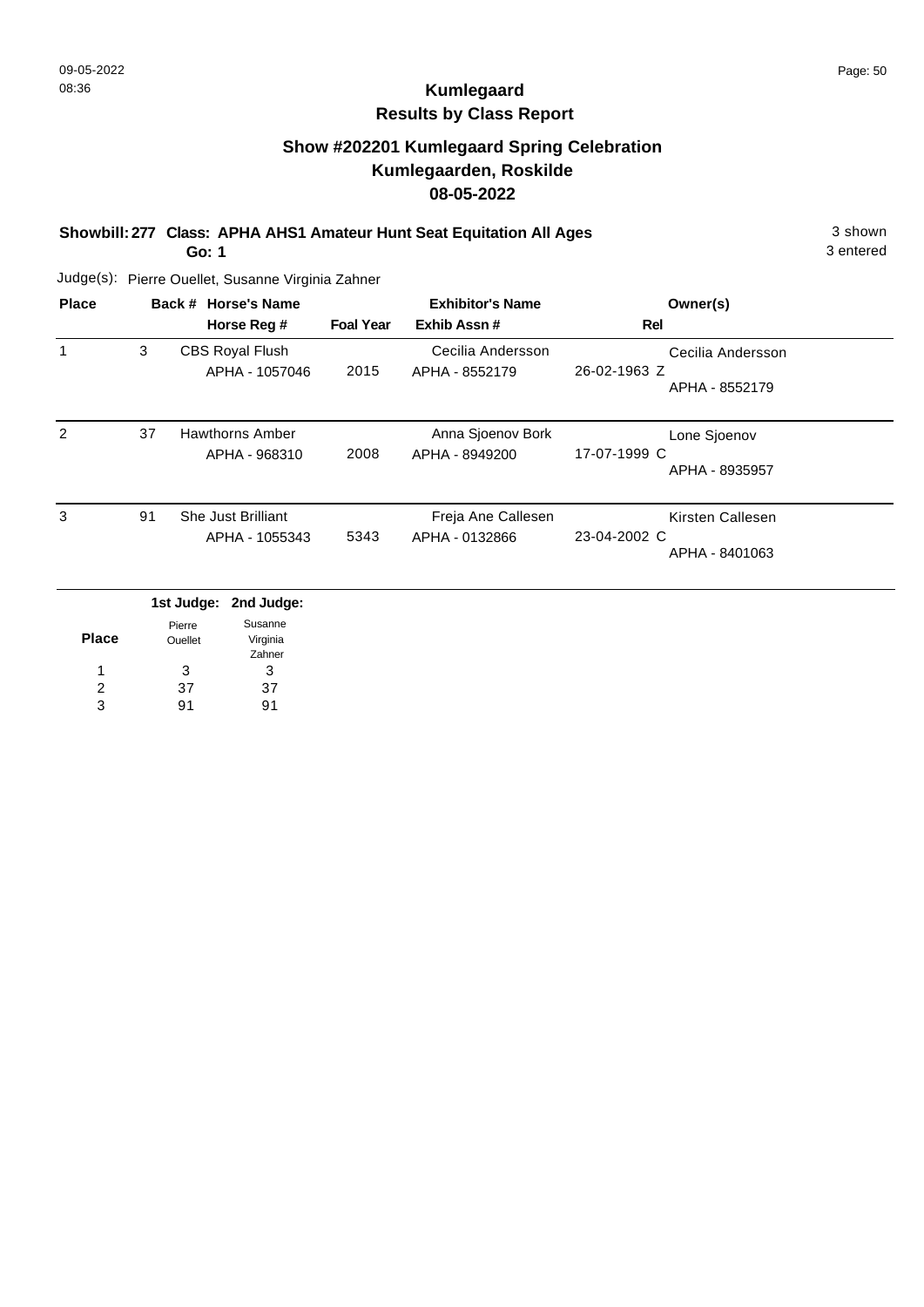## **Show #202201 Kumlegaard Spring Celebration Kumlegaarden, Roskilde 08-05-2022**

#### **Showbill: 288 Class: APHA GWR Green Western Riding All Ages** 1 shown

**Go: 1**

1 entered

| <b>Place</b> | Back # Horse's Name                      |                  | <b>Exhibitor's Name</b>             | Owner(s)                                            |  |
|--------------|------------------------------------------|------------------|-------------------------------------|-----------------------------------------------------|--|
|              | Horse Reg #                              | <b>Foal Year</b> | Exhib Assn#                         | Rel                                                 |  |
|              | <b>CBS Royal Flush</b><br>APHA - 1057046 | 2015             | Cecilia Andersson<br>APHA - 8552179 | Cecilia Andersson<br>26-02-1963 Z<br>APHA - 8552179 |  |

|              |                | 1st Judge: 2nd Judge: |
|--------------|----------------|-----------------------|
|              | Pierre         | Susanne               |
| <b>Place</b> | <b>Ouellet</b> | Virginia              |
|              |                | Zahner                |
|              | 3              | з                     |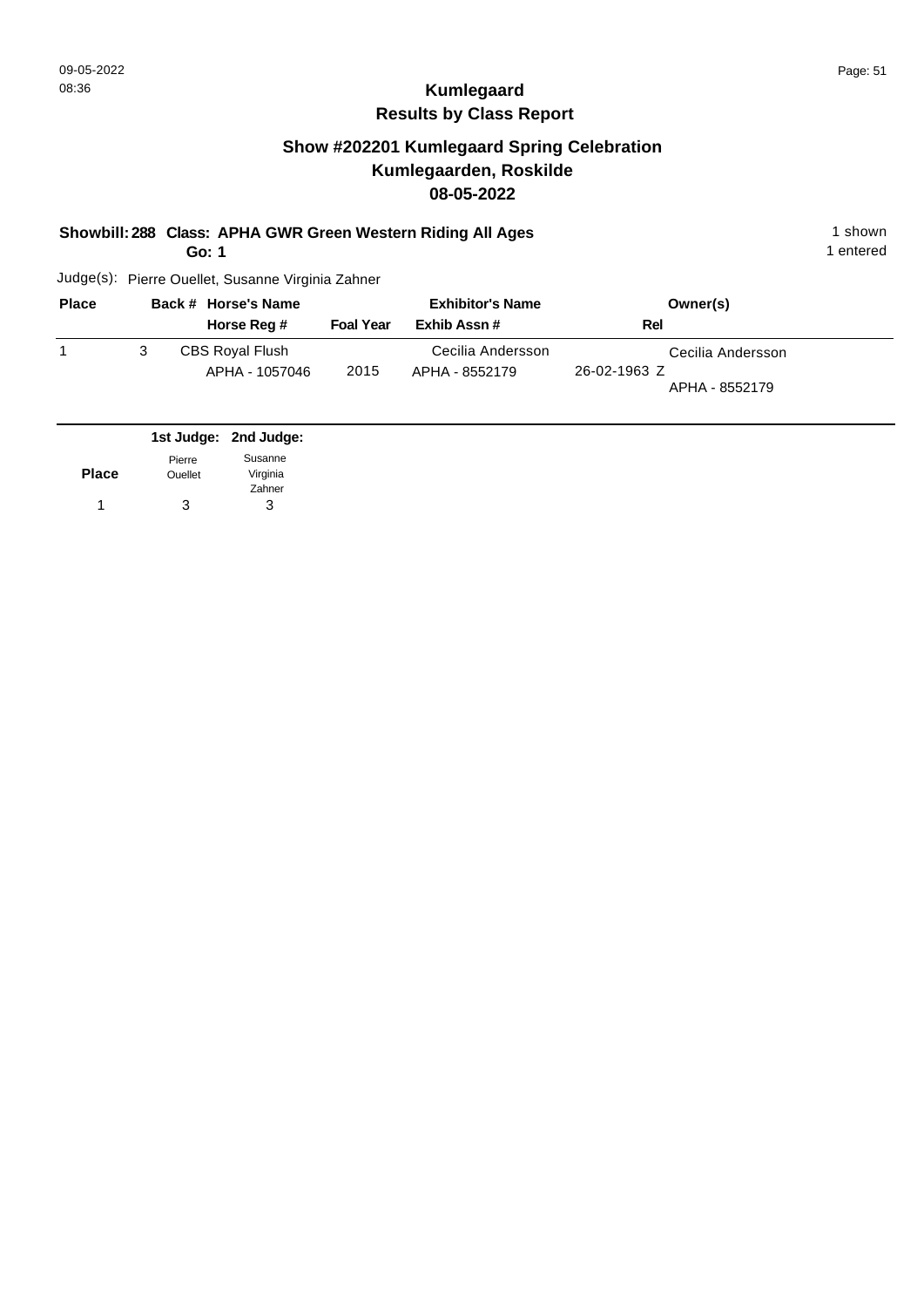# **Kumlegaard Results by Class Report**

## **Show #202201 Kumlegaard Spring Celebration Kumlegaarden, Roskilde 08-05-2022**

**Showbill: 296 Class: APHA NWP1 Novice Amateur Western Pleasure** 1 shown

**Go: 1**

| <b>Place</b> |    | Back # Horse's Name                          | <b>Exhibitor's Name</b> |                                     | Owner(s)                                            |  |
|--------------|----|----------------------------------------------|-------------------------|-------------------------------------|-----------------------------------------------------|--|
|              |    | Horse Reg #                                  | <b>Foal Year</b>        | Exhib Assn#                         | Rel                                                 |  |
|              | 21 | <b>Whatafreck Goodness</b><br>APHA - 1057532 | 2015                    | Marie Strinneholm<br>APHA - 8787537 | Marie Strinneholm<br>03-05-1967 Z<br>APHA - 8787537 |  |

|              |                | 1st Judge: 2nd Judge: |
|--------------|----------------|-----------------------|
|              | Pierre         | Susanne               |
| <b>Place</b> | <b>Ouellet</b> | Virginia              |
|              |                | Zahner                |
| 1            | 21             | 21                    |